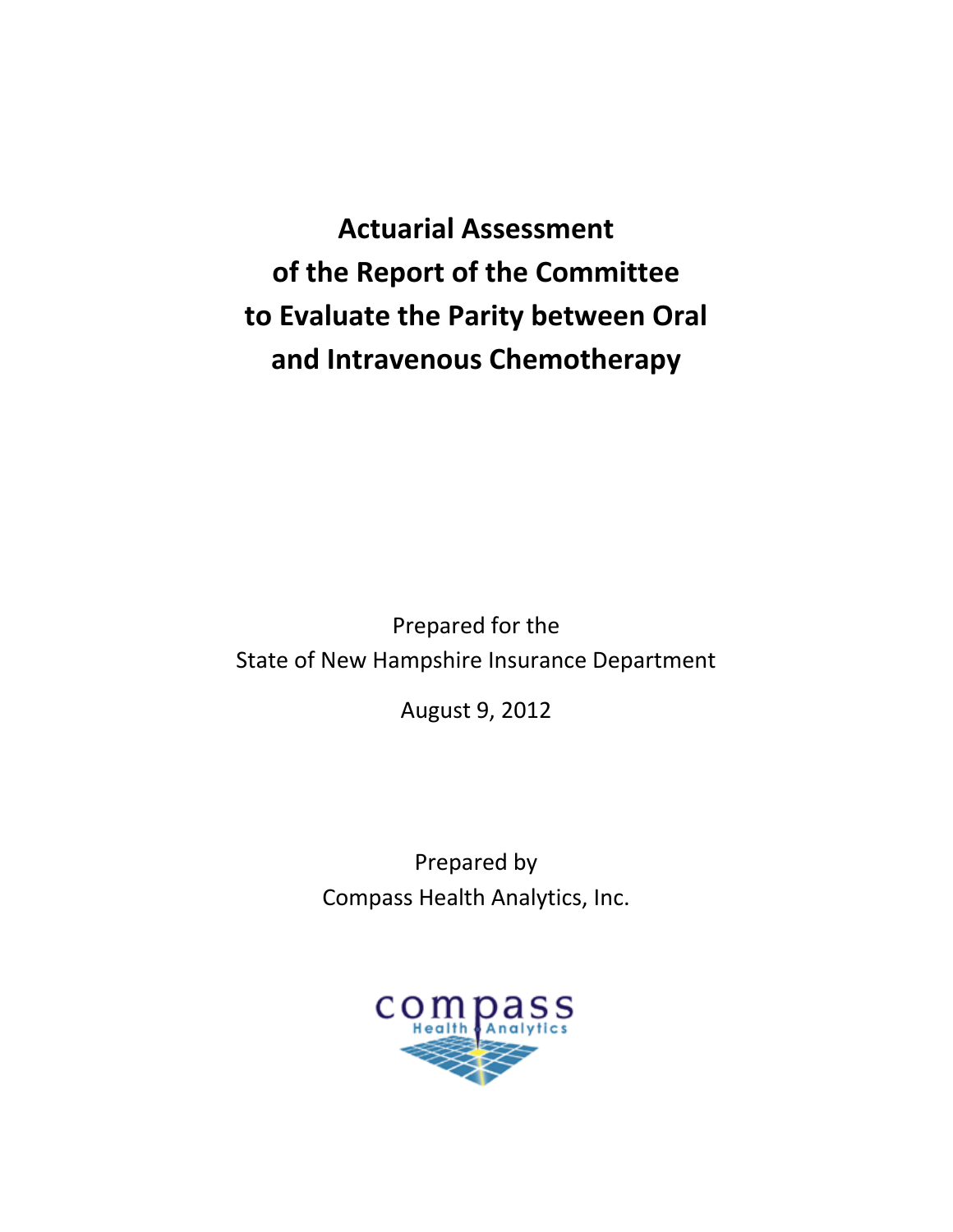# Actuarial Assessment of the Report of the Committee to Evaluate the Parity between Oral and Intravenous Chemotherapy

# **Table of Contents**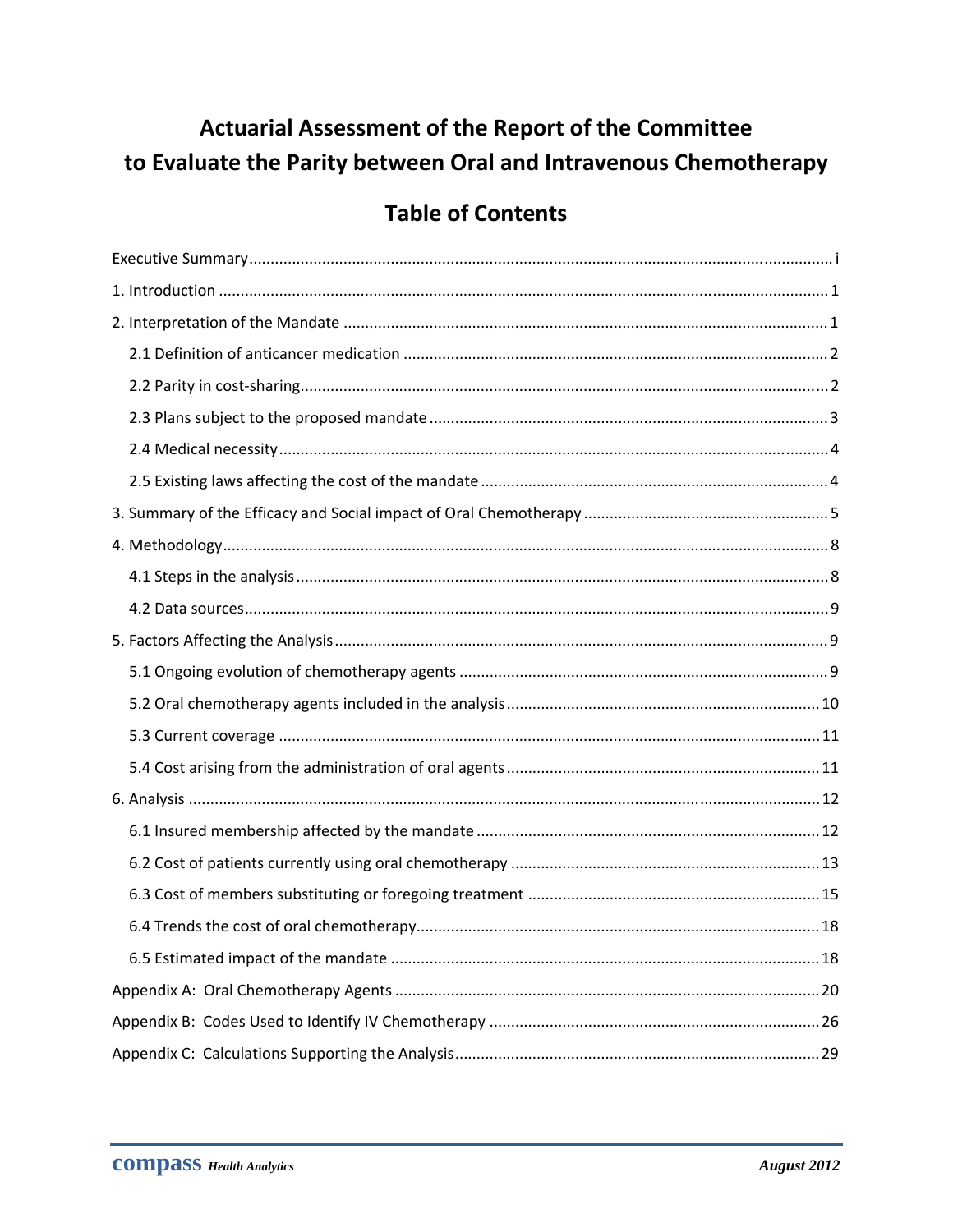This report was prepared by Lars Loren, JD, Heather Clemens, FSA, MAAA, James Highland, PhD, MHSA, and Joshua Roberts.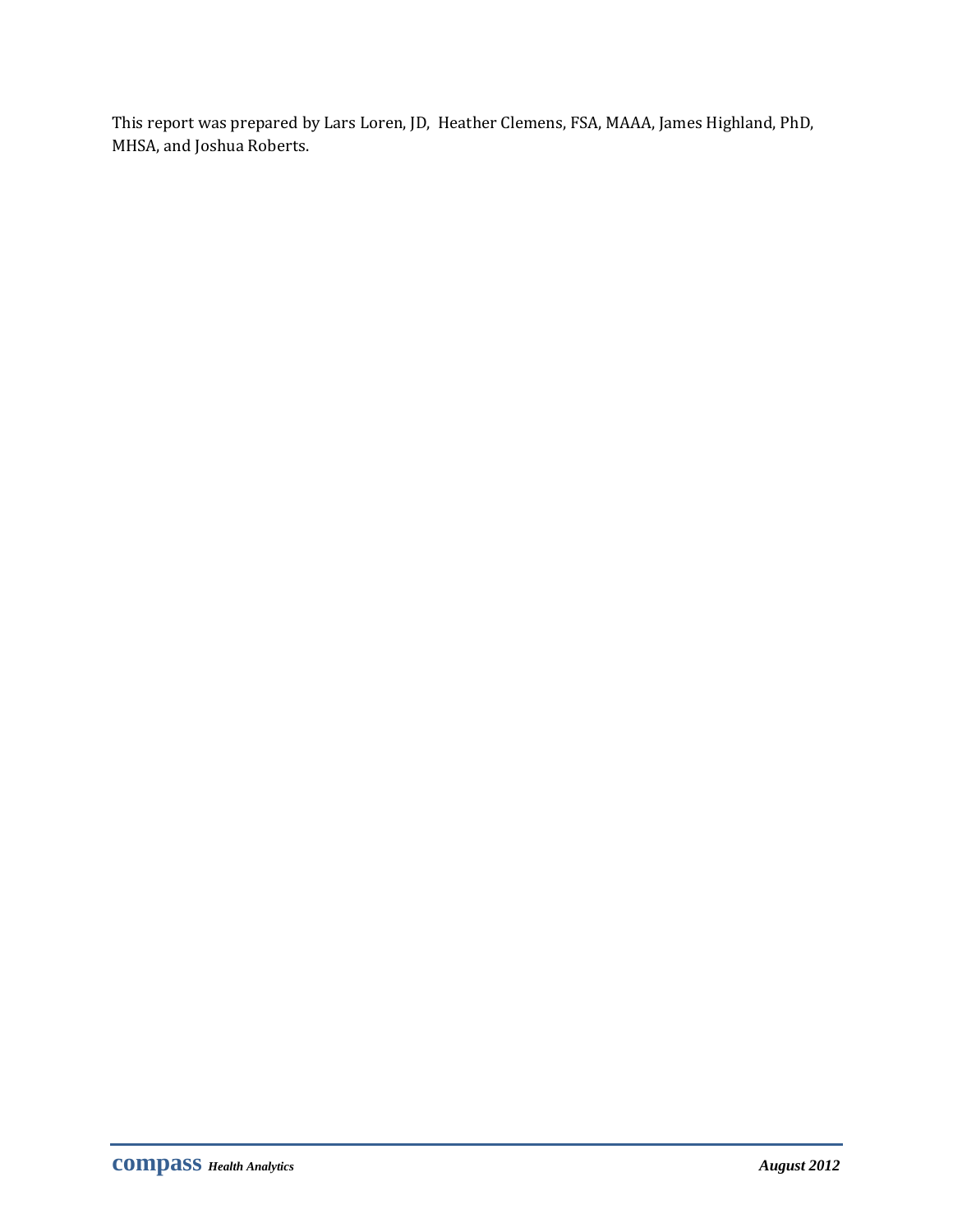# **Actuarial Assessment of the Report of the Committee to Evaluate the Parity between Oral and Intravenous Chemotherapy**

## **Executive Summary**

The New Hampshire Joint Legislative Study Committee to evaluate the parity between oral and intravenous chemotherapy<sup>1</sup> (the Committee), asked, in its final report, the New Hampshire Insurance Department2 (the Department) to determine the implications of establishing such parity. The Department engaged Compass Health Analytics, Inc. to provide an actuarial estimate of the effect that enactment of such parity legislation would have on health care insurance in New Hampshire.

The Committee asked for the review without presenting to the Department a specific bill. The analysis therefore will make assumptions about key elements of a typical mandate, outlined in the body, based on the content of the Committee's report and the structure of similar legislation.

#### **Background**

Orally‐administered chemotherapy represents a growing portion of chemotherapy administered to cancer patients. Under most health insurance plans, orally administered (as opposed to intravenously administered or injected) drugs are typically covered under the plan's pharmacy benefit, which often has patient‐cost‐sharing requirements (copays, coinsurance, deductibles, etc.) that differ from cost‐sharing requirements for the plan's medical benefit, under which most IV and injected medications are covered. In some cases, the cost-sharing provisions of the pharmacy benefits are open‐ended; for example, a pharmacy coinsurance provision might require a patient to pay a fixed percentage of the cost of prescription drugs without the limits on out‐of‐pocket expenditures typically present in medical benefits.

The mandate under consideration requires parity for oral chemotherapy; i.e., it requires insurers to cover orally‐administered anticancer medication on a basis no less favorable than the basis under which they cover IV or injected anticancer medications. It is targeted primarily at plans with substantial coinsurance requirements (anywhere from 20 to 50 percent) with no cap on the patient's out‐of‐pocket expense. Combined with a drug that might cost thousands of dollars per month, coinsurance can result in a heavy financial burden on a patient.

The mandate will likely have two major effects. First, some portion of the cost-sharing for orallyadministered drugs will shift from patients to insurers. Second, some patients who avoided orally administered drugs because of high cost‐sharing requirements, or avoided treatment altogether, might switch to orally‐administered drugs. This analysis looks at those components.

<sup>&</sup>lt;sup>1</sup> As empowered under SB 510, Chapter 198:1, Laws of 2010 – AN ACT establishing a committee to evaluate the parity between oral and intravenous chemotherapy.

<sup>2</sup> Under RSA 400‐A:39‐b, Review and Evaluation of Proposed Insurance Mandated Benefit Proposals Under RSA 281‐A, RSA 415, RSA 420‐A, and RSA 420‐B.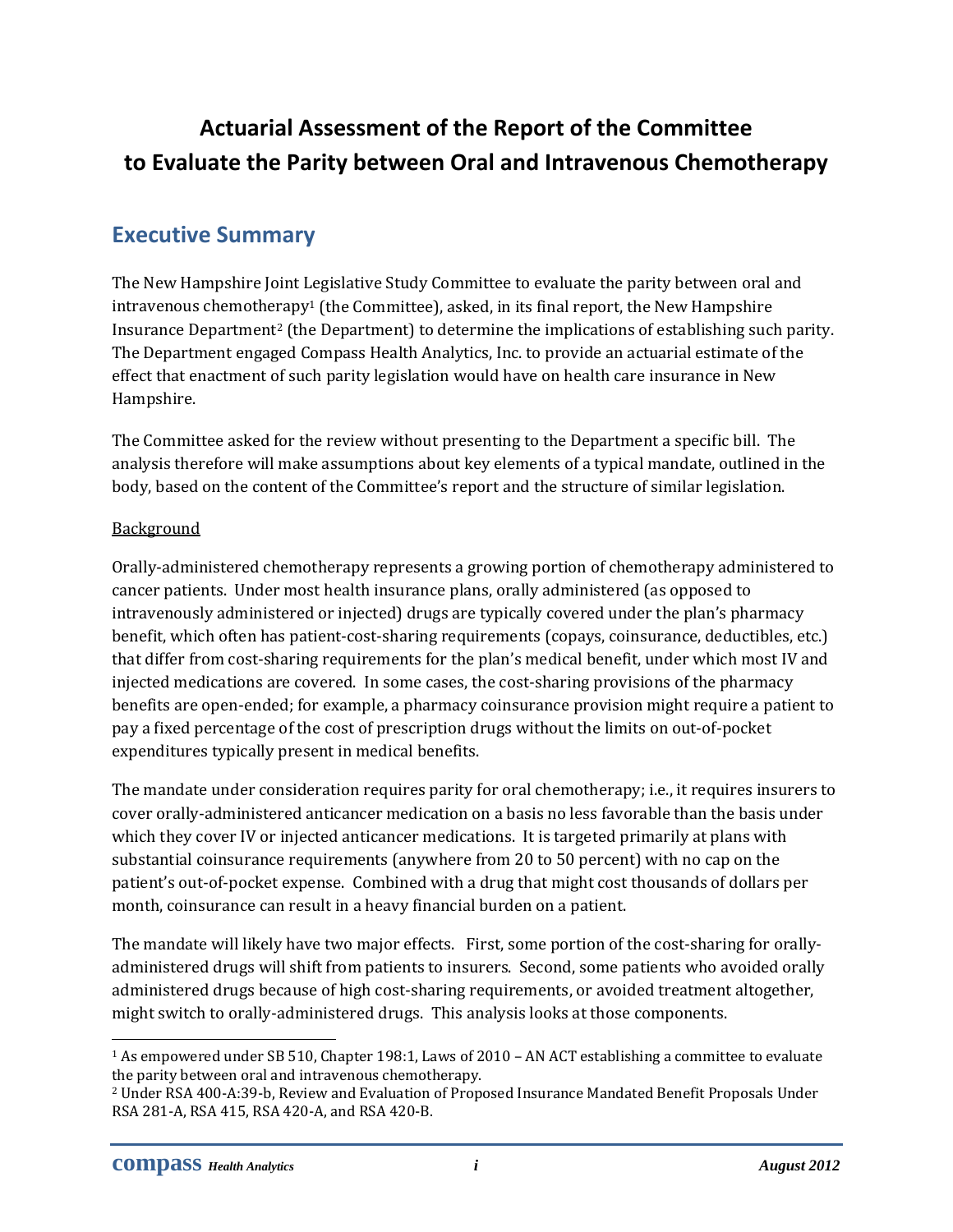Note that the mandate, in the form presented to the Department for review, does not specify the types of insurance plans to which it will apply. For purposes of this analysis Compass assumed it will apply to commercial fully-insured plans.

The body of the analysis provides a brief summary of the background and clinical efficacy of oral chemotherapy and the issues framing the social impact of the mandate, topics included in the statutory language concerning the Department's mandate reviews. However, its main focus is the impact of oral chemotherapy parity on health insurance premiums.

## Analysis

To estimate the overall impact of the proposed legislation, we considered three possible populations of members faced with choices between oral and IV chemotherapy and estimated the potential impact of the mandate on member and carrier costs for each population:

- Members who currently use oral chemotherapy treatments
- Members who refuse oral treatment and choose IV treatment because the cost to them of oral treatment is higher than that of IV treatment3
- Members who forgo chemotherapy treatment due to cost

For each population, we estimated, using New Hampshire's all-payer claim database, per member per month (PMPM) medical costs and member cost‐sharing as a base for projecting the impact of the proposed bill, and estimated the effect of the bill on that PMPM base. We then adjusted the resulting PMPM for insurer retention for administrative costs and profit. Finally, we applied the result to the fully‐insured membership. We developed a best estimate "mid‐level" scenario, as well as low‐ and high‐level scenarios.

#### Summary results

Table ES-1 below summarizes the effect of the mandate on premium costs for fully-insured plans. We estimate the mandate, if enacted, would increase fully-insured premiums by 0.003 percent to 0.020 percent on average across all fully‐insured plans.

This analysis captures an average across the entire fully‐insured market. The impact of the mandate on any one individual, employer‐group, or carrier may vary significantly from the overall results of this analysis; the impact on specific entities will depend on the current level of benefits each receives or provides and on how the benefits will change under the enacted bill.

In fact, only a relatively modest portion of the commercial fully‐insured members in New Hampshire have pharmacy benefits with the kind of cost‐sharing arrangements that have the potential to produce extremely high burdens on members, i.e., cost‐sharing arrangements relying

 3 Depending on the individual medication, oral products may be more expensive or less expensive than IV products, particularly when the cost for administering IV products is included, even when drugs have higher cost sharing percentages. However, in some cases the out of pocket costs for oral medications are much higher through a combination of high drug cost and high cost sharing percentage on the drug benefit.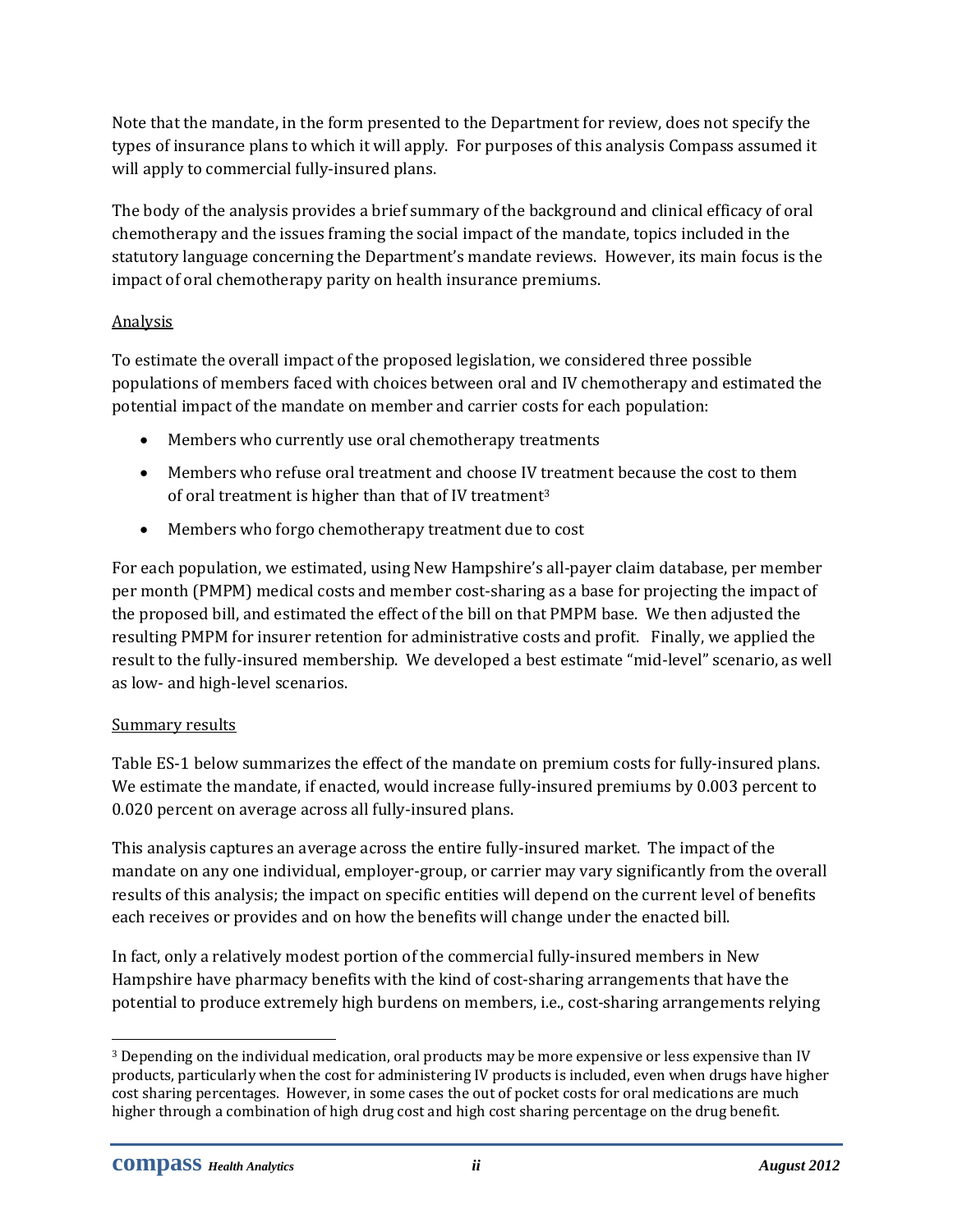on an uncapped coinsurance requirement. The relatively small size of the overall increase is mostly due to the correspondingly small portion of that membership within the overall market. Therefore, most of the increase in premiums will fall heavily on the membership of those plans that do rely on member cost-sharing employing coinsurance.

It is also worth noting that the impact of the mandate on premiums will probably rise steadily for at least the next few years. Current drug development trends suggest that, compared to drugs used in the past, each new drug will be more precisely targeted and developed for a smaller patient base, likely raising the cost per user. These more-targeted drugs will be developed for a wider range of cancers, causing an increasingly large portion of cancer treatment to rely on an increasing number of newly‐developed and expensive orally‐administered drugs.

#### **Table ES‐1 Estimated Incremental Impact on Premium Costs**

|                                        | Low      | Mid       | High      |
|----------------------------------------|----------|-----------|-----------|
| Members                                | 293,957  | 293,957   | 293,957   |
| Medical Expense Annual Total           | \$40,749 | \$113,506 | \$286,525 |
| Premium Annual Total (incl. retention) | \$46,046 | \$128,262 | \$323,773 |
| PMPM with Admin Load                   | \$0.01   | \$0.04    | \$0.09    |
| Average Premium PMPM                   | \$465.69 | \$465.69  | \$465.69  |
| % of Premium                           | 0.003%   | 0.008%    | 0.020%    |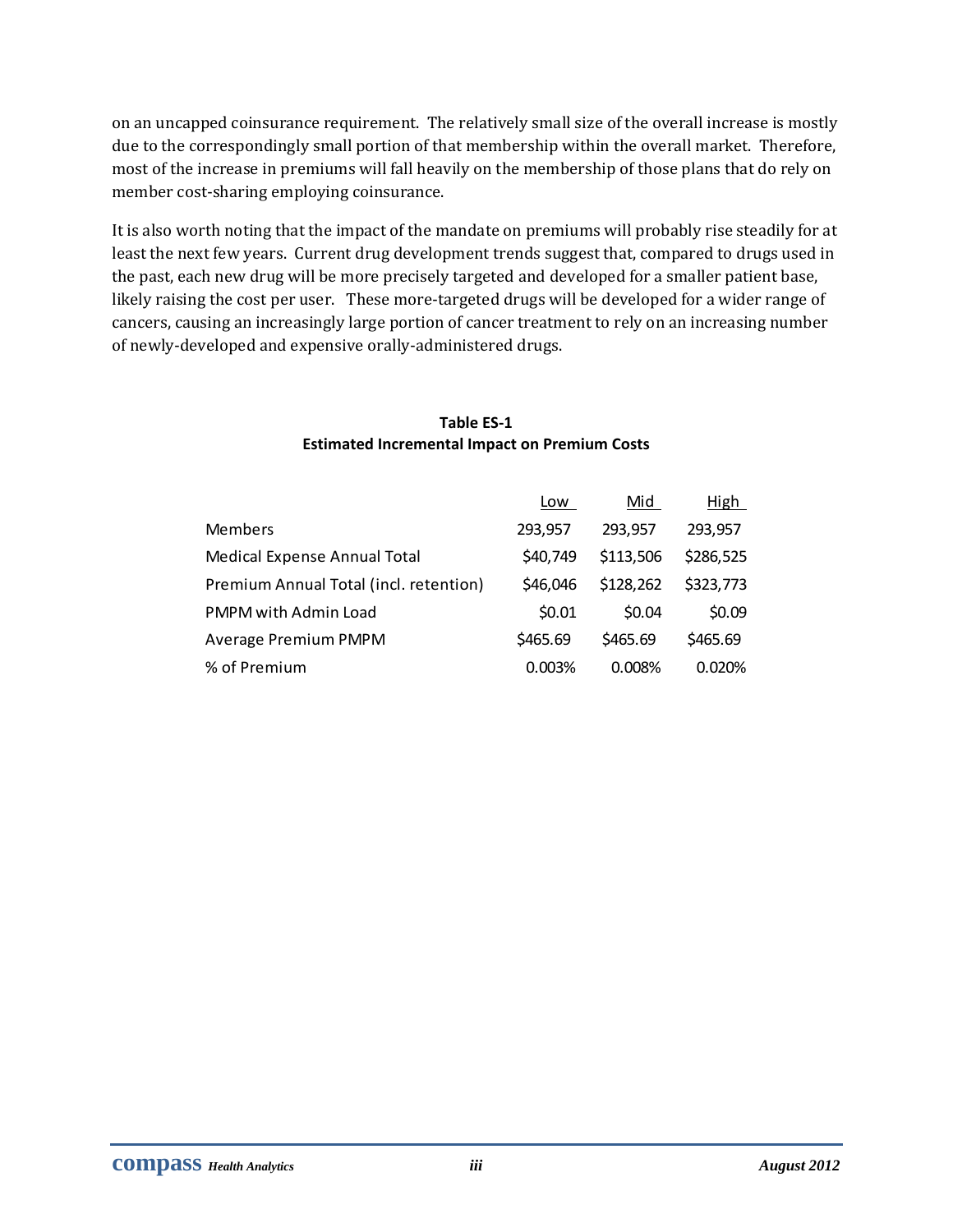# **Actuarial Assessment of the Report of the Committee to Evaluate the Parity between Oral and Intravenous Chemotherapy**

## **1. Introduction**

The New Hampshire Joint Legislative Study Committee to evaluate the parity between oral and intravenous chemotherapy4 (the Committee), asked, in its final report, the New Hampshire Insurance Department5 (the Department) to determine the implications of establishing such parity. The Department engaged Compass Health Analytics, Inc. to provide an actuarial estimate of the effect that enactment of such parity legislation would have on health care insurance in New Hampshire.

The Committee asked for the review without presenting to the Department a specific bill. This analysis therefore will make assumptions about key elements based on the content of the Committee's report and the structure of similar legislation.

Section 2 of this analysis outlines the provisions of a potential oral chemotherapy parity mandate as interpreted for this analysis. Section 3 provides a brief summary of the background and clinical efficacy of oral chemotherapy and the issues framing the social impact of the mandate, topics included in the statutory language concerning the Department's mandate reviews.

However, our main focus is the impact of oral chemotherapy parity on health insurance premiums. Assessing that impact entails analyzing the incremental effect of the bill on spending for insurance plans subject to the proposed mandate. This in turn requires estimating spending under the provisions of the proposed mandate and comparing that projection to spending under current statutes and current benefit plans, for the relevant services.

Section 4 describes the basic methodology used for the estimate. Section 5 discusses important considerations in translating the mandate's intent into estimates of its incremental impact on health care costs. Section 6 describes the analysis and its results.

## **2. Interpretation of the Mandate**

Because the Committee asked for a review without presenting a specific bill, we must make some assumptions about the content of important provisions of a potential bill to enact the mandate. We draw on the Committee's report and on the content of provisions typical of mandate legislation in general and of legislation in other states intending to mandate oral chemotherapy parity.

<sup>4</sup> As empowered under SB 510, Chapter 198:1, Laws of 2010 – AN ACT establishing a committee to evaluate the parity between oral and intravenous chemotherapy.

<sup>5</sup> Under RSA 400‐A:39‐b Review and Evaluation of Proposed Insurance Mandated Benefit Proposals Under RSA 281‐A, RSA 415, RSA 420‐A, and RSA 420‐B.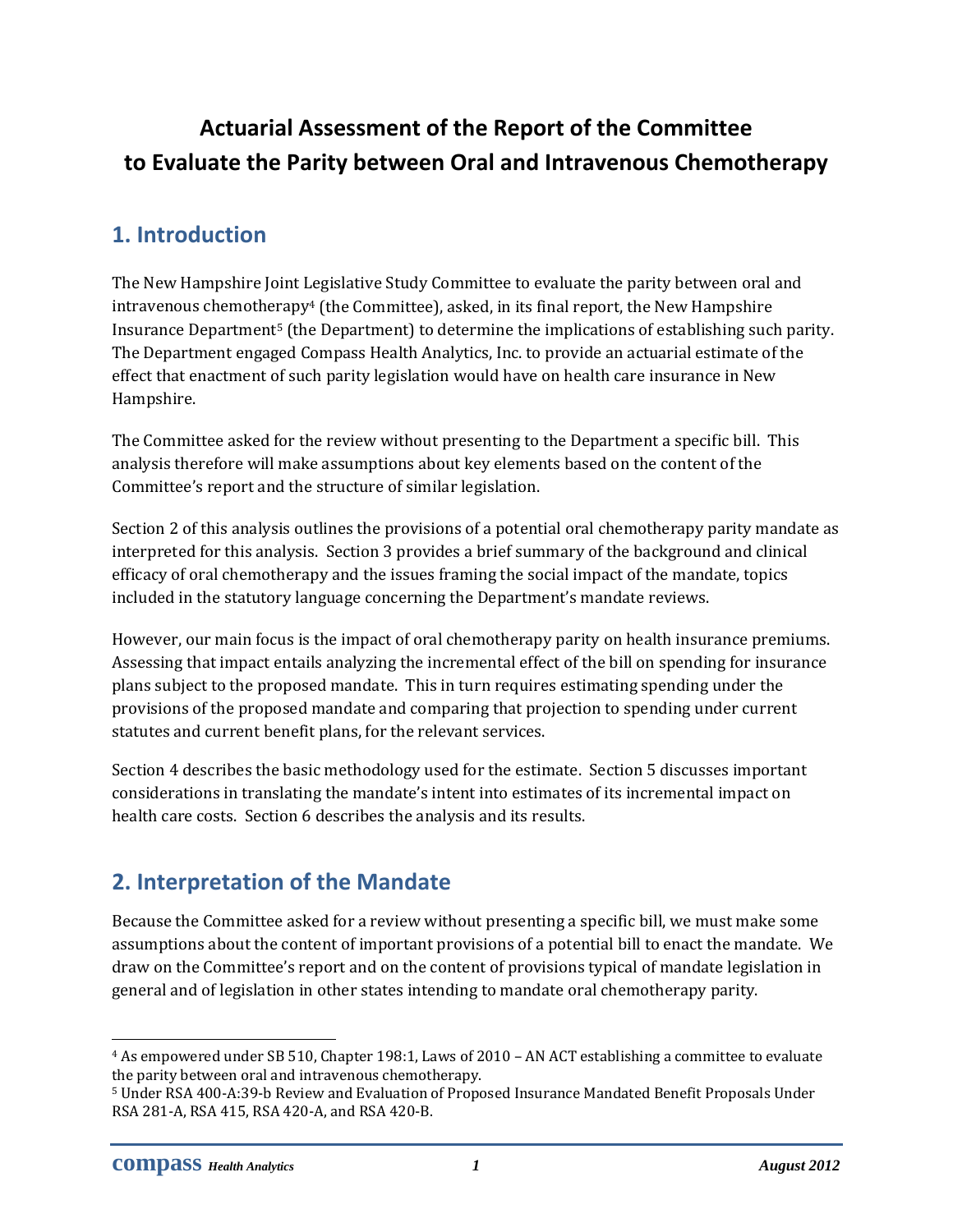## **2.1 Definition of anticancer medication**

For the purpose of this analysis, we will assume that chemotherapy includes agents, administered in the treatment of cancer, that directly attack cancer (and other) cells (cytotoxic agents), that interfere with biologic processes specific to certain cancer cells (biologic agents), and that slow the growth of cancer cells by, for example, depriving them of selected chemicals (often hormonal treatments)<sup>6</sup>.

## **2.2 Parity in cost‐sharing**

The primary intent of the mandate is to address situations in which the cost-sharing burden on the patient is much higher for oral chemotherapy agents than it is for intravenous (IV) or injected agents. The latter are typically covered under the patient's medical plan's core benefit, with costsharing requirements the same as those for any other medical service; the former are often covered under a pharmacy benefit, which in some cases has higher cost-sharing requirements. Indeed, many of the cases that spur action on this type of mandate involve an oral agent costing thousands of dollars per month covered by a pharmacy benefit with a coinsurance requirement under which the patient had to pay 20 to 50 percent of the cost.

For the purpose of this analysis, we assume that parity in cost-sharing means that the cost-sharing features of the pharmacy benefit meet some basic test of actuarial equivalence with the costsharing features of the medical benefit. That is, the expected financial exposure arising from all cost-sharing requirements to which the patient is subject – the copayments, the coinsurance percentages, the deductible and maximum amounts – is equal for the medical and pharmacy benefits, for a given level of required expenditure on covered benefits. But we do not assume the bill requires that the cost sharing dollar amount is necessarily the same. For example, if a member has a choice between an oral and an equivalent IV agent, and the cost sharing structure (percentages, caps, etc.) for each is the same, but the oral agent is much more expensive, the member's share of the cost of the oral agent will be a larger number of dollars and, we assume, allowed under the proposed mandate.

Finding 8 of the Committee's report seems to allow for the possibility that legislation requiring parity between oral and IV chemotherapies could simply equalize the coverage, even possibly by raising cost‐sharing for IV therapy.

*Not all legislative remedies should be considered "mandates." For example, legislation could be drafted so as not to mandate coverage of oral therapies. Rather, it could equalize coverage for all types of chemotherapy therapy that an insurer chooses to cover.*

However, for purposes of this analysis we will assume that a bill drafted to enact this mandate will contain language that limits an insurer's ability to treat all anti‐cancer agents equally, with respect

 6 Some question remains about whether covered anti‐cancer drugs include those that indirectly affect cancer cells by, for example, boosting the body's immune system. We did not intentionally include these agents on our list of oral chemotherapy agents, though some may have been present in the lists of agents we obtained from secondary sources.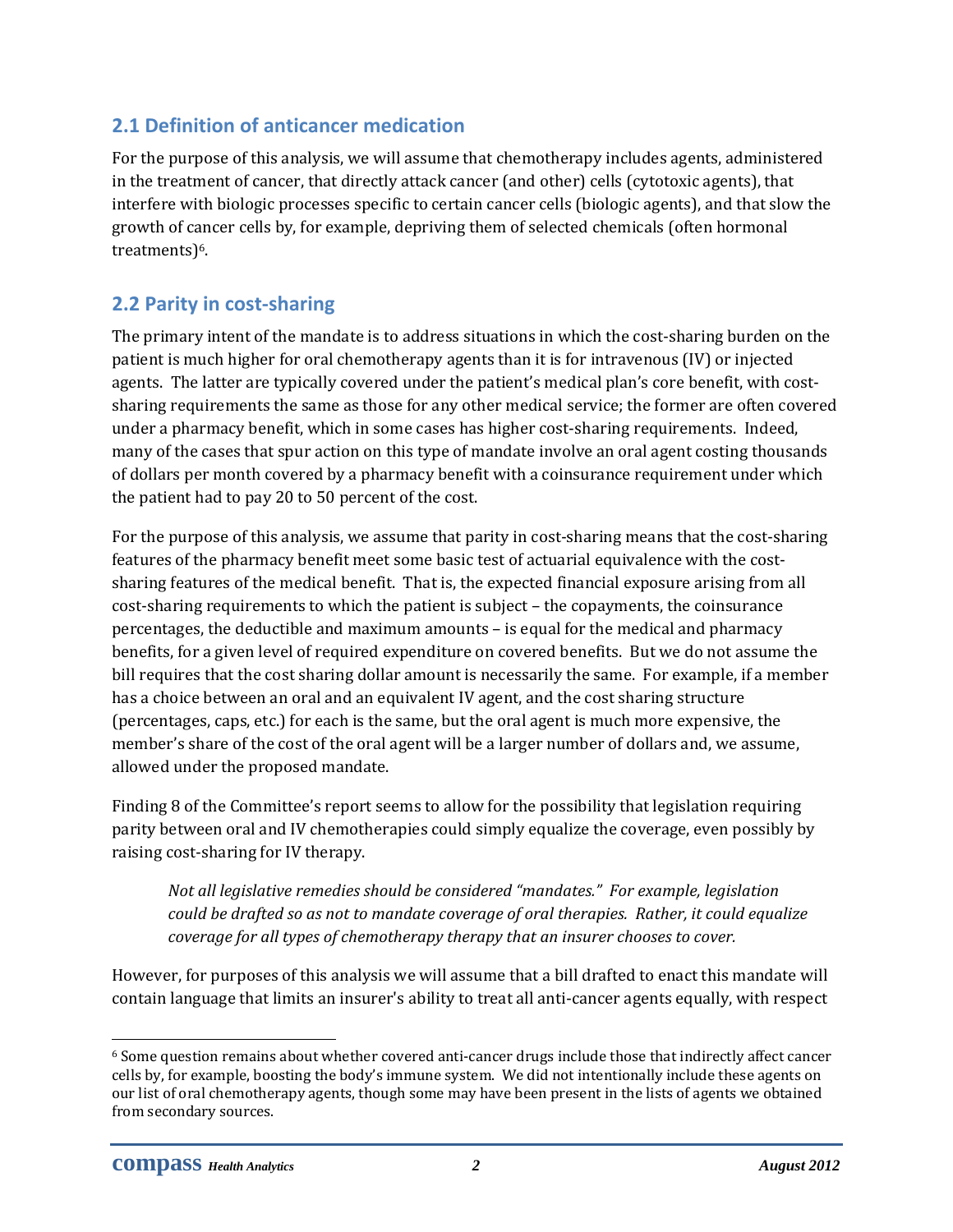to cost‐sharing, by raising the cost‐sharing on IV/injected agents. If no such limit were present, and assuming insurers somehow raised cost sharing on IV therapy, estimating the effect of such tactics on the cost of the mandate would be very difficult. Perhaps, the impact of such a bill on premium payers would be zero or even result in a savings to them.

Instead, we note that similar mandates from other states, once in bill form, often forbid insurers from raising cost-sharing on IV/injected agents to achieve parity<sup>7</sup>. We will assume that such a provision will find its way into a final bill in New Hampshire.

Finally, note we do not assume the mandate specifies whether oral agents should ultimately be covered under a pharmacy or medical benefit, as long as they have cost‐sharing no worse than that for IV/injected agents. And in theory, the bill might address policy terms other than cost-sharing requirements, but we believe these will not significantly affect the analysis.8

## **2.3 Plans subject to the proposed mandate**

We assume a bill submitted to enact this mandate will reach the health insurance plans typically affected by such legislation, i.e., commercial fully‐insured plans subject to the authority of the Department.9 Finding 9 of the Committee's report identifies plans the legislators believe it cannot reach; fully‐insured plans are not among them.

*Selfinsured plans (such as state employees) are not subject to legislation of this type under ERISA (Employee Retirement Income Security Act) nor are programs partially funded by the federal government (e.g., Medicare and Medicaid).*

We note the finding suggests the state employee plan is not reachable by a mandate. However, selfinsured state employee plans, at least in other states, are often subject to state benefit mandates because the legislature can direct the plan's governing executive or board to purchase the desired coverage for state employees. Still, for purposes of the analysis we will assume will assume the Committee does not contemplate including state employee plans.10

As noted by the Committee, state health benefit mandates do not apply to Medicare, and we will assume this mandate likewise does not apply to Medicare extension/supplement plans even to the extent they are regulated by state law. Such plans are typically excluded from mandate legislation. Furthermore, most Medicare beneficiaries have drug coverage under Part D plans, which do not have the unlimited out-of-pocket maximums that create the most severe hardship for patients. In

<sup>7</sup> For example, see Senate Bill 1070: An Act relative to oral cancer therapy, before the 2011‐2012 Session of the Massachusetts Legislature. http://www.malegislature.gov/Bills/187/Senate/S01070. Accessed June 29, 2012.

<sup>&</sup>lt;sup>8</sup> For example, if a policy required a member to use a particular network (a pharmacy network) and the member had to go outside the network to get a specialized oral agent, would the insurer be required to cover the drug and might the member be subject to out-of-network cost-sharing? For purposes of the actuarial analysis, we expect this fact set to be rare, and will assume the covering insurer will bear the cost, with costsharing comparable to that for IV/injected agents.

<sup>9</sup> In general those regulated under RSA chapters 415, 420‐A, and 420‐B.

<sup>10</sup> If the insurance plans offered to state employees include any fully‐insured (as opposed to self‐insured) plans, those plans are subject to the mandate.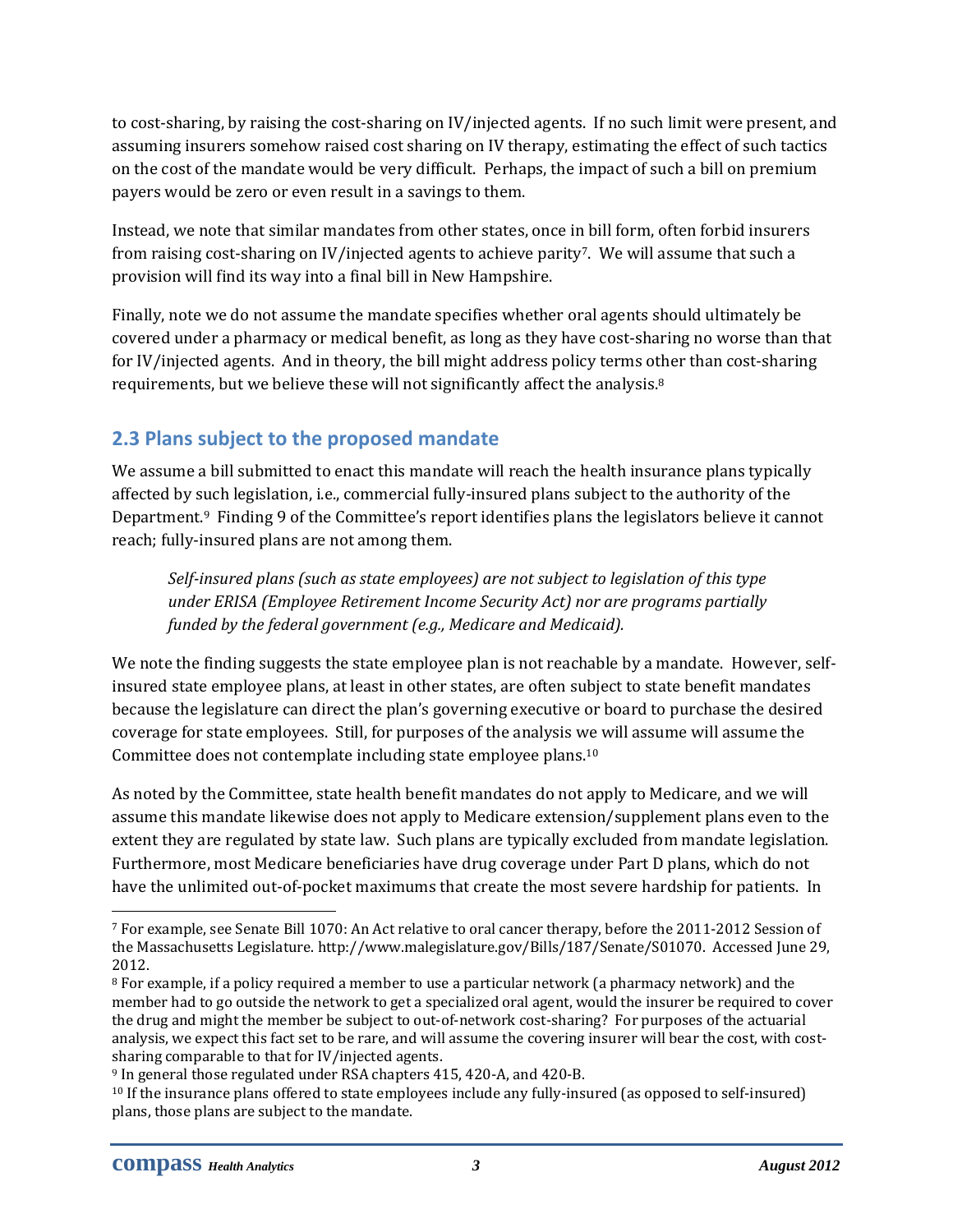addition we follow the Committee's lead and exclude Medicaid programs (which typically have limited cost-sharing and are not likely to be affected by the mandate).

Therefore, for the purpose of this analysis, we assume the mandate applies to commercial fully‐ insured plans and only those. We assume the mandate applies to plan members who are residents of the State or who work for employers whose primary place of business is in the State. Finally, we exclude members over age 64, since Medicare coverage is available to almost all.

## **2.4 Medical necessity**

The report provides no direct guidance as to whether insurers will retain the ability to review the decision to use oral chemotherapy. In general, without explicit language to the contrary, we will assume that they retain the ability to review the decision.

Finding 6 of the Committee's report states, "Therapeutic decisions should not be determined by plan design (and corresponding cost differentials)." We assume the phrase that costs should not influence therapeutic decisions refers to costs the patient experiences. In a case where two therapies, an oral one and an intravenous one, are equally efficacious and cost the same to the patient, but the oral one is far more expensive, we assume the insurer retains the ability to manage overall cost and require the less expensive therapy as the first resort.

Carriers, responding to a survey of benefit plans conducted for this analysis, indicated they rarely intervene with the member's oncologist's therapy choices. Indeed, the only time the medical necessity issue arises, even hypothetically, is when both an IV/injection therapy and an oral therapy are available and the insurer decides, for reasons of cost or its own evaluation of medical efficacy, it will not pay for the oral therapy. These situations are uncommon to begin with (see the discussion of substitution below in this report), even if the insurers intend to intervene. Therefore, even though insurers retain the ability to review utilization, we will also assume they rarely exercise it.

## **2.5 Existing laws affecting the cost of the mandate**

## New Hampshire mandate requiring coverage for off‐label drugs

New Hampshire has on the books a mandate forbidding insurers that cover prescription drugs to refuse to cover "any such drug for a particular indication on the ground that the drug has not been approved by the Food and Drug Administration (FDA) for that indication, if such drug is recognized for treatment of such indication in one of the standard reference compendia or in the medical literature as recommended by current American Medical Association (AMA) policies."11

While the off-label mandate itself might expand the use of any given covered anti-cancer drug, the only way the off‐label mandate can interact with an oral chemotherapy parity mandate to raise costs even further would be if lower cost‐sharing burdens prompted even more off‐label use than is

<u> 1989 - Johann Stein, marwolaethau a bh</u>

<sup>11</sup> RSA 415:18‐j.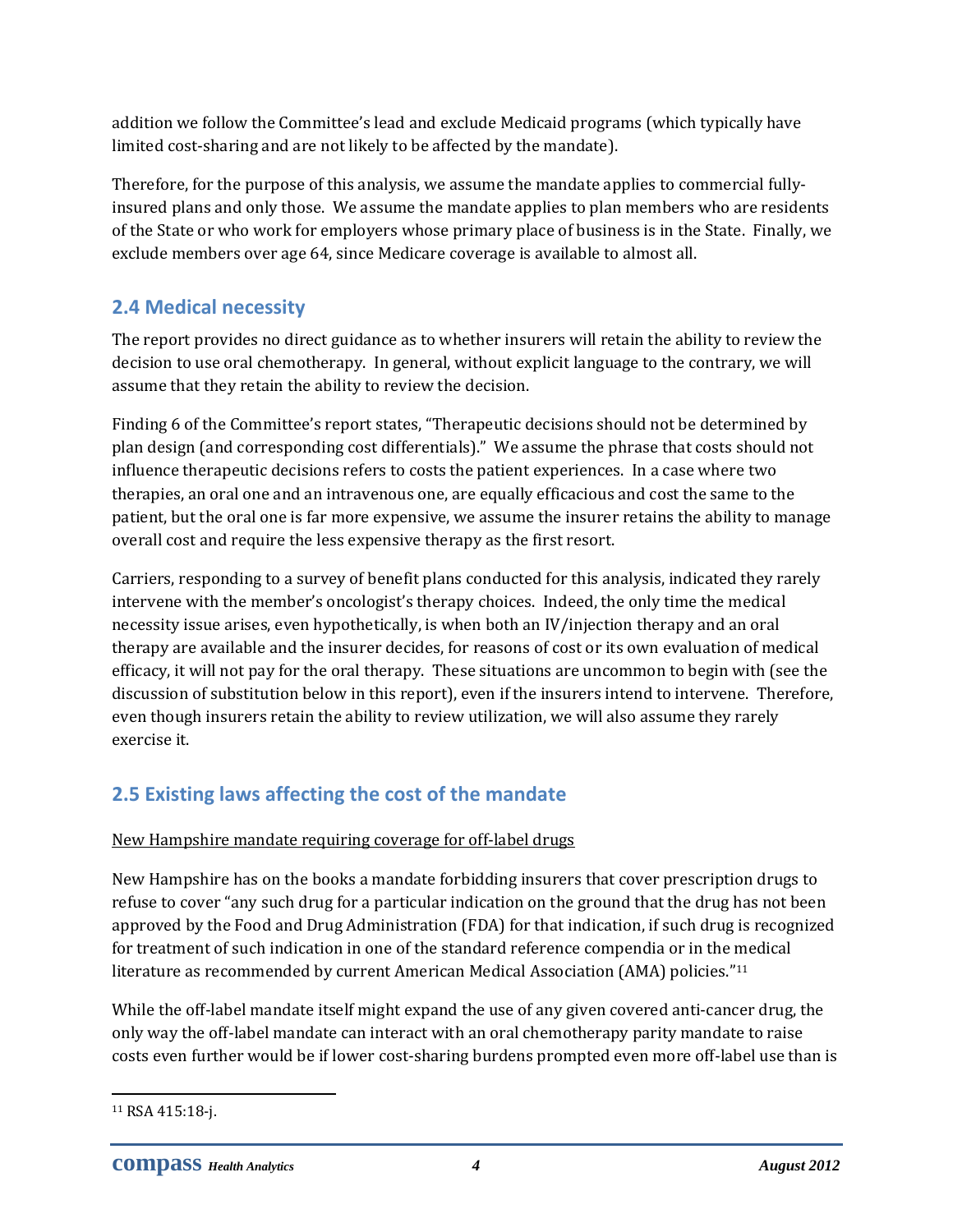now underway.12 As discussed in subsequent sections of this report, we see limited opportunities for patients to switch treatment as a result of the proposed mandate, and we assume this interaction between the off‐label mandate and the proposed mandate is not significant.

#### The Affordable Care Act standard for essential prescription drug coverage

The federal Affordable Care Act (ACA) includes prescription drug coverage as an essential health benefit. The December 2011 HHS Bulletin "Essential Health Benefits"13 states that HHS intends to propose a prescription drug standard similar to that found in Medicare Part D. If that standard incorporates the cost‐sharing design of Part D then the resulting plan is not likely to include an unlimited out-of-pocket maximum, and even though Part D requires some cost-sharing, patients would not be subject to the most burdensome cost-sharing for oral chemotherapy agents that might currently exist under some commercial plans.

If such a prescription drug cost-sharing design were required, the net impact of the proposed parity mandate would be less than this analysis estimates. However, because the standard is not yet in place, we will exclude consideration of it from this analysis.14

## **3. Summary of the Efficacy and Social impact of Oral Chemotherapy**

The Department's statutory obligation includes assessing the medical efficacy and social impact of the mandate and describing the effects of balancing financial, social, and medical considerations. Below we summarize information on the clinical efficacy of oral chemotherapy, deferring to findings of the Committee, and lay out the tradeoffs in balancing the social, financial, and medical impacts, but will leave resolving the balance to legislative and executive policy makers.

http://cciio.cms.gov/resources/files/Files2/12162011/essential\_health\_benefits\_bulletin.pdf.

<sup>12</sup> In theory, a rapid increase in use of oral agents directly as a result of the passage of a mandate might potentially create shortages in some drugs. Given the limited effect of the mandate overall, as reflected in this analysis, and the relative size of the New Hampshire drug market within the national market, the magnitude of any such effect is likely to be very small.

<sup>13</sup> Centers for Medicare and Medicaid Services, Center for Consumer Information and Insurance Oversight, "Essential Health Benefits Bulletin," December 16, 2011.

<sup>14</sup> Note also that under the ACA the federal government will provide premium tax credits to assist eligible persons with purchasing affordable qualified health plans through the exchanges. The federal Center for Consumer Information and Insurance Oversight (CCIIO) stated its intention to clarify its December 2011 bulletin to require that any state‐mandated benefits enacted after December 2011 could not be part of the set of essential health benefits for which the federal government would provide tax credits, at least for 2014 and 2015, unless the benefits were already included within the essential benefit set regardless of the mandate. Thus, to the extent that the proposed parity mandate has a net actuarial cost, New Hampshire would have to pay for any subsidy attributable to that cost, thereby potentially raising the cost to the State of subsidizing coverage in those years. However, because this cost to taxpayers does not directly affect commercial premium payers, it will not be a factor in this analysis. Center for Consumer Information and Insurance Oversight, "Frequently Asked Questions on Essential Health Benefits Bulletin", http://cciio.cms.gov/resources/files/Files2/02172012/ehb‐faq‐508.pdf.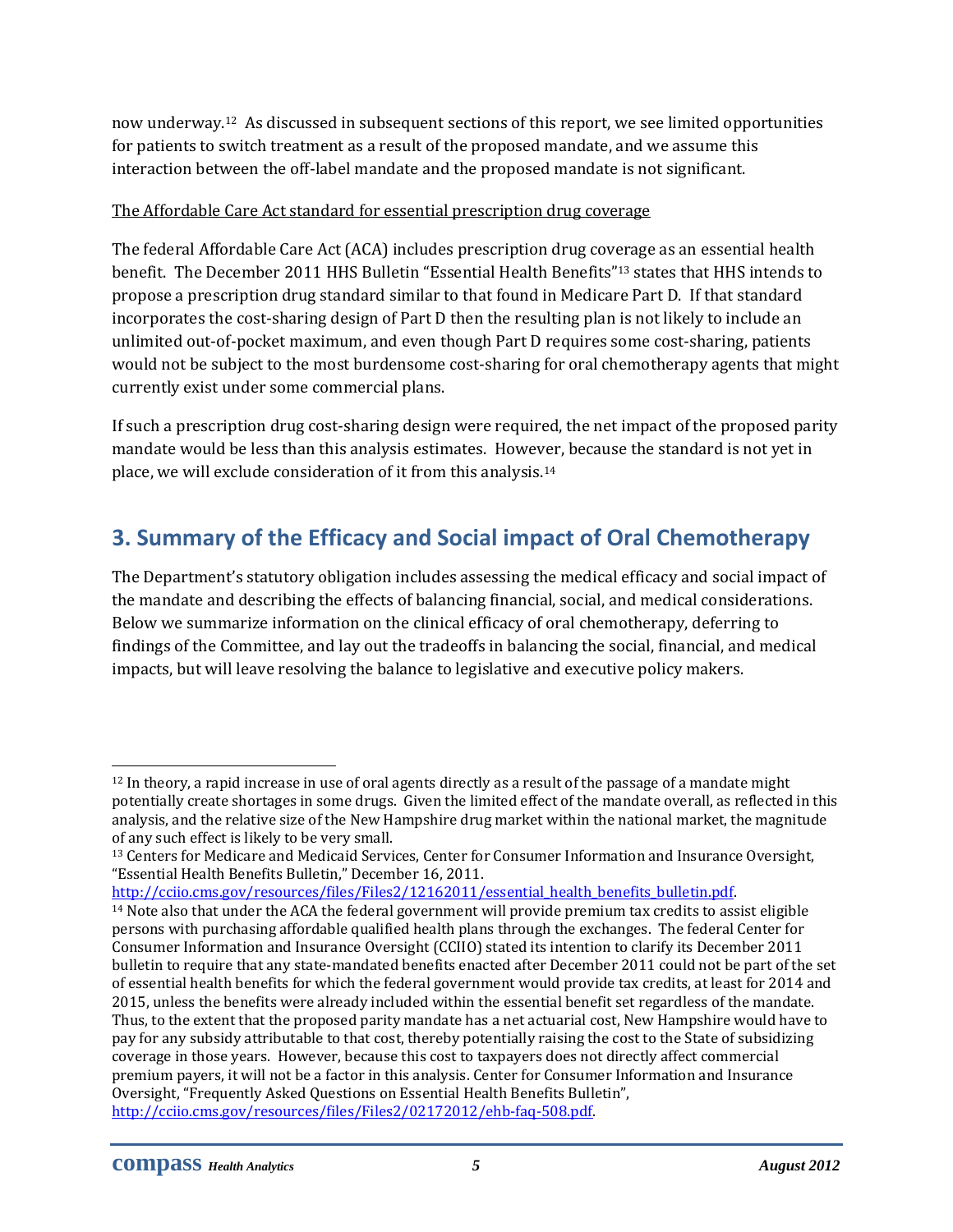#### Summary of clinical efficacy

Chemotherapy is a class of treatment therapies that impede living cells in the human body, with the intention of stopping the rapid growth and reproduction common to cancer cells. In use since the mid-20<sup>th</sup> century, in its most common form, chemotherapy is infused intravenously into a patient, where the therapy disperses throughout the body by way of the blood and lymphatic systems.<sup>15</sup> This treatment method is effective for the delivery of cytotoxic therapies, i.e., those intended to kill cells; such therapies are normally administered in the maximum dose tolerable to the patient.

Ordinarily, cytotoxic infusions happen during short courses of treatment most often scheduled with periods of rest between; for example, a patient may receive daily chemotherapy for one week followed by no treatment for six weeks, and repeat this cycle for several months. This treatment routine is necessary, as cytotoxic chemotherapy drugs act without regard to the actual cells impacted, meaning that the drugs kill or harm both healthy and cancerous cells, or the drugs cause other serious illnesses. Serious and sometimes fatal side effects are common to certain chemotherapy treatments, depending on the toxicity of the drug combination, the type of cancer, and the overall health of the patient.16

Over time, scientists have created less harmful drugs, while oncologists have continued to alter drug combinations, as well as the treatment timing and regimen, in an effort to minimize the negative effects of chemotherapy treatments. These improvements have been variably successful, prompting research into alternative means to deliver more specific and targeted, and less toxic drugs to cancer patients. One advance has been the development of biologic cancer treatment agents, or those that target biological processes specific to certain cancer cells.

As the nature and specificity of anticancer agents continue to evolve, so do the methods of administering treatment. While scientists increasingly focus on targeted agents, oral routes of administration are becoming more common. While some drugs cannot be delivered by mouth because they severely irritate the digestive tract or are not properly absorbed, oral drugs have the potential to deliver more targeted drugs over a more sustained period in a more manner often more convenient for patients.17 They may also provide patients with a sense of greater control over their treatment.18

The trade‐offs between traditional infused therapy and oral therapies include balancing the aforementioned effectiveness, convenience, and control against safety and adherence. In most cases using oral therapies, patients are able to avoid the sometimes daily medical visits necessary

http://www.cancer.org/acs/groups/cid/documents/webcontent/002995‐pdf.pdf. <sup>16</sup> *Ibid.*

<sup>15</sup> American Cancer Society (ACS). Chemotherapy: An In‐Depth Discussion of the Techniques and Its Role in Cancer Treatment. 10/26/2011. Accessed 8 June 2012:

<sup>&</sup>lt;sup>17</sup> American Cancer Society. Oral Chemotherapy: What You Need To Know. 1/31/2012. Accessed 8 June 2012: http://www.cancer.org/Treatment/TreatmentsandSideEffects/TreatmentTypes/Chemotherapy/oral‐ chemotherapy.

<sup>18</sup> Weingart SN, Brown E, Bach PB, et al. NCCN Task Force Report: Oral Chemotherapy. Journal of the National Comprehensive Cancer Network. 3 Mar 2008: Vol.6 Suppl. 3. Accessed 8 June 2012: http://www.nccn.org/JNCCN/PDF/JNSU3\_combined\_Oral\_Chemo\_2008.pdf.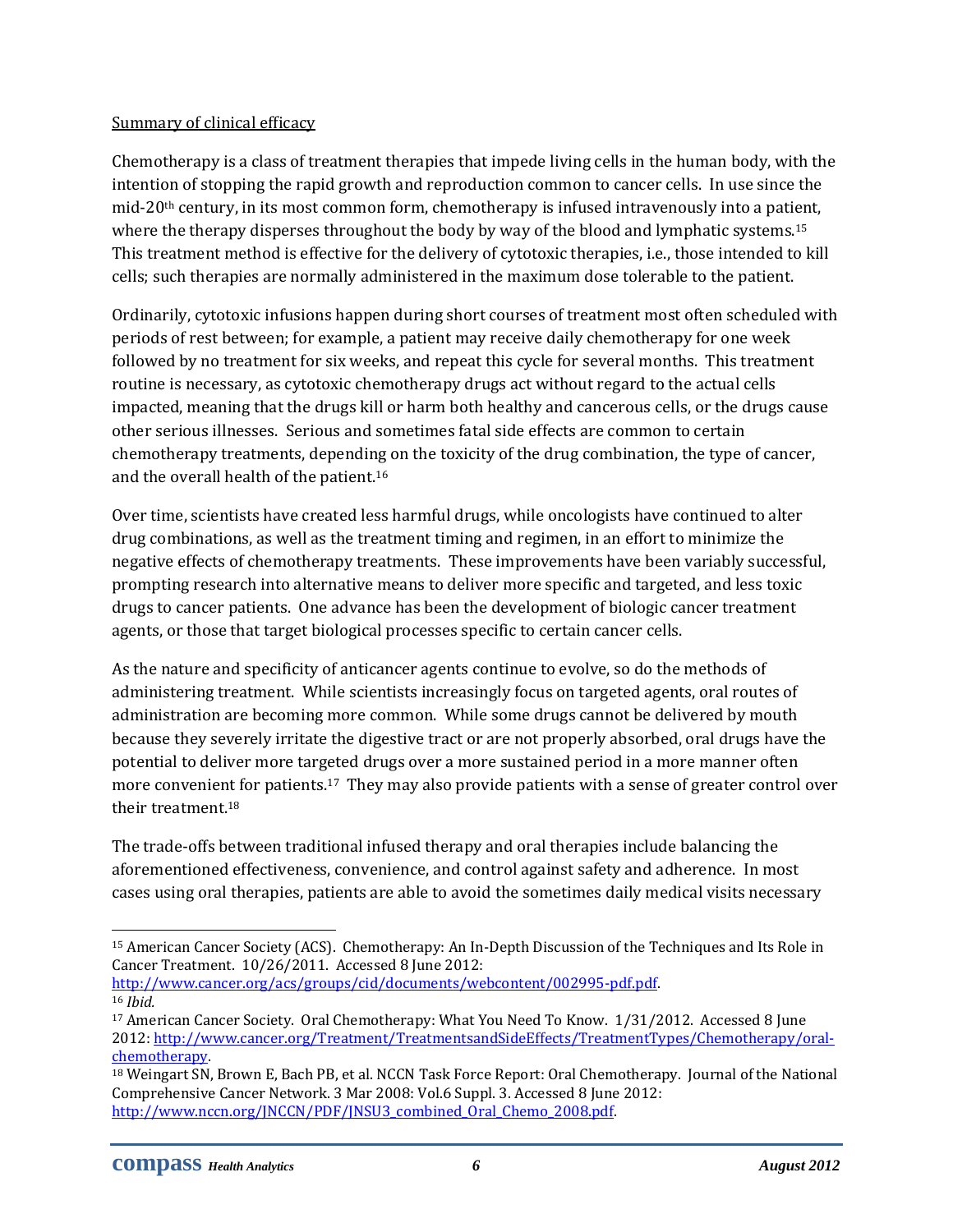for infusion services, but must in turn accept more individual responsibility for complying with the treatment regimen and for monitoring for complications.19 Likewise, the traditional roles of the patient, his or her oncology treatment professionals (including doctors, nurses, and pharmacists), and insurance and delivery management systems all shift with this change in treatment route.<sup>20</sup>

Of the hundreds of FDA‐approved chemotherapy drugs, some number greater than 40 (and growing) can or must be administered orally.21 Each year, however, a larger proportion of newly‐ approved chemotherapy drugs are orally administered, including ten or so approved by the FDA in the last two years alone.22 Of oral chemotherapy drugs, fewer than 30% have infusion equivalents.23 And of cancer treatment drugs in the development and approval pipeline, approximately 25 percent are oral therapies, a clear indication of the growing role oral treatment will play.24

#### Social impact of the mandate

The primary focus of this report is on the financial impact of the proposed mandate. And as noted above, evidence of the increased use and acceptance of oral chemotherapy in treating cancer is substantial. This analysis will not attempt to strike the balance among the various social, financial, and medical issues arising in considering this mandate, but policy makers might consider several issues.

#### *Spreading risk with health insurance*

The general purpose of health insurance is to spread the financial cost of disease or injury across a large pool of people. Policy makers play a role, along with market forces, in deciding which elements of the cost are spread among all members of the pool and which are borne by those suffering the disease or injury.

#### *The risks of abandoning therapy*

Finding 5 of the Committee's report states that high cost-sharing is associated with abandonment of therapy. To the extent that patients have no alternative resources, such as charitable organization, to assist with cost‐sharing, some might forego treatment. Policy makers will weigh the financial cost of the bill against the possibility that some patients might suffer or even die from lack of treatment.

23 FDA. Drugs@FDA.

 19 ACS Oral Chemotherapy, *Op cit.*

<sup>20</sup> NCCN Task Force Report, *Op cit.*

<sup>21</sup> *Ibid.*

<sup>22</sup> U.S. Food & Drug Administration (FDA). Hematology/Oncology (Cancer) Approvals & Safety Notification. 27 April 2012. Accessed 8 June 2012:

http://www.fda.gov/Drugs/InformationOnDrugs/ApprovedDrugs/ucm279174.htm.

http://www.accessdata.fda.gov/scripts/cder/drugsatfda/index.cfm?fuseaction=Search.Search\_Drug\_Name (Research compiled on administration routes based on comprehensive list of oral chemotherapy drugs provided by Milliman and [XX].)

<sup>24</sup> NCCN Task Force Report, *Op cit.*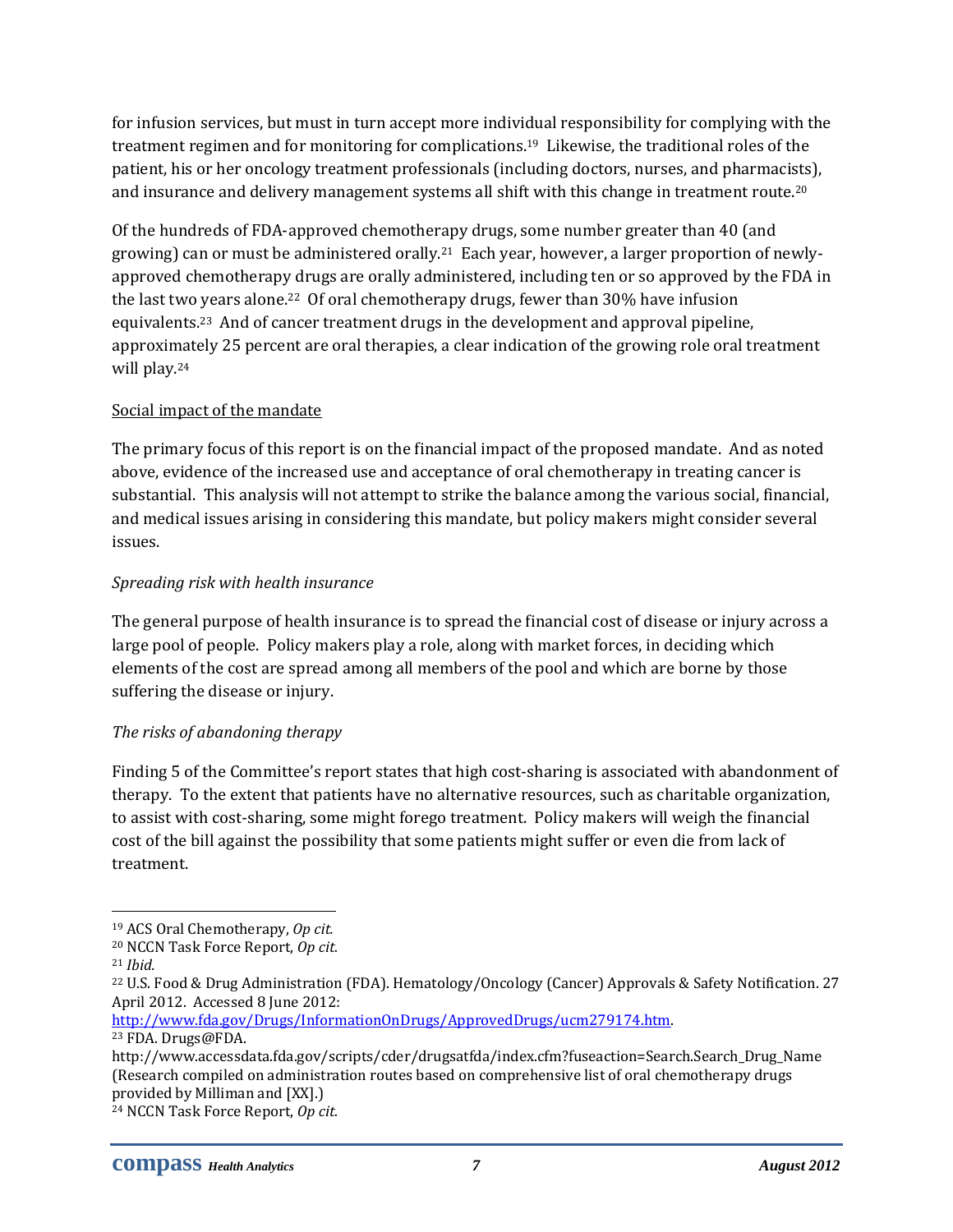#### *Variation in cost to patients*

Rapidly rising health care costs have led to calls for patients to take greater responsibility for the cost of their health care. Patient cost‐sharing requirements in general play a role in shifting that responsibility. But for a patient with a given condition, policy makers should consider whether the amount the patient pays for treatment should vary by the method of treatment. Should the patient make treatment choices based on the cost of that treatment?

Increasingly, health care payment reform will ask patients to take more responsibility for the cost of their treatment choices, but when the cost of treatment choices varies so widely as to affect the basic decision of whether to undergo treatment and when that variation is introduced, not by the cost of developing and delivering the treatment, but by artifacts of the reimbursement system, policy makers might consider state action desirable.

Put differently, patients will increasingly have to make choices of treatment based on cost, but policy makers might decide that the State needs to intervene where the cost of treatment is so great that a patient cannot choose it without incurring the sort of personal cost that health insurance in general is intended to absorb. And while there will always be treatments that are expensive to the patient, policy makers might argue that at least that expense should be due to the underlying cost of delivering the treatment.

#### *State action*

Policy makers will likely consider whether state action is necessary or desirable to resolve a perceived inequity or whether market forces will do so. In some cases proposed mandate legislation affects little because insurance carriers already provide the mandated services because a large portion of the insured members demand them or because the carriers believe the services have value in controlling costs. For example, mandating coverage for colonoscopies will likely achieve little because they are so widely covered already. However, state action might be useful in resolving inequities applicable to small groups of people who do not have the power to move the market themselves, or in accelerating the pace of market change. It should be noted that the results of this study indicate that enactment of the mandate would affect a small number of persons, but the additional insurance protection for those affected would be large in some cases.

## **4. Methodology**

## **4.1 Steps in the analysis**

Compass estimated the impact of the mandate by employing the following steps:

- Estimate the populations covered by the mandate
- Estimate the amount of cost‐sharing borne by patients using oral chemotherapy that will shift to the insurers if the bill is enacted:
	- Measure the cost of oral chemotherapy agents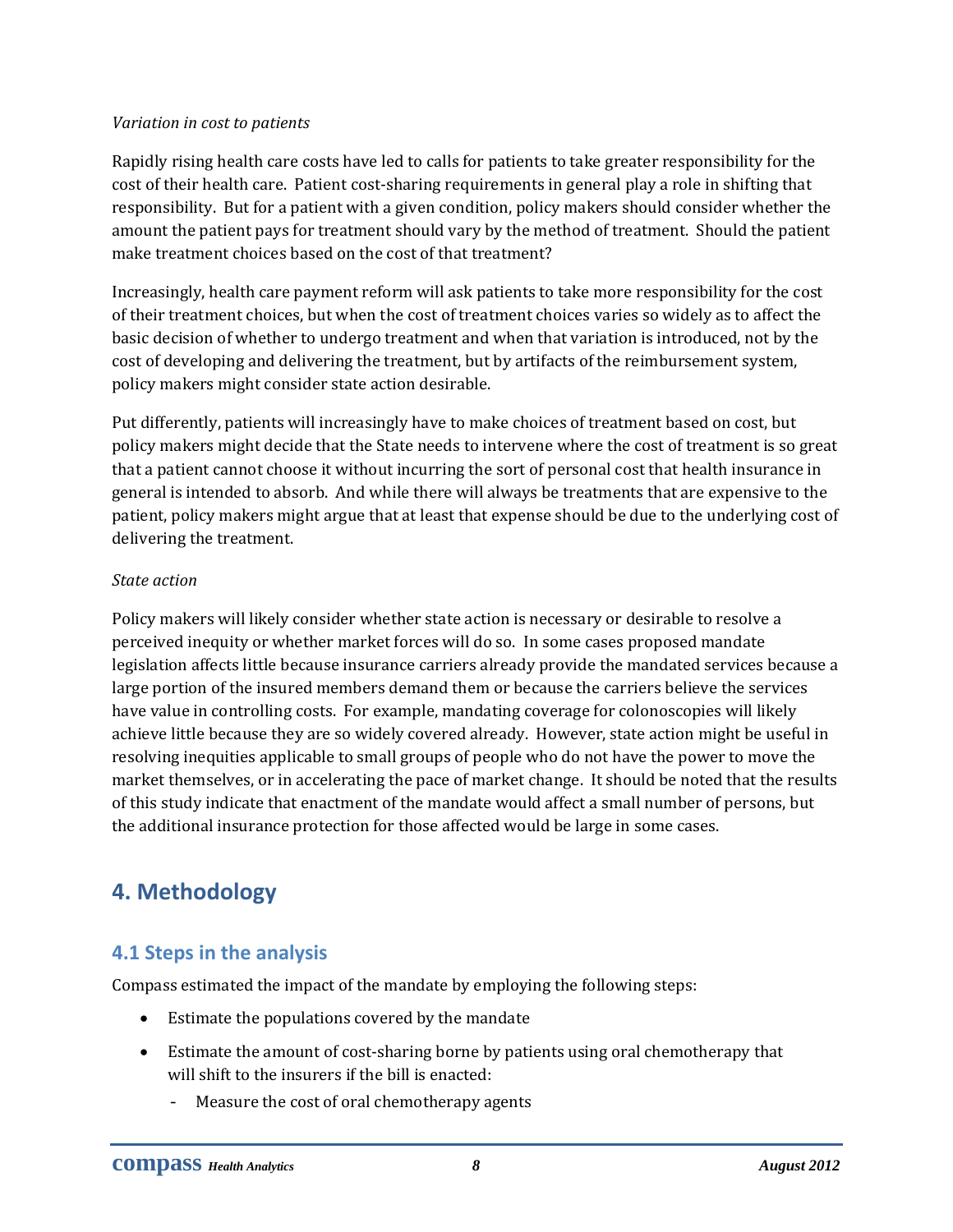- Measure the average cost-sharing percentage for oral chemotherapies
- Measure the average cost sharing for drugs administered to cancer patients under a medical benefit
- Apply the difference in cost‐sharing rates to the cost of oral chemotherapies
- Estimate (ranges for) the effect of members who either shift to oral chemotherapies they previously avoided due to the cost‐sharing burden or who had previously foregone treatment and begin to use oral chemotherapy once the cost-sharing burden is removed.
- Estimate the impact on premiums by accounting for insurers' retention (administrative costs and profit)
- Estimate changes in per member cost by combining the cost estimates and insured population information

## **4.2 Data sources**

The primary data sources used in the analysis were:

- Interviews with clinical experts
- Government reports and data and academic literature, including population data, cited as appropriate
- New Hampshire insurer claim and membership data from the Department's Comprehensive Health Care Information System (NHCHIS) all‐payer claim database, for plans covering the overwhelming majority of the under‐65 fully insured population subject to mandates
- Studies submitted in testimony concerning similar bills in other states
- A survey of major carriers soliciting information on their benefit structures for oral and IV chemotherapies

The step-by-step description of the estimation process below addresses limitations in some of these sources and the uncertainties they contribute to the cost estimate.

## **5. Factors Affecting the Analysis**

Several issues arise in translating the intent of the mandate into an analysis of incremental cost.

## **5.1 Ongoing evolution of chemotherapy agents**

One of the major trends in the evolution of anti‐cancer medication is the development of increasingly precisely-targeted drugs. These drugs address increasingly narrow classes of cancer, but often with greater success and fewer side effects than past treatments. Development costs, fewer targeted patients over which to spread those costs, and the availability of patent protection all make these drugs relatively expensive. And with increasing frequency, these drugs are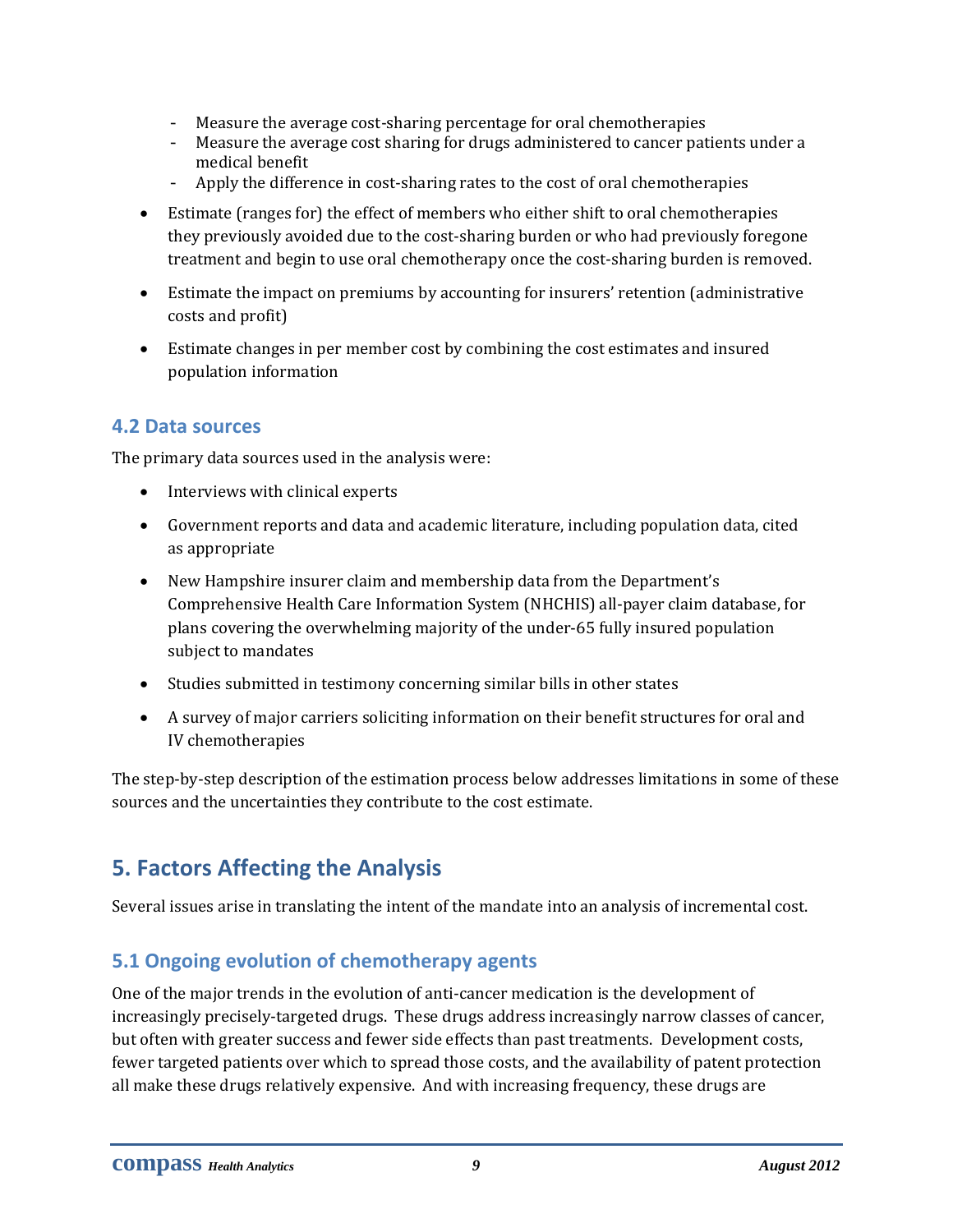developed for oral administration.25 Therefore it is reasonable to expect the portion of cancer patients treated with oral chemotherapy to increase, and to expect the average cost of oral chemotherapy treatment to increase at a rate greater than that of general health care costs. Indeed, the three‐year average cancer drug price increase observed in the Express Scripts 2010 Drug Trend Report<sup>26</sup> is close to 21 percent per year, and the report projected a similar rate for the subsequent three years.

It is worth noting in the claim data examined for this analysis, future trends notwithstanding, that the average total cost per patient per year (before insurance coverage) for persons in treatment with IV chemotherapy is approximately ten times the cost of patients in treatment with oral agents, because many oral agents are inexpensive, many IV agents are expensive, and IV agents have large administration costs (see Appendix  $C$ ).<sup>27</sup> However, average cost-sharing per person (as a percentage of allowed charges) is almost twice as high for oral chemotherapy users due to the different cost-sharing rules for pharmacy benefits.

## **5.2 Oral chemotherapy agents included in the analysis**

Measuring the volume of oral chemotherapy utilization, and the average cost-sharing to which it is subject, required that we identify oral chemotherapy agents in claim data (pharmacy claims). To do so, we began with a list of agents included in testimony before other state legislatures<sup>28</sup> and supplemented it with additional research, input from carriers, and an interview with an oncological pharmacist. The list of agents we used appears in Appendix A.

Note that while many oral chemotherapy agents are very expensive, others have existed for a long time and are relatively cheap. These include hormonal therapies that are widely prescribed. Thus some of the most commonly used drugs are unlikely to trigger severe cost-sharing burdens.

26 Express Scripts, "Complex Challenges, New Solutions: 2010 Drug Trend Report".

<u> Andreas Andreas Andreas Andreas Andreas Andreas Andreas Andreas Andreas Andreas Andreas Andreas Andreas Andreas</u>

<sup>&</sup>lt;sup>25</sup> The National Comprehensive Cancer Network (NCCN) reported in 2008 that "more than one quarter of the 400 antineoplastic agents now in the pipeline are planned as oral drugs. Compared with the oral chemotherapy drugs available before 1996, these newer drugs, consistent with their parenteral contemporaries, are considered costly. For example, the estimated yearly cost of lenalidomide for a patient with multiple myeloma is \$74,000, and, depending on dosage, the yearly cost of imatinib for patients with chronic myelogenous leukemia (CML) ranges from \$29,000 to \$57,000. [. . .] The availability of these new drugs has had an immediate impact on pharmacy budgets. Spending on oral chemotherapy drugs, while still a small proportion of total pharmacy benefit costs, has more than doubled between 2002 and 2006, from 0.3% to 0.7%." Weingart, SN, Bach, PB, et. al. NCCN Task Force Report: Oral Chemotherapy, Journal of the National Comprehensive Caner Network, 2008;6:S1‐S17.

http://www.nccn.org/JNCCN/PDF/JNSU3\_combined\_Oral\_Chemo\_2008.pdf.

http://www.expressscripts.com/research/research/dtr/archive/2010/dtrFinal.pdf

<sup>&</sup>lt;sup>27</sup> Note that this comparison of relative costs, and indeed this analysis in general, does not account for the downstream, largely indirect costs of treatment. For example, while more targeted oral chemotherapies might result in fewer side‐effects and related treatment costs than arise with traditional IV chemotherapy, estimating these values would be extremely difficult. Given the overall limited effect of a parity mandate on chemotherapy choices noted in this analysis, such an estimate of indirect costs is not included in the analysis. 28 Milliman, "Parity for Oral and Intravenous/Injected Cancer Drugs", January 25, 2010, presented in testimony for Senate Bill 1070: An Act relative to oral cancer therapy, before the 2011‐2012 Session of the Massachusetts Legislature.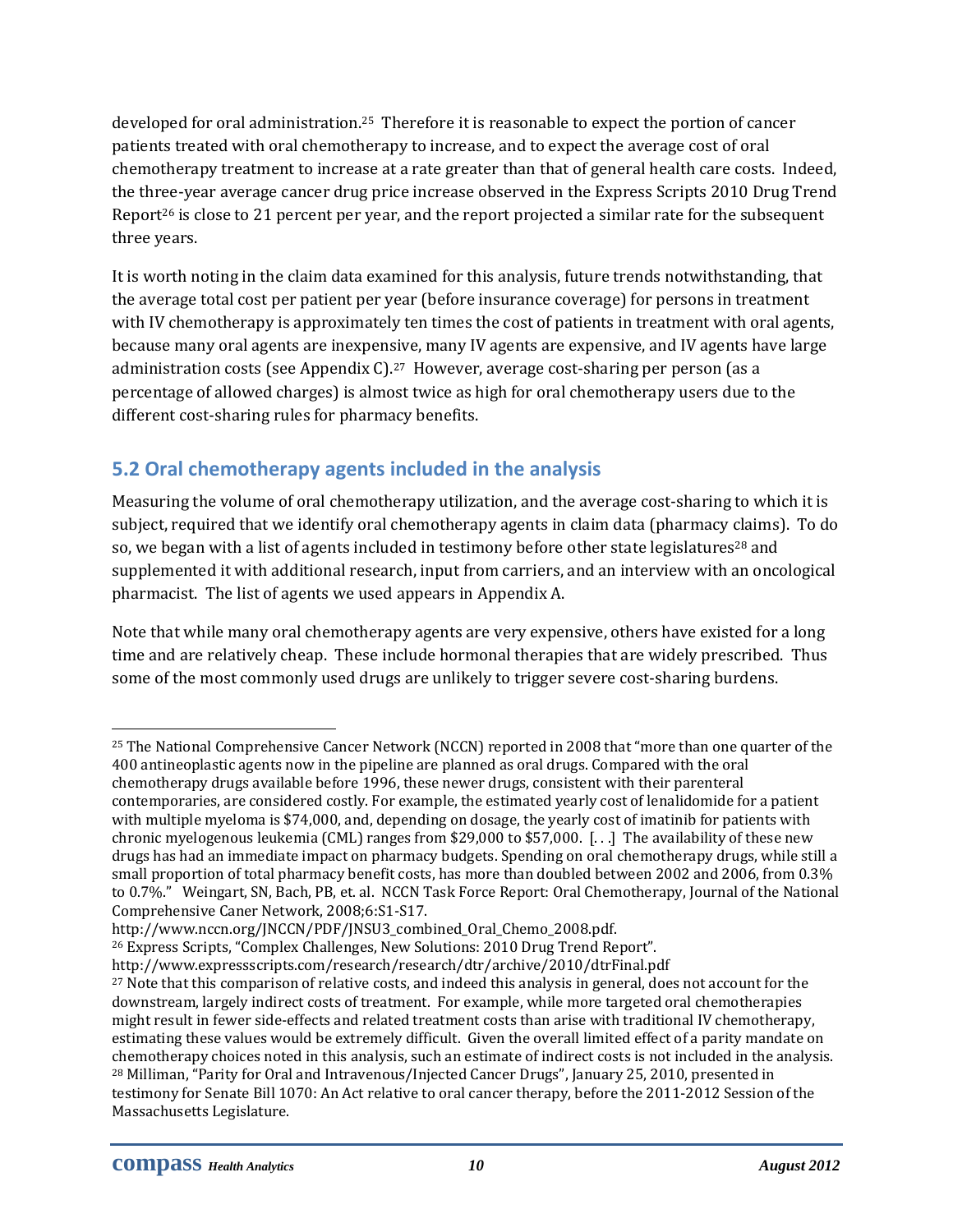To execute the analysis, we also needed to identify intravenous/injected chemotherapy agents and related services for use in calculating average cost-sharing for IV/injected chemotherapy. We employed a set of HCPCS<sup>29</sup> "]" codes (drug codes) appearing in Appendix B. Additionally, we included revenue codes for IV service (258) with a primary cancer diagnosis as IV Chemotherapy and included the series of CPT codes specifically identified as IV chemotherapy administration.

## **5.3 Current coverage**

Much of the impetus for oral chemotherapy mandates, such as the subject of this analysis, comes from cases of patients faced with very large cost-sharing requirements when they had to pay, under their pharmacy benefits, relatively large coinsurance percentages on very expensive drugs, sometimes costing thousands of dollars per month.

In preparation for this analysis, we submitted to the New Hampshire carriers covering the overwhelming majority of fully‐insured members a questionnaire about their current coverage for oral chemotherapy. Among plans responding to the questionnaire, cost‐sharing arrangements varied, but the majority of plans had pharmacy benefits that covered prescription drugs with either a copayment or with coinsurance that was capped per‐prescription (for example at \$250). The cost-sharing arrangements that produce an extreme burden are present but less common.

This is not to say that some plans do not employ extremely burdensome cost-sharing extensively, but they occupy a relatively small portion of the market and the amount they contribute to the cost of the mandate will be limited.30

Ultimately, looking at the fully‐insured market as a whole, the percentage increase in premiums will be relatively modest. But if any given plan currently employs a more burdensome cost-sharing arrangement, it will see a significantly greater increase in its medical costs than that applying to the state‐wide average premium.

## **5.4 Cost arising from the administration of oral agents**

One of the arguments for encouraging the use of oral chemotherapy agents is that the cost of administering such drugs appears to be less than the cost of administering IV agents, since taking a pill requires less equipment and manpower than delivering intravenous therapy. We can measure

<sup>29</sup> Healthcare Common Procedure Coding System.

<sup>&</sup>lt;sup>30</sup> Note that some plans might employ a program to encourage members to select lower-cost medication when both a more expensive brand name drug and a generic equivalent are available. Under such a program, if a provider requests that the member receive a covered brand‐name drug with no substitution when a generic equivalent is available, the member will pay the copayment applicable to the generic drug plus the difference between the cost of the generic drug and the cost of the brand‐name drug. Furthermore, the difference between the cost of the generic drug and the cost of the brand‐name drug does not apply towards a member's deductible or out-of-pocket maximum. While in theory, this might create a heavy cost-sharing burden for a patient, and therefore the mandate might shift some of that burden to the insurer, for purpose of this analysis we expect this particular situation to be rare, especially since the very expensive drugs that are the impetus for the mandate are not likely to have generic equivalents.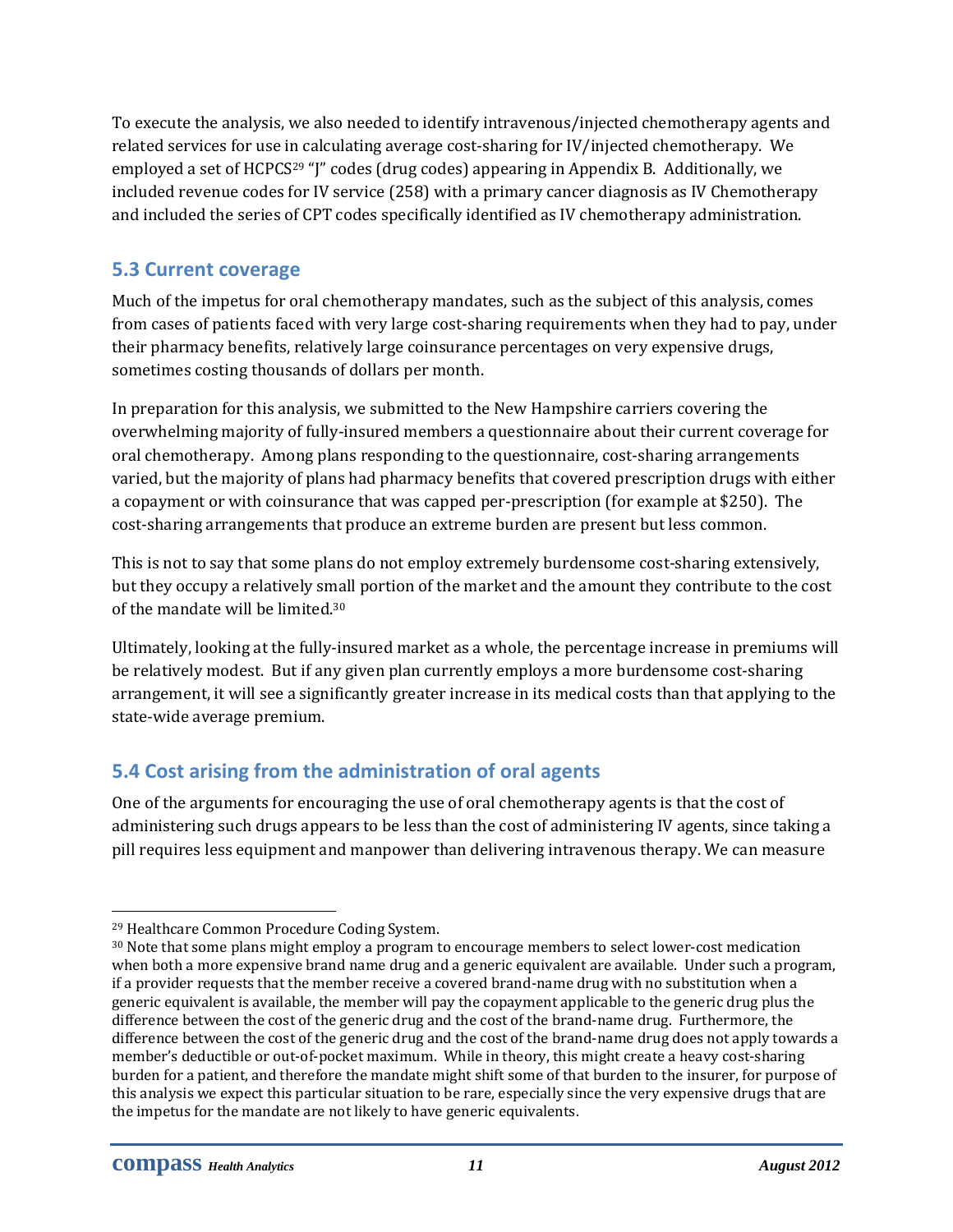much of the administration cost for IV therapy in claim data, but even oral therapies have administration costs, much of which we cannot measure with data sources available to us.

For example, very expensive oral chemotherapy agents are often closely managed by pharmacy benefit managers who require careful monitoring on the part of prescribers and pharmacists. The cost of these measures is not always captured in claims.

Furthermore, enactment of the mandate will impose additional administrative burden on carriers as they determine how to meet the requirements of the mandate in the context of current pharmacy benefit management systems, especially in the transitional period after enactment. Those plans that maintain pharmacy benefits with uncapped coinsurance will need to modify their procedures to makes sure patients fulfilling oral chemotherapy prescriptions pay the proper cost-sharing amount.

# **6. Analysis**

To estimate the overall impact of the proposed legislation, we considered three possible populations of members faced with choices between oral and IV chemotherapy and estimated the potential impact of the mandate on member and carrier costs for each population:

- Members who currently use oral chemotherapy treatments
- Members who refuse oral treatment and choose IV treatment because the cost to them of oral treatment is higher than that of IV treatment
- Members who forgo chemotherapy treatment due to cost

For each population, we estimated per-member per-month (PMPM) medical costs and member cost‐sharing from the NHCHIS claim database as a base for projecting the impact of the proposed bill and estimated the effect of the bill on that PMPM base. The overall impact of the mandate is the sum of the impact on each of these populations.

We then adjusted the resulting PMPM costs for insurer retention for administrative costs and profit. Finally, we multiplied the result by the fully‐insured membership in the State to arrive at dollar estimates.

A best estimate "mid‐level" scenario was developed, as well as a low‐level scenario using assumptions that produced a lower total dollar estimate, and a high‐level scenario using more conservative assumptions that produced a higher total dollar estimated impact.

## **6.1 Insured membership affected by the mandate**

We estimate the number of members in fully-insured plans at 289,100, based on the 2010 NHID Supplemental Report but excluding the estimated number of members in the Healthy Kids program. As noted above we exclude self-insured plans, including those for State employees, as well as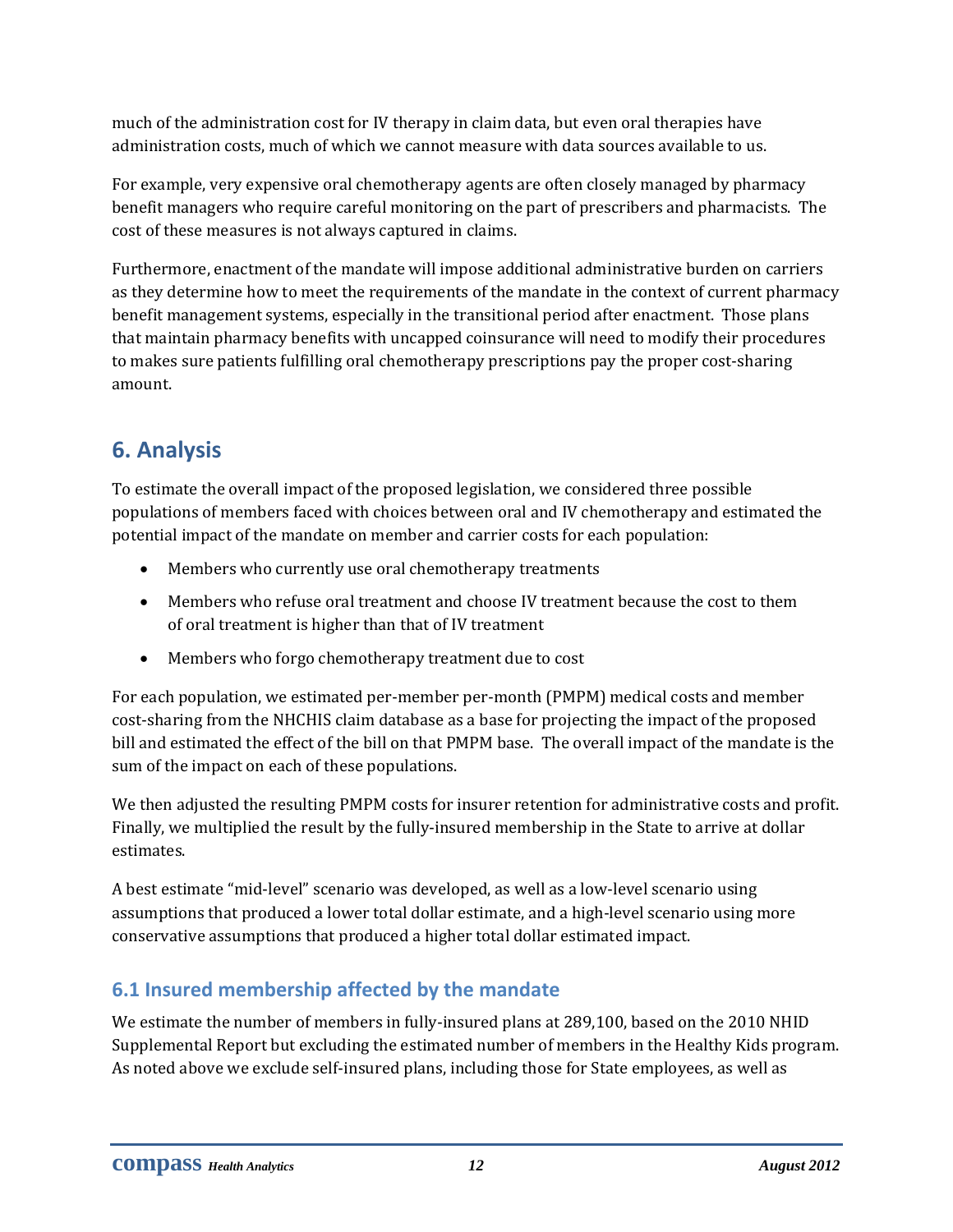Medicaid. This analysis does not include individuals with Medicare coverage and "medigap" policies; we have excluded people over age 64.

For the summary results (Table 5) we adjusted the 2010 membership to approximately 294,000 by applying growth rates for the under‐65 population for 2011 to 2013 from Census Bureau projections. We also note that if policy makers should attempt to project the costs of this mandate into the future, the federal Affordable Care Act is likely to affect the number of people enrolled in fully‐insured plans.

## **6.2 Cost of patients currently using oral chemotherapy**

## Number of patients currently using oral chemotherapy

The number of patients currently using oral chemotherapy treatments was estimated as the percentage of members in the 2010 claim database with claims for oral chemotherapy prescriptions (based on the drugs listed in Appendix A). This percentage was used for the highlevel scenario. The low‐level scenario uses a percentage calculated based on findings, reported in a 2010 study<sup>31</sup>, that approximately 1.5% of the commercially-insured population has cancer-related claims in a given year and, of those, 16.1% use oral chemotherapy, either alone or in conjunction with infused therapy. The mid-level scenario is the midpoint between the high- and low-level scenarios. Table 1 provides the values used in the analysis.

#### **Table 1: Percentage of Members with Claims in a Year Using Oral Chemotherapy in that Year**

| Low Scenario  | 0.24% |
|---------------|-------|
| Mid Scenario  | 0.56% |
| High Scenario | 0.87% |

## Current costs of oral chemotherapy

Based on analysis of the claim data, and supported by the responses to the carrier questionnaire, a majority of people with fully‐insured commercial coverage in New Hampshire have prescription drug coverage with cost-sharing in the form of copayments only or coinsurance with a perprescription cap, which limits the member's out‐of‐pocket cost‐sharing. The claim data show that in 2010 approximately 97 percent of those with claims for oral chemotherapy prescriptions (based on drugs listed in Appendix A) had a total out‐of‐pocket amount for these claims of \$500 or less for the year. For the remaining few percent of the members, out-of-pocket amounts ranged from just over \$500 to about \$31,000. Table 2 illustrates this distribution of per‐user out‐of‐pocket costs against the allowed charges per user.

<sup>31</sup> Milliman, "Parity for Oral and Intravenous/Injected Cancer Drugs", January 25, 2010, presented in testimony for Senate Bill 1070: An Act relative to oral cancer therapy, before the 2011‐2012 Session of the Massachusetts Legislature.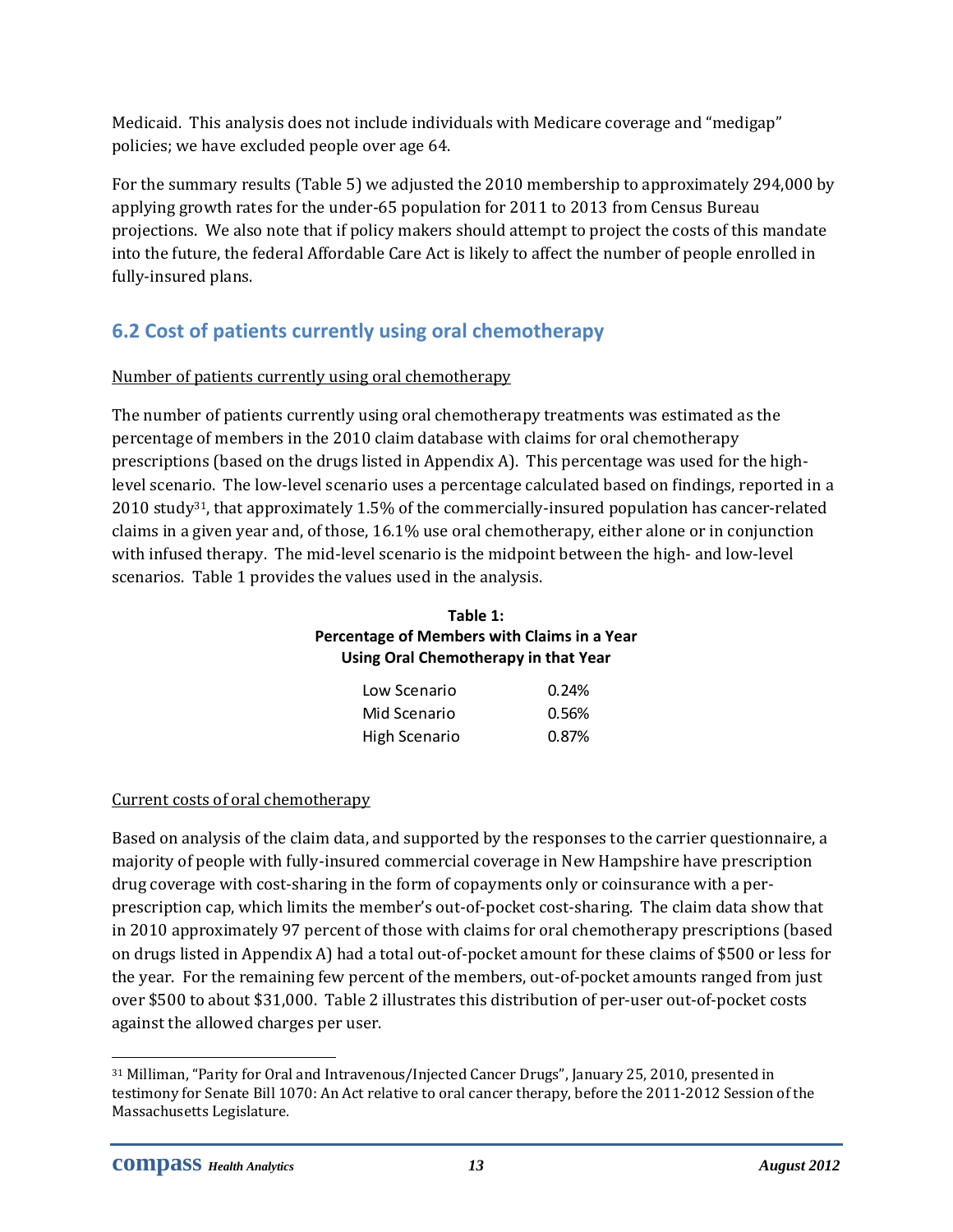**Table 2 Distribution of Member Annual Out‐of‐Pocket Costs by Total Annual Allowed Amount for Oral Chemotherapy Agents**



#### Impact of the mandate on the current use population

The impact of the mandate on the population of current users of oral chemotherapy is the difference between current cost-sharing, i.e., cost-sharing under the pharmacy benefit, and costsharing after the bill mandates parity, i.e., in effect, under the medical benefit. Detailed information on each member's benefit plan design would allow us to calculate this value with precision; however in its absence we must make some assumptions about both the pharmacy and medical benefit cost‐sharing.

The member cost-sharing percentage before parity was calculated from the claim database as the total member out‐of‐pocket costs (including deductibles, coinsurance, and copayments) divided by the total amount allowed for oral chemotherapy prescriptions. To estimate the member costsharing after parity, we recalculated total member out‐of‐pocket costs at a member level by limiting the cost‐sharing percentage in the claims to an assumed average medical cost‐sharing percentage (discussed in the next paragraph). If a member's cost‐sharing percentage was already less than the assumed average medical cost‐sharing percentage it was not increased. This represents a conservative assumption consistent with the mandate's intent, as assumed in section 2.2 above, that the cost impact of the mandate will not be mitigated by many cases where the patient sees increased cost‐sharing, although such consequences are theoretically possible in some individual cases even though policies have average coverage that is equivalent. Table 3a shows the values of average cost-sharing for oral chemotherapy calculated from the claim data and used in the analysis.

The average medical benefit cost-sharing percentages used in the calculation described above were estimated from the claim database as follows. The low‐level cost‐sharing percentage is the total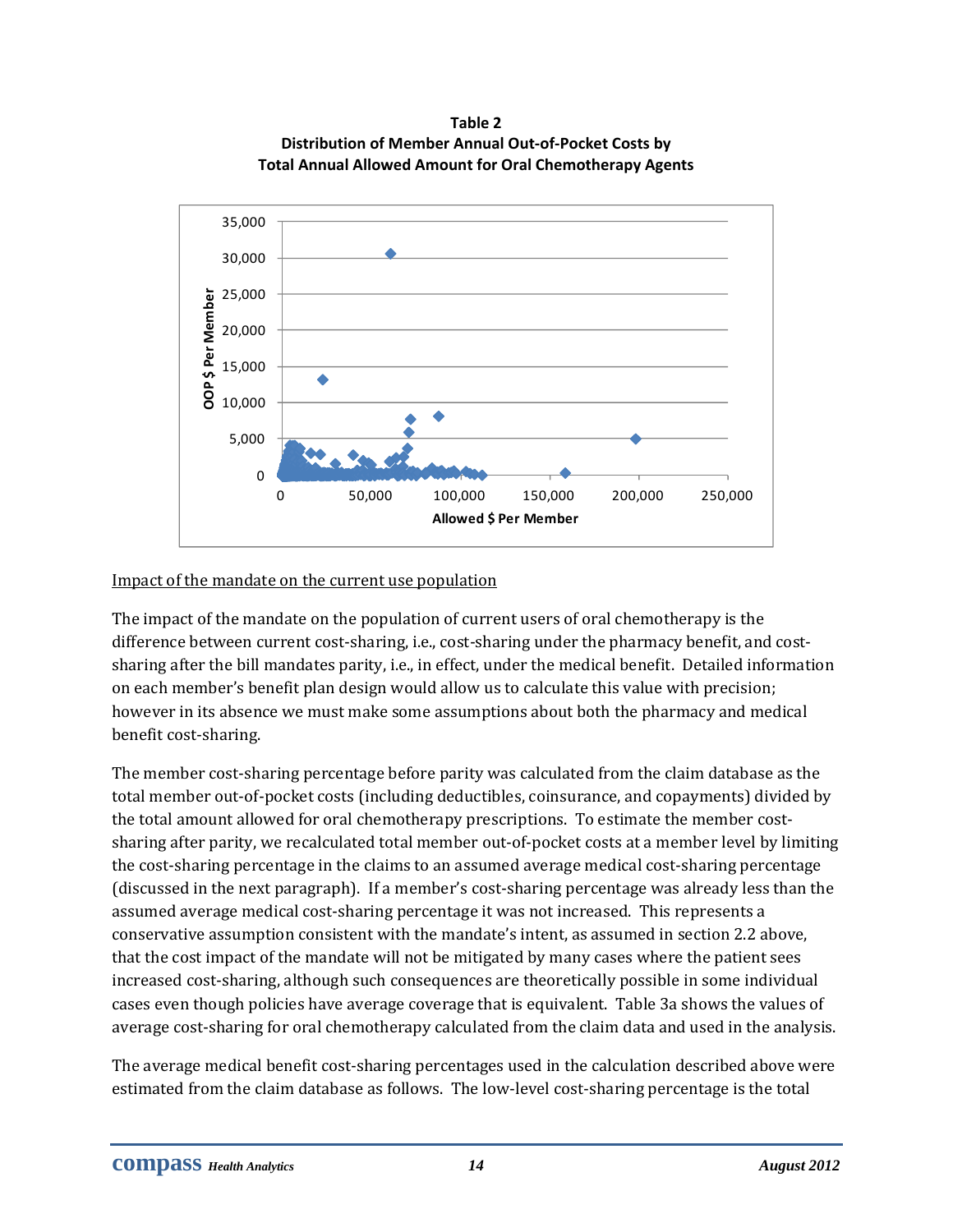out‐of‐pocket cost for IV chemotherapy divided by the total allowed amount for IV chemotherapy, estimated to be 0.2 percent. The mid‐level cost‐sharing percentage is the total out‐of‐pocket for all medical services for patients with a cancer diagnosis divided by the total allowed amount for these services, estimated to be 2.8 percent. The high-level cost-sharing percentage is the overall out-ofpocket amount for medical services divided by the overall allowed amount for medical services for all patients in the claim database, estimated to be 7.8 percent. Table 3b shows the values used in the analysis.

#### **Table 3a: Assumed Average Member Cost‐Sharing Percentage for Oral Agents before Parity**

| Low Scenario  | 4.0% |
|---------------|------|
| Mid Scenario  | 5.0% |
| High Scenario | 6.0% |

## **Table 3b: Assumed Average Member Cost‐Sharing Percentage for Oral Agents after Parity**

| Low Scenario  | $0.7\%$ |
|---------------|---------|
| Mid Scenario  | 3.1%    |
| High Scenario | 7.6%    |

## **6.3 Cost of members substituting or foregoing treatment**

While the current use population is easily identifiable, the second population (IV substitution) and third population (foregone treatment) are not so, and we need to make some informed assumptions. Anecdotal information from an oncologist in a tertiary care setting suggests that there is very little substitution of therapies and those who need oral chemotherapy treatment get it, in some cases with charitable support. However, a second oncologist in a community setting stated that of the relatively small number of patients prescribed expensive oral medications who are insured and exposed to high cost‐sharing, approximately 10 to 25 percent choose not to use oral therapy because of the out‐of‐pocket cost. Of these patients, the oncologist suggested 80 to 90 percent will switch to an IV therapy and 10 to 20 percent will forgo treatment. Under this latter assessment, to assume that the proposed legislation would result in no additional utilization of oral therapies would understate its potential impact. Furthermore, as noted, Finding 5 of the Committee's report states that high cost‐sharing is associated with abandonment of therapy.

Therefore, we assumed in these estimates that some patients make choices about treatment based on their out‐of‐pocket costs. Not all patients face this decision, as many or most have relatively small out-of-pocket costs with their current benefits. We assume that non-adherence to recommended therapy for financial reasons applies only to those for whom the out‐of‐pocket costs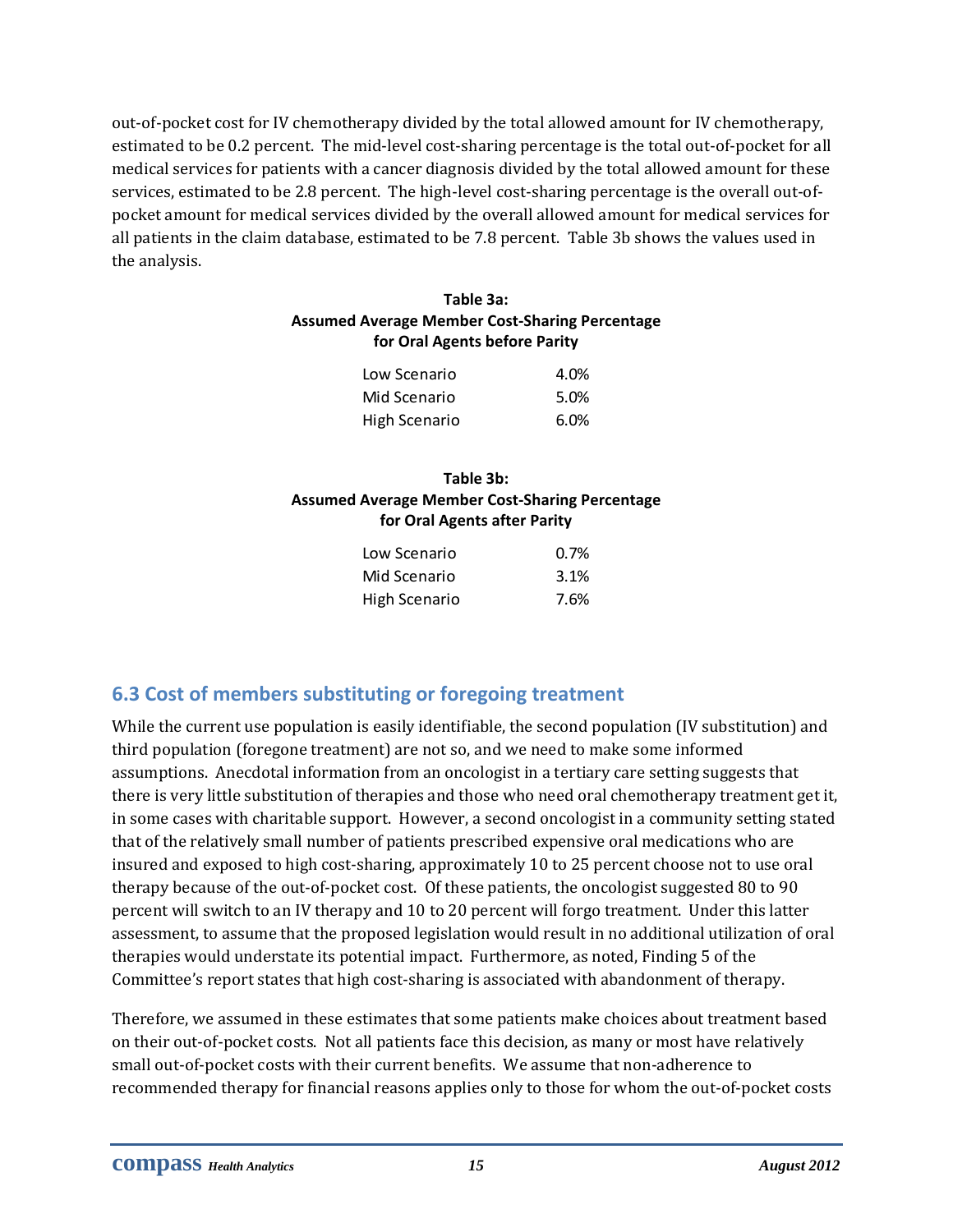represent a significant financial burden. For purposes of this calculation, we assumed that those patients in the claim data (i.e., using oral agents) with annual out‐of‐pocket costs for oral chemotherapy greater than \$500 represent the 75 to 90 percent who chose to use oral chemotherapy despite the cost. The remaining 10 to 25 percent who would change their choice (and, we assume, would use oral agents under parity) can be calculated from this number. Table 4a shows the values used in the analysis.

The analysis requires applying these percentages to the proportion of plan members who have the option of oral agents and are faced with a decision based on cost. To approximate that group, we estimated the proportion of the members with oral chemotherapy claims who had annual out-ofpocket cost for oral chemotherapy greater than \$500. For each scenario, we multiplied this percentage by the penetration rate (where the penetration rates are those in Table 1) to estimate the proportion of the plan population who have the option of oral agents and are faced with a decision based on cost. Table 4b shows the values used in the analysis.

From this point we estimated the split between the second and third populations (IV substitution and foregoing treatment) by applying splits of 90%/10%, 85%/15%, and 80%/20% (switch therapies/forgo therapy) for the low‐, mid‐, and high‐level scenarios respectively. Table 4c illustrates. Note that, given a patient who avoids oral chemotherapy, the less likely he/she is to switch to IV therapy (i.e., the more likely he/she is to forego therapy entirely) the lower the cost to the insurer (prior to the mandate). Thus the per‐user effect of the mandate, which in our model eliminates avoidance of oral chemotherapy, on insurer costs is greater if the patient is less likely to switch (i.e., more likely to forego therapy entirely).

Ultimately, the resulting total number of people who switch or skip therapy (visible in the calculations in Appendix C) is very small, estimated to be approximately 3 statewide in the low scenario (2 "switchers" and 1 "skippers"), and 28 in the high scenario (22 and 6).

#### **Table 4a: Percentage of Members Who Choose Not to Use Oral Chemotherapy Due to Cost**

| Low Scenario  | 10% |
|---------------|-----|
| Mid Scenario  | 18% |
| High Scenario | 25% |

#### **Table 4b: Percentage of overall population with Oral Agent out‐of‐Pocket \$'s > \$500**

| Low Scenario  | 0.008% |
|---------------|--------|
| Mid Scenario  | 0.018% |
| High Scenario | 0.029% |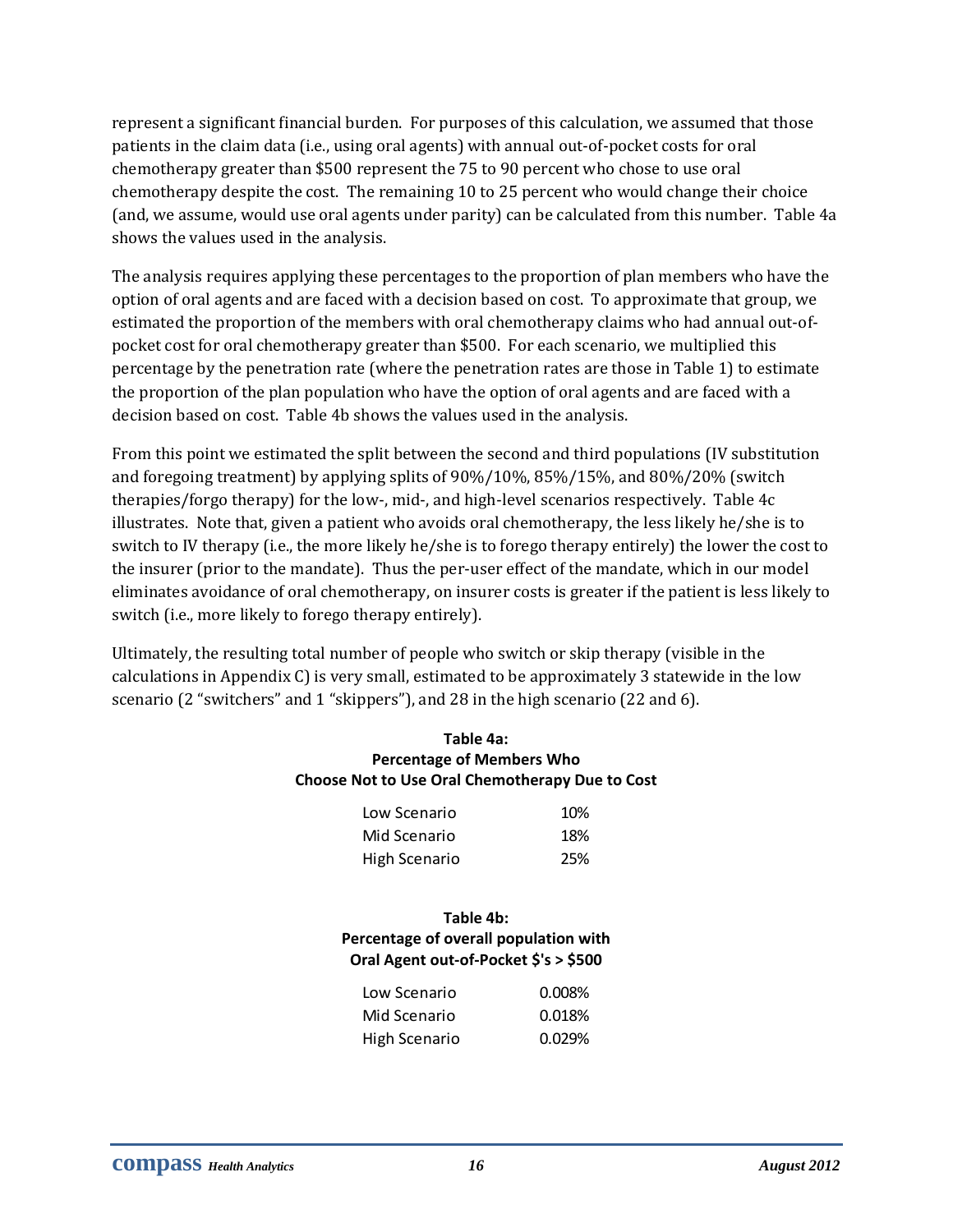#### **Table 4c: Percentage of Members Who Choose Not to Use Oral Chemotherapy Who Switch Therapies**

| Low Scenario  | 90% |
|---------------|-----|
| Mid Scenario  | 85% |
| High Scenario | 80% |

The impact on the second population, those who substitute IV treatment due to cost, is the difference between the cost of the oral chemotherapy treatment, with cost‐sharing limited by the proposed legislation, and the cost of the IV treatment they are currently receiving with current medical cost‐sharing applied.

- The average cost per user of oral chemotherapy treatment was estimated from the claim database by calculating the average allowed amount per user for the population of people whose out‐of‐pocket costs were greater than \$500.
- The average member cost-sharing percentage for oral chemotherapy was estimated by using the per-user claims for the population of patients whose out-of-pocket costs were greater than \$500 and limiting the cost‐sharing percentage to the assumed average medical cost-sharing percentage, for each of the low, middle, and high scenarios.
- The cost of the IV treatment per user was estimated from the 2010 claim database (using the list of codes in Appendix A).32
- The current member cost-sharing percentage for IV treatment was also derived from the claim database. The low‐scenario cost‐sharing percentage is the total out‐of‐pocket for IV chemotherapy divided by the total allowed amount for IV chemotherapy. The mid‐scenario cost‐sharing percentage is the total out‐of‐pocket for all medical services for patients with a cancer diagnosis divided by the total allowed amount for these services. The high-scenario cost-sharing percentage is the overall out-of-pocket amount for medical services divided by the overall allowed amount for medical services for all patients in the claim database.

The impact on the third population, those who forgo treatment due to cost, is the additional cost of the oral chemotherapy treatment with cost‐sharing limited by the proposed legislation. The assumptions used for the cost of the oral chemotherapy treatment and the cost‐sharing are the same as those discussed above for the second population.

Some patients are able to get financial assistance through various outside organizations to help cover the cost of oral chemotherapy treatment. For those with fully‐insured coverage, we assumed the claim would first be submitted to the carrier to capture its negotiated discounts and existing

 <sup>32</sup> In comparison to data from at least one other state with a more urban population, the difference in cost between IV and oral chemotherapy in New Hampshire is relatively greater. This could be due to the market for providing these services in New Hampshire; hospital payments for outpatient IV chemo are charge‐based and might be relatively high because of relatively small and sole‐hospital markets.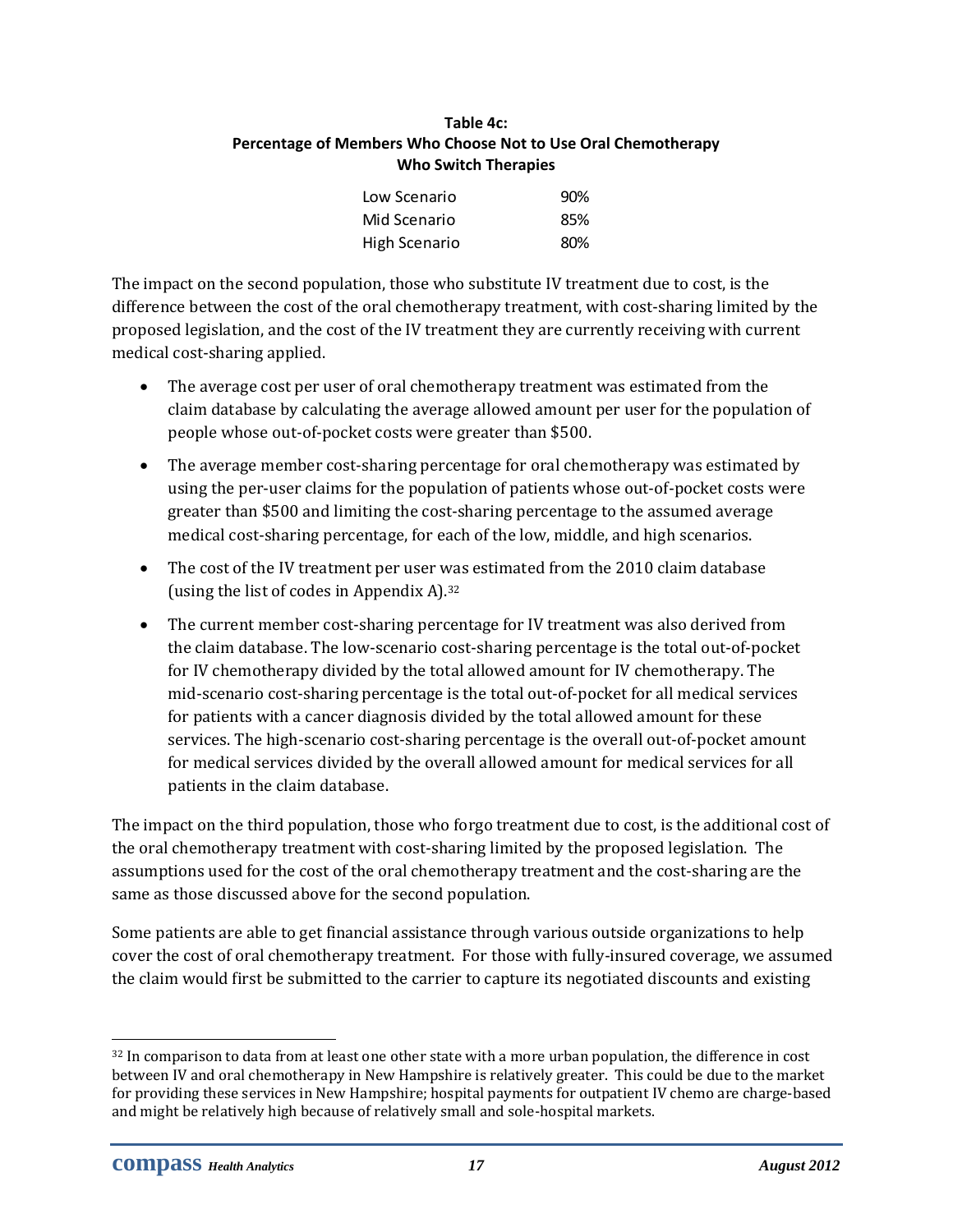benefits, and then private funding would be used to help offset patient cost‐sharing. If this is true, then the claim experience for these patients is included in the claim data used in the analysis.

Supporting calculations for the three sub‐populations (current users, patients substituting, and patients foregoing) are displayed in Appendix C for each of the three scenarios.

## **6.4 Trends the cost of oral chemotherapy**

As noted in Section 5 above, trends in oral chemotherapy utilization and pricing suggest these drugs make up an increasingly large percentage of overall drug costs; i.e., PMPM costs attributable to use of these drugs have been rising faster than overall inflation in health care for the last few years. Because the claim data that form the basis for most of this analysis are from 2010, to estimate the impact of the mandate over the next year (2013), we need to adjust the measured costs for these increases over the intervening three years. Based on the information in the previously cited drug trend report, we are assuming an annual percentage increase for the period from 2010 to 2013 of approximately 16, 20, and 23 percent (low- to high-level scenarios respectively), where the midpoint is based on the actual growth rate for expenditures on cancer drugs measured from 2010 to 2011 and the rate projected for 2012 and 201333.

## **6.5 Estimated impact of the mandate**

Finally, we multiplied the per-member increase in medical expense attributable to the mandate by the fully‐insured membership to arrive at dollar‐denominated estimates. Assuming an average retention rate of 13 percent<sup>34</sup>, we adjusted the increase in medical expense upward to approximate the impact on premiums. Table 5 shows the overall result in dollars and as a percentage of the average premium35.

We project an oral chemotherapy parity mandate will increase premiums by 0.003 percent to 0.020 percent.

This analysis enables us to estimate an overall impact without the greatly detailed information on benefit plan design needed to model more exact impacts. The impact of the mandate on any one individual, employer‐group, or carrier may vary significantly from the overall results of this analysis; the impact on specific entities will depend on the current level of benefits each receives or provides and on how the benefits will change under parity.

 <sup>33</sup> Express Scripts, op. cit. Note that the methodology for these projections includes trends in the following factors: historical prevalence, cost/unit, units per prescription, patent expirations, the advent of new drugs, prescription intensity, and prescription mix.

<sup>&</sup>lt;sup>34</sup> Compass Health Analytics, "Report to the State of New Hampshire Insurance Department: 2010 Cost Drivers", April 10, 2012, Exhibit 22.

<sup>35 2010</sup> NHID Supplemental Report. Premium has been adjusted to account for inflation of six percent annually for three years, based on historical growth rate of PMPM revenue from NAIC data for 2007‐2010. Note that we have used a fixed premium base for the high‐, mid‐, and low‐level scenarios. While naturally the premium estimate is subject to error, it is not central to the mandate analysis, serving only as a reference against which to measure the general magnitude of the cost of the mandate.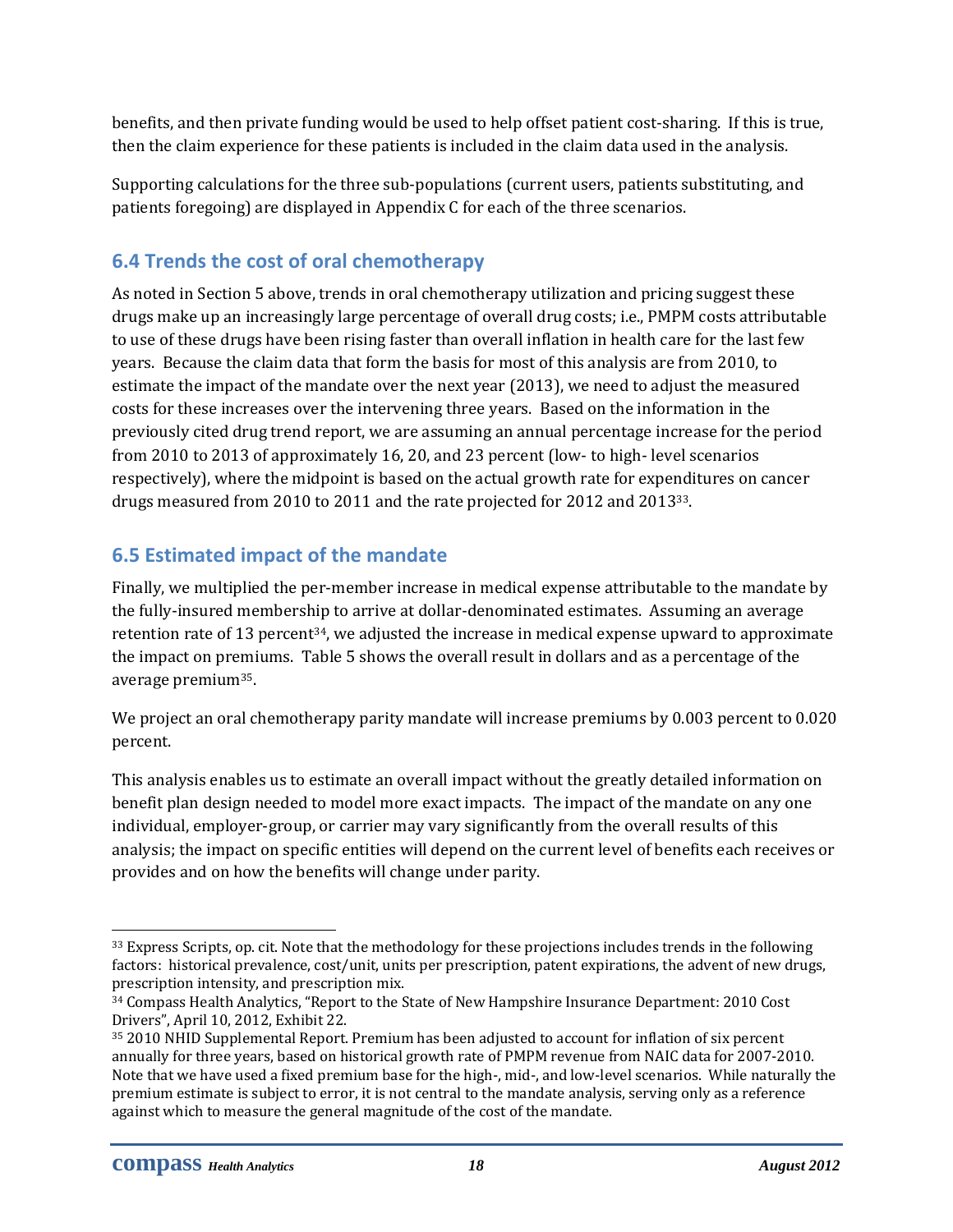As noted above, the relatively small size of this overall increase is due mostly to the correspondingly small portion of the membership covered by plans with pharmacy benefit costsharing requirements relying on anything more than a copayment. Therefore, most of the increase in premiums will fall on the membership of those plans that do rely on member cost‐sharing employing coinsurance.

Finally, given trends in oral chemotherapy utilization and pricing, we expect these drugs to make up an increasingly large percentage of overall drug costs. Should policy makers attempt to project the costs of this mandate into the future, they should assume that the PMPM costs for this benefit will rise at an annual rate between 16 and 25 percent, based on the information in the previously cited drug trend report36.

|                                        | Low      | Mid       | <u>High</u> |
|----------------------------------------|----------|-----------|-------------|
| Members                                | 293,957  | 293,957   | 293,957     |
| Medical Expense Annual Total           | \$40,749 | \$113,506 | \$286,525   |
| Premium Annual Total (incl. retention) | \$46,046 | \$128,262 | \$323,773   |
| PMPM with Admin Load                   | \$0.01   | \$0.04    | \$0.09      |
| Average Premium PMPM                   | \$465.69 | \$465.69  | \$465.69    |
| % of Premium                           | 0.003%   | 0.008%    | 0.020%      |

#### **Table 5: Summary Results**

<u> Andreas Andreas Andreas Andreas Andreas Andreas Andreas Andreas Andreas Andreas Andreas Andreas Andreas Andreas</u>

<sup>36</sup> Express Scripts, op. cit.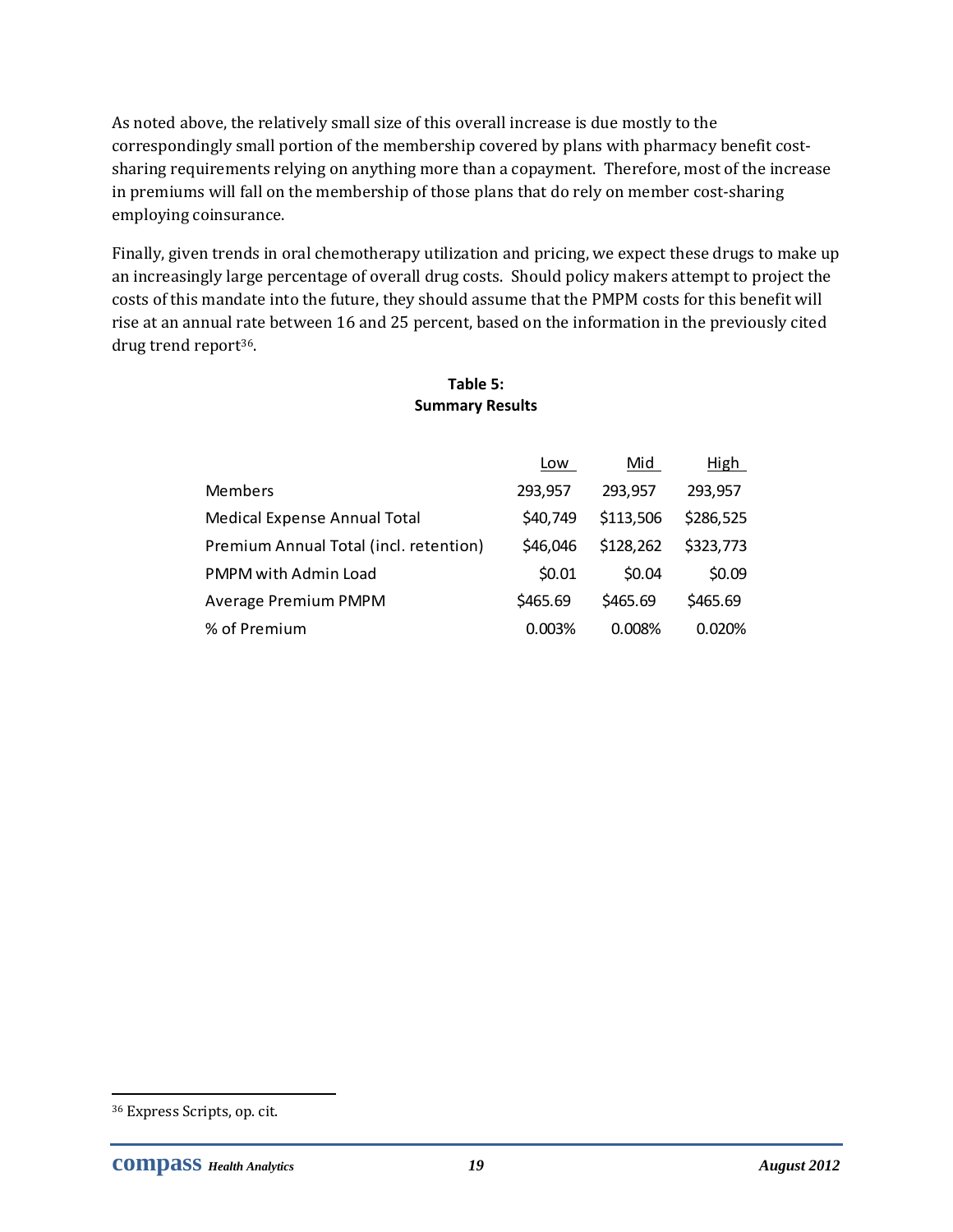## **Appendix A: Oral Chemotherapy Agents**

 Afinitor Everolimus TABLET Afinitor Everolimus TABLET Afinitor Everolimus TABLET Afinitor Everolimus TABLET Agrylin Anagrelide Hydrochloride CAPSULE Anagrelide Hydrochloride Anagrelide Hydrochloride CAPSULE Anagrelide Hydrochloride Anagrelide Hydrochloride CAPSULE Anagrelide Hydrochloride Anagrelide Hydrochloride CAPSULE Anagrelide Hydrochloride Anagrelide Hydrochloride CAPSULE Anagrelide Hydrochloride Anagrelide Hydrochloride CAPSULE Anagrelide Hydrochloride Anagrelide Hydrochloride CAPSULE Anastrozole Anastrozole TABLET Anastrozole Anastrozole TABLET Anastrozole Anastrozole TABLET Anastrozole Anastrozole TABLET Anastrozole Anastrozole TABLET Anastrozole Anastrozole TABLET Anastrozole Anastrozole TABLET Anastrozole Anastrozole TABLET Anastrozole Anastrozole TABLET Anastrozole Anastrozole TABLET Anastrozole Anastrozole TABLET Anastrozole Anastrozole TABLET Arimidex Anastrozole TABLET Arimidex Anastrozole TABLET Aromasin Exemestane TABLET

**National Drug Code Proprietary Name Non‐Proprietary Name Dosage Form Name** Alkeran Melphalan TABLET, FILM COATED Alkeran Melphalan TABLET, FILM COATED Alkeran Melphalan TABLET, FILM COATED Anastrozole Anastrozole TABLET, COATED Anastrozole Anastrozole TABLET, FILM COATED Anastrozole Anastrozole TABLET, FILM COATED Anastrozole Anastrozole TABLET, FILM COATED Anastrozole Anastrozole TABLET, COATED Anastrozole Anastrozole TABLET, FILM COATED Anastrozole Anastrozole TABLET, FILM COATED Anastrozole Anastrozole TABLET, FILM COATED Anastrozole Anastrozole TABLET, FILM COATED Anastrozole Anastrozole TABLET, FILM COATED Anastrozole Anastrozole TABLET, FILM COATED Anastrozole Anastrozole TABLET, COATED Anastrozole Anastrozole TABLET, FILM COATED Bicalutamide Bicalutamide TABLET, FILM COATED Bicalutamide Bicalutamide TABLET, FILM COATED Bicalutamide Bicalutamide TABLET, FILM COATED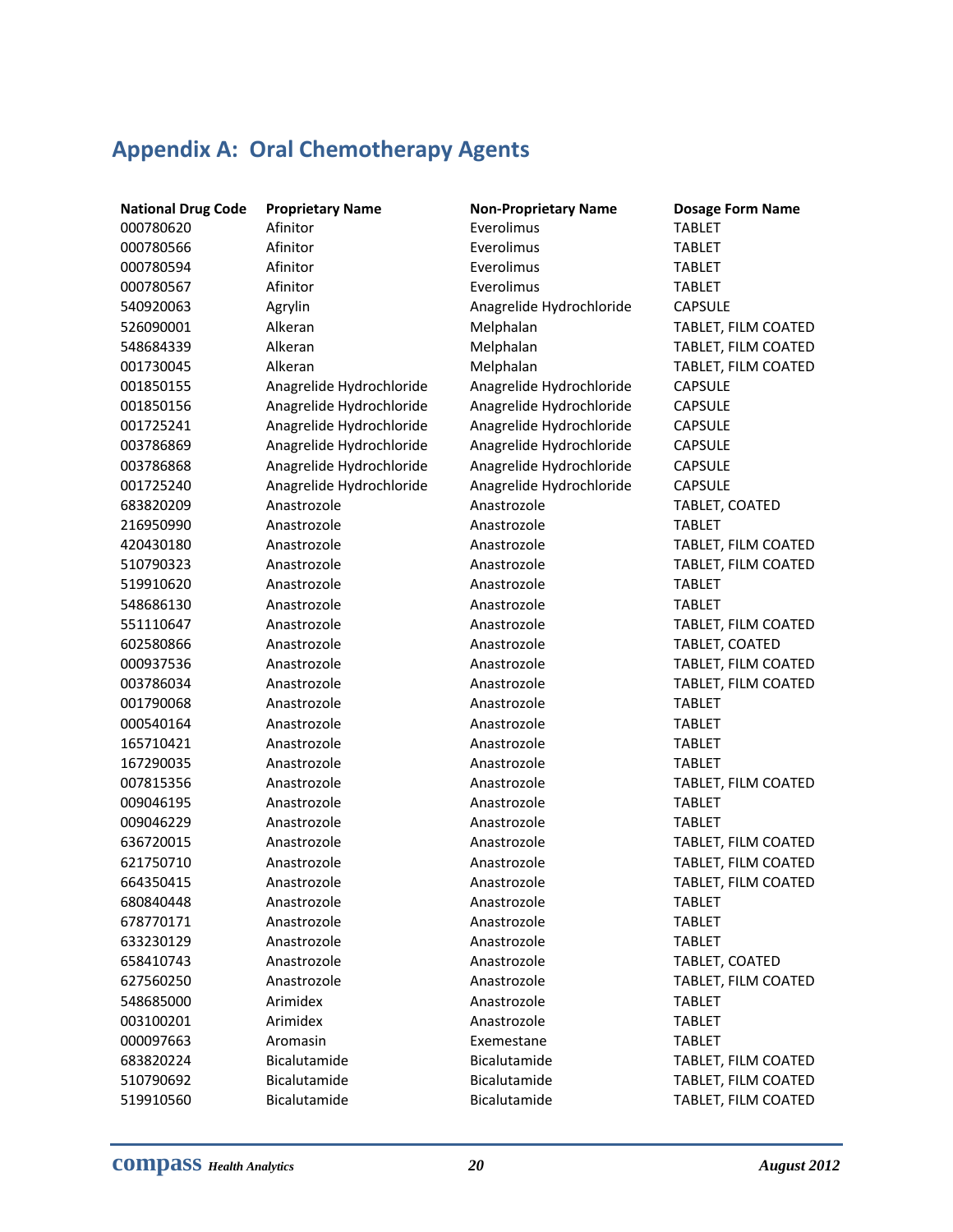| <b>National Drug Code</b> | <b>Proprietary Name</b> | <b>Non-Proprietary Name</b>             | <b>Dosage Form Name</b>    |
|---------------------------|-------------------------|-----------------------------------------|----------------------------|
| 548686133                 | Bicalutamide            | Bicalutamide                            | TABLET, FILM COATED        |
| 000930220                 | Bicalutamide            | Bicalutamide                            | TABLET, FILM COATED        |
| 003787017                 | Bicalutamide            | Bicalutamide                            | TABLET, FILM COATED        |
| 167140571                 | Bicalutamide            | Bicalutamide                            | TABLET, FILM COATED        |
| 009046019                 | Bicalutamide            | Bicalutamide                            | <b>TABLET</b>              |
| 007815409                 | Bicalutamide            | Bicalutamide                            | <b>TABLET</b>              |
| 680840374                 | Bicalutamide            | Bicalutamide                            | TABLET, FILM COATED        |
| 672530191                 | Bicalutamide            | Bicalutamide                            | TABLET, FILM COATED        |
| 636720005                 | Bicalutamide            | Bicalutamide                            | TABLET, FILM COATED        |
| 658410613                 | Bicalutamide            | Bicalutamide                            | TABLET, FILM COATED        |
| 548684503                 | Casodex                 | Bicalutamide                            | <b>TABLET</b>              |
| 003100705                 | Casodex                 | Bicalutamide                            | <b>TABLET</b>              |
| 000153031                 | Ceenu                   | Lomustine                               | CAPSULE, GELATIN<br>COATED |
| 000153032                 | Ceenu                   | Lomustine                               | CAPSULE, GELATIN           |
|                           |                         |                                         | <b>COATED</b>              |
| 000153030                 | Ceenu                   | Lomustine                               | CAPSULE, GELATIN           |
|                           |                         |                                         | COATED                     |
| 548685005                 | Cyclophosphamide        | Cyclophosphamide                        | <b>TABLET</b>              |
| 548685218                 | Cyclophosphamide        | Cyclophosphamide                        | <b>TABLET</b>              |
| 000544129                 | Cyclophosphamide        | Cyclophosphamide                        | <b>TABLET</b>              |
| 000544130                 | Cyclophosphamide        | Cyclophosphamide                        | <b>TABLET</b>              |
| 000036336                 | Droxia                  | Hydroxyurea                             | <b>CAPSULE</b>             |
| 000036335                 | Droxia                  | Hydroxyurea                             | <b>CAPSULE</b>             |
| 000036337                 | Droxia                  | Hydroxyurea                             | <b>CAPSULE</b>             |
| 000130132                 | Emcyt                   | <b>Estramustine Phosphate</b><br>Sodium | <b>CAPSULE</b>             |
| 502420140                 | Erivedge                | Vismodegib                              | <b>CAPSULE</b>             |
| 003783266                 | Etoposide               | Etoposide                               | <b>CAPSULE</b>             |
| 597622858                 | Exemestane              | Exemestane                              | TABLET, SUGAR COATED       |
| 000540080                 | Exemestane              | Exemestane                              | TABLET, FILM COATED        |
| 113990005                 | Fareston                | <b>Toremifene Citrate</b>               | <b>TABLET</b>              |
| 548684151                 | Femara                  | Letrozole                               | TABLET, FILM COATED        |
| 000780249                 | Femara                  | Letrozole                               | TABLET, FILM COATED        |
| 498840753                 | Flutamide               | Flutamide                               | <b>CAPSULE</b>             |
| 604290272                 | Flutamide               | Flutamide                               | <b>CAPSULE</b>             |
| 001724960                 | Flutamide               | Flutamide                               | <b>CAPSULE</b>             |
| 005912466                 | Flutamide               | Flutamide                               | <b>CAPSULE</b>             |
| 548685289                 | Gleevec                 | Imatinib Mesylate                       | <b>TABLET</b>              |
| 548685427                 | Gleevec                 | Imatinib Mesylate                       | <b>TABLET</b>              |
| 000780401                 | Gleevec                 | Imatinib Mesylate                       | <b>TABLET</b>              |
| 000780438                 | Gleevec                 | Imatinib Mesylate                       | <b>TABLET</b>              |
| 668280030                 | Gleevec                 | Imatinib Mesylate                       | <b>TABLET</b>              |
| 628560001                 | Hexalen                 | Altretamine                             | <b>CAPSULE</b>             |
| 000074207                 | Hycamtin                | Topotecan Hydrochloride                 | <b>CAPSULE</b>             |
| 000074205                 | Hycamtin                | Topotecan Hydrochloride                 | <b>CAPSULE</b>             |
| 000030830                 | Hydrea                  | Hydroxyurea                             | <b>CAPSULE</b>             |
| 005550882                 | Hydroxyurea             | Hydroxyurea                             | <b>CAPSULE</b>             |
| 680840284                 | Hydroxyurea             | Hydroxyurea                             | <b>CAPSULE</b>             |
| 000690151                 | Inlyta                  | Axitinib                                | TABLET, FILM COATED        |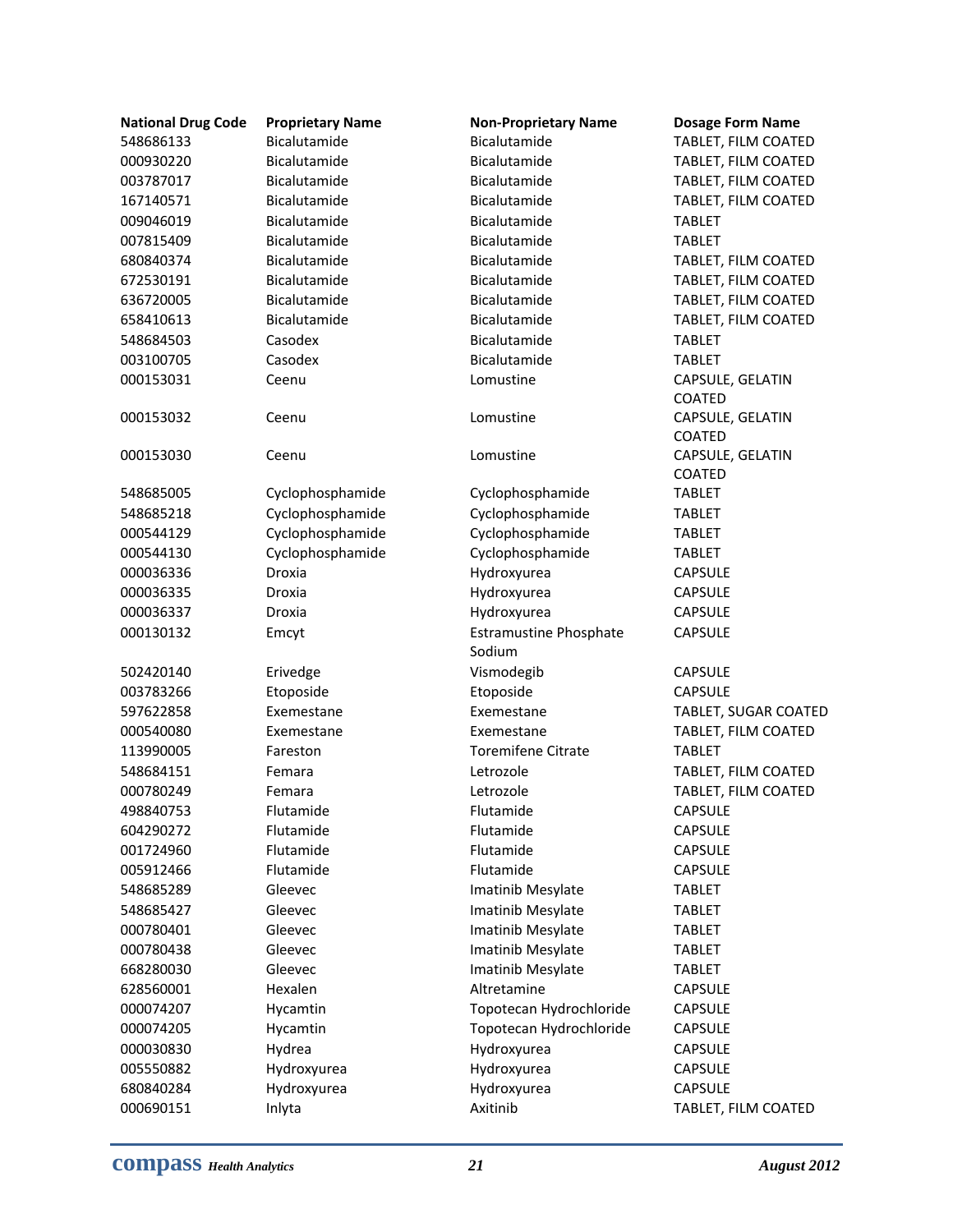| <b>National Drug Code</b> | <b>Proprietary Name</b>  | <b>Non-Proprietary Name</b> | <b>Dosage Form Name</b> |
|---------------------------|--------------------------|-----------------------------|-------------------------|
| 000690145                 | Inlyta                   | Axitinib                    | TABLET, FILM COATED     |
| 003100482                 | Iressa                   | Gefitinib                   | TABLET, COATED          |
| 508810015                 | Jakafi                   | Ruxolitinib                 | <b>TABLET</b>           |
| 508810025                 | Jakafi                   | Ruxolitinib                 | <b>TABLET</b>           |
| 508810010                 | Jakafi                   | Ruxolitinib                 | <b>TABLET</b>           |
| 508810020                 | Jakafi                   | Ruxolitinib                 | <b>TABLET</b>           |
| 508810005                 | Jakafi                   | Ruxolitinib                 | <b>TABLET</b>           |
| 683820363                 | Letrozole                | Letrozole                   | TABLET, FILM COATED     |
| 247240030                 | Letrozole                | Letrozole                   | <b>TABLET</b>           |
| 519910759                 | Letrozole                | Letrozole                   | <b>TABLET</b>           |
| 551110646                 | Letrozole                | Letrozole                   | TABLET, FILM COATED     |
| 548686252                 | Letrozole                | Letrozole                   | TABLET, FILM COATED     |
| 000540269                 | Letrozole                | Letrozole                   | <b>TABLET</b>           |
| 003782071                 | Letrozole                | Letrozole                   | TABLET, FILM COATED     |
| 000937620                 | Letrozole                | Letrozole                   | TABLET, FILM COATED     |
| 167290034                 | Letrozole                | Letrozole                   | TABLET, FILM COATED     |
| 006034180                 | Letrozole                | Letrozole                   | TABLET, COATED          |
| 658410744                 | Letrozole                | Letrozole                   | TABLET, FILM COATED     |
| 633230772                 | Letrozole                | Letrozole                   | TABLET, FILM COATED     |
| 627560511                 | Letrozole                | Letrozole                   | TABLET, FILM COATED     |
| 621750888                 | Letrozole                | Letrozole                   | TABLET, FILM COATED     |
| 001730635                 | Leukeran                 | Chlorambucil                | TABLET, FILM COATED     |
| 000153080                 | Lysodren                 | Mitotane                    | <b>TABLET</b>           |
| 544820053                 | Matulane                 | Procarbazine Hydrochloride  | <b>CAPSULE</b>          |
| 000150508                 | Megace                   | <b>Megestrol Acetate</b>    | <b>SUSPENSION</b>       |
| 498840949                 | Megace ES                | <b>Megesterol Acetate</b>   | <b>SUSPENSION</b>       |
| 548685572                 | <b>Megace Es</b>         | <b>Megesterol Acetate</b>   | SUSPENSION              |
| 165900254                 | Megace ES                | <b>Megestrol Acetate</b>    | SUSPENSION              |
| 165900898                 | Megestol                 | <b>Megestrol Acetate</b>    | <b>SUSPENSION</b>       |
| 510790435                 | Megestrol Acetate        | <b>Megestrol Acetate</b>    | <b>TABLET</b>           |
| 510790434                 | Megestrol Acetate        | <b>Megestrol Acetate</b>    | <b>TABLET</b>           |
| 498840290                 | <b>Megestrol Acetate</b> | <b>Megestrol Acetate</b>    | <b>TABLET</b>           |
| 498840289                 | <b>Megestrol Acetate</b> | <b>Megestrol Acetate</b>    | <b>TABLET</b>           |
| 498840907                 | <b>Megestrol Acetate</b> | <b>Megestrol Acetate</b>    | <b>SUSPENSION</b>       |
| 551545516                 | Megestrol Acetate        | <b>Megestrol Acetate</b>    | <b>TABLET</b>           |
| 548685389                 | Megestrol Acetate        | Megestrol Acetate           | <b>SUSPENSION</b>       |
| 551541582                 | <b>Megestrol Acetate</b> | Megestrol Acetate           | <b>SUSPENSION</b>       |
| 538080614                 | Megestrol Acetate        | <b>Megestrol Acetate</b>    | <b>TABLET</b>           |
| 551541579                 | Megestrol Acetate        | <b>Megestrol Acetate</b>    | <b>SUSPENSION</b>       |
| 548681629                 | Megestrol Acetate        | <b>Megestrol Acetate</b>    | <b>TABLET</b>           |
| 604320126                 | <b>Megestrol Acetate</b> | <b>Megestrol Acetate</b>    | SUSPENSION              |
| 000548603                 | <b>Megestrol Acetate</b> | <b>Megestrol Acetate</b>    | <b>TABLET</b>           |
| 000548604                 | Megestrol Acetate        | <b>Megestrol Acetate</b>    | <b>TABLET</b>           |
| 000939634                 | <b>Megestrol Acetate</b> | <b>Megestrol Acetate</b>    | <b>SUSPENSION</b>       |
| 000544603                 | <b>Megestrol Acetate</b> | Megestrol Acetate           | <b>TABLET</b>           |
| 000544604                 | Megestrol Acetate        | <b>Megestrol Acetate</b>    | <b>TABLET</b>           |
| 001214776                 | <b>Megestrol Acetate</b> | <b>Megestrol Acetate</b>    | <b>SUSPENSION</b>       |
| 005550606                 | <b>Megestrol Acetate</b> | <b>Megestrol Acetate</b>    | <b>TABLET</b>           |
| 005550607                 | <b>Megestrol Acetate</b> | <b>Megestrol Acetate</b>    | <b>TABLET</b>           |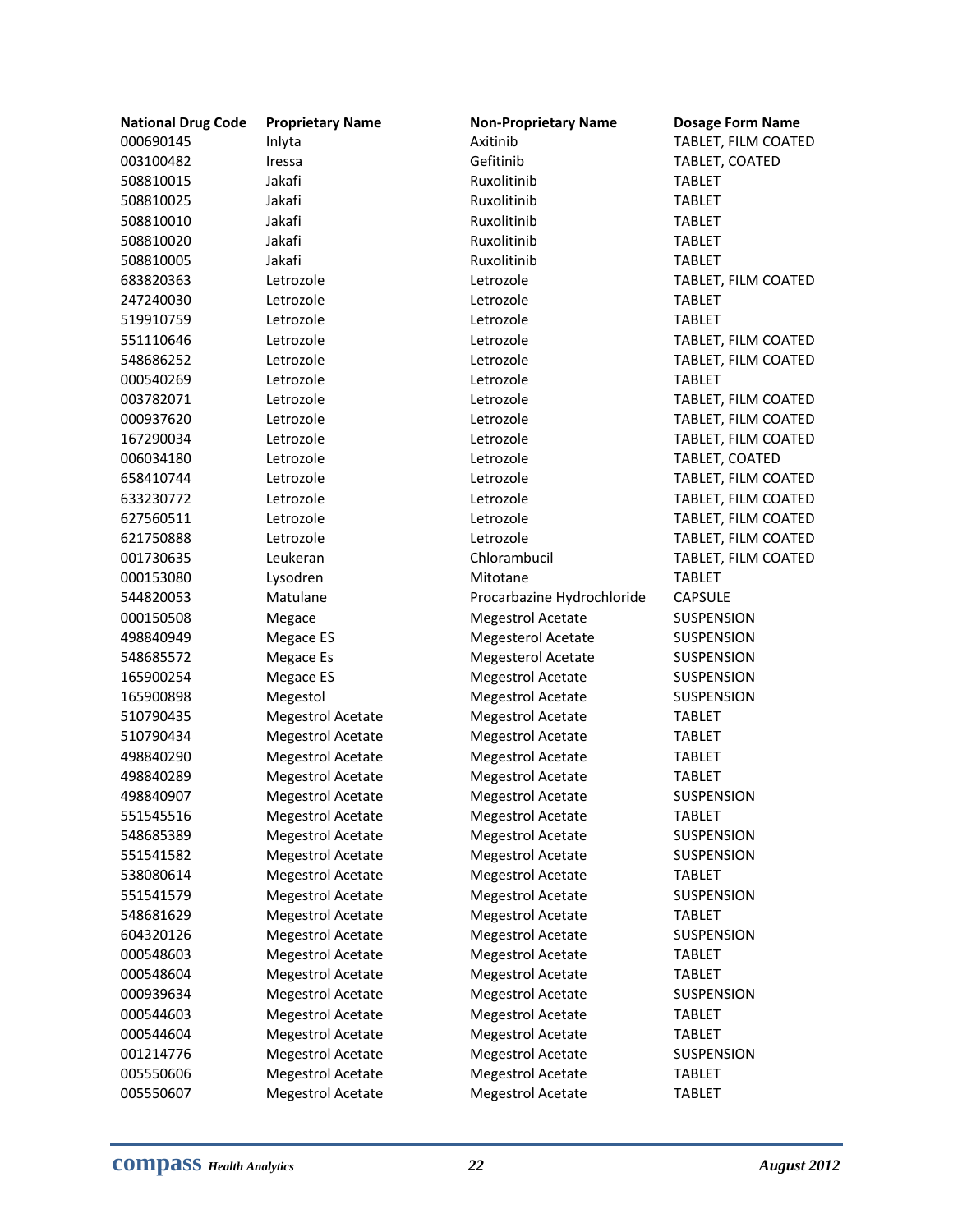| <b>National Drug Code</b> | <b>Proprietary Name</b>  | <b>Non-Proprietary Name</b> | <b>Dosage Form Name</b> |
|---------------------------|--------------------------|-----------------------------|-------------------------|
| 680940518                 | <b>Megestrol Acetate</b> | <b>Megestrol Acetate</b>    | <b>SUSPENSION</b>       |
| 680940528                 | <b>Megestrol Acetate</b> | <b>Megestrol Acetate</b>    | <b>SUSPENSION</b>       |
| 493490606                 | Mercaptopurine           | Mercaptopurine              | <b>TABLET</b>           |
| 498840922                 | Mercaptopurine           | Mercaptopurine              | <b>TABLET</b>           |
| 548685282                 | Mercaptopurine           | Mercaptopurine              | <b>TABLET</b>           |
| 000935510                 | Mercaptopurine           | Mercaptopurine              | <b>TABLET</b>           |
| 000544581                 | Mercaptopurine           | Mercaptopurine              | <b>TABLET</b>           |
| 003783547                 | Mercaptopurine           | Mercaptopurine              | <b>TABLET</b>           |
| 680840325                 | Mercaptopurine           | Mercaptopurine              | <b>TABLET</b>           |
| 510790670                 | Methotrexate             | Methotrexate                | <b>TABLET</b>           |
| 552890924                 | Methotrexate             | Methotrexate                | <b>TABLET</b>           |
| 003780014                 | Methotrexate             | Methotrexate                | <b>TABLET</b>           |
| 005550572                 | Methotrexate             | Methotrexate                | <b>TABLET</b>           |
| 009046012                 | Methotrexate             | Methotrexate                | <b>TABLET</b>           |
| 672530320                 | Methotrexate             | Methotrexate                | <b>TABLET</b>           |
| 216950111                 | Methotrexate             | Methotrexate Sodium         | <b>TABLET</b>           |
| 493490406                 | Methotrexate Sodium      | Methotrexate Sodium         | <b>TABLET</b>           |
| 493490314                 | Methotrexate Sodium      | Methotrexate Sodium         | <b>TABLET</b>           |
| 548683826                 | Methotrexate Sodium      | Methotrexate Sodium         | <b>TABLET</b>           |
| 000544550                 | Methotrexate Sodium      | Methotrexate Sodium         | <b>TABLET</b>           |
| 000548550                 | Methotrexate Sodium      | Methotrexate Sodium         | <b>TABLET</b>           |
| 636291472                 | Methotrexate Sodium      | Methotrexate Sodium         | <b>TABLET</b>           |
| 001730713                 | Myleran                  | <b>Busulfan</b>             | TABLET, FILM COATED     |
| 504190488                 | Nexavar                  | Sorafenib                   | TABLET, FILM COATED     |
| 000881111                 | Nilandron                | Nilutamide                  | <b>TABLET</b>           |
| 000245820                 | Oforta                   | Fludarabine Phosphate       | TABLET, FILM COATED     |
| 578440522                 | Purinethol               | Mercaptopurine              | <b>TABLET</b>           |
| 595720415                 | Revlimid                 | Lenalidomide                | <b>CAPSULE</b>          |
| 595720410                 | Revlimid                 | Lenalidomide                | <b>CAPSULE</b>          |
| 595720402                 | Revlimid                 | Lenalidomide                | <b>CAPSULE</b>          |
| 595720425                 | Revlimid                 | Lenalidomide                | <b>CAPSULE</b>          |
| 595720405                 | Revlimid                 | Lenalidomide                | <b>CAPSULE</b>          |
| 672530580                 | Rheumatrex               | Methotrexate                | <b>TABLET</b>           |
| 000030852                 | Sprycel                  | Dasatinib                   | <b>TABLET</b>           |
| 000030528                 | Sprycel                  | Dasatinib                   | <b>TABLET</b>           |
| 000030527                 | Sprycel                  | Dasatinib                   | <b>TABLET</b>           |
| 000030855                 | Sprycel                  | Dasatinib                   | <b>TABLET</b>           |
| 000030524                 | Sprycel                  | Dasatinib                   | <b>TABLET</b>           |
| 000030857                 | Sprycel                  | Dasatinib                   | <b>TABLET</b>           |
| 000690980                 | Sutent                   | Sunitinib Malate            | <b>CAPSULE</b>          |
| 000690770                 | Sutent                   | <b>Sunitinib Malate</b>     | <b>CAPSULE</b>          |
| 000690550                 | Sutent                   | Sunitinib Malate            | <b>CAPSULE</b>          |
| 001730880                 | Tabloid                  | Thioguanine                 | <b>TABLET</b>           |
| 548683004                 | <b>Tamoxifen Citrate</b> | <b>Tamoxifen Citrate</b>    | TABLET, FILM COATED     |
| 548684287                 | <b>Tamoxifen Citrate</b> | <b>Tamoxifen Citrate</b>    | TABLET, FILM COATED     |
| 000930782                 | <b>Tamoxifen Citrate</b> | <b>Tamoxifen Citrate</b>    | TABLET, FILM COATED     |
| 000930784                 | <b>Tamoxifen Citrate</b> | <b>Tamoxifen Citrate</b>    | TABLET, FILM COATED     |
| 003780274                 | <b>Tamoxifen Citrate</b> | <b>Tamoxifen Citrate</b>    | <b>TABLET</b>           |
| 003780144                 | <b>Tamoxifen Citrate</b> | <b>Tamoxifen Citrate</b>    | <b>TABLET</b>           |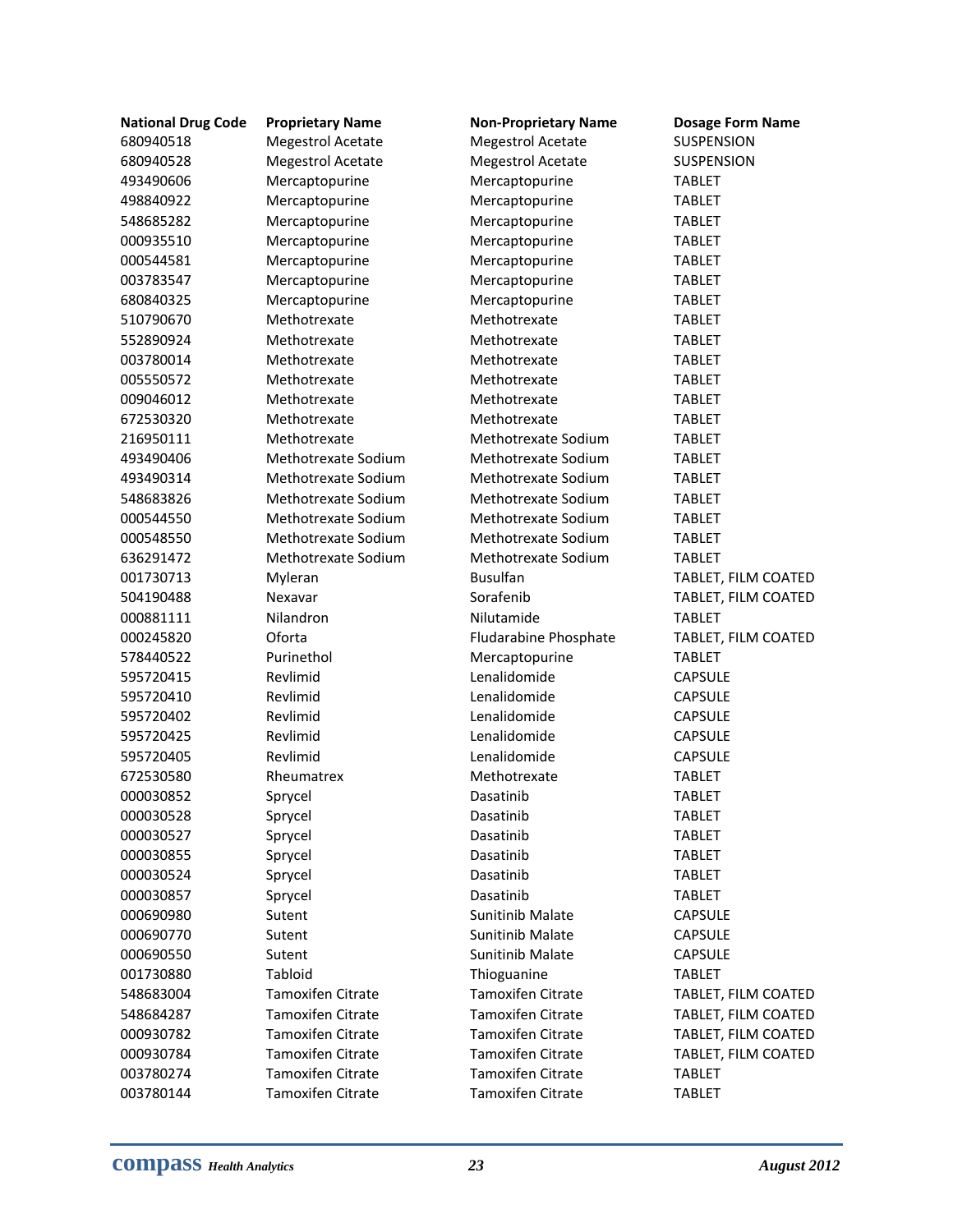| <b>Tamoxifen Citrate</b><br><b>Tamoxifen Citrate</b><br><b>TABLET</b><br><b>Tamoxifen Citrate</b><br><b>Tamoxifen Citrate</b><br><b>TABLET</b><br><b>Tamoxifen Citrate</b><br><b>Tamoxifen Citrate</b><br>005912472<br><b>TABLET</b><br><b>Tamoxifen Citrate</b><br><b>Tamoxifen Citrate</b><br>005912473<br><b>TABLET</b><br><b>Tamoxifen Citrate</b><br><b>Tamoxifen Citrate</b><br>637390269<br><b>TABLET</b><br><b>Tamoxifen Citrate</b><br><b>Tamoxifen Citrate</b><br>636294413<br><b>TABLET</b><br>502420064<br>Tarceva<br>Erlotinib Hydrochloride<br><b>TABLET</b><br>502420063<br>Erlotinib Hydrochloride<br><b>TABLET</b><br>Tarceva<br>Erlotinib Hydrochloride<br>502420062<br>Tarceva<br><b>TABLET</b><br>548685290<br>Erlotinib Hydrochloride<br>Tarceva<br><b>TABLET</b><br>548685447<br>Erlotinib Hydrochloride<br><b>TABLET</b><br>Tarceva<br>Erlotinib Hydrochloride<br>548685474<br>Tarceva<br><b>TABLET</b><br>628560602<br>Targretin<br>Bexarotene<br>CAPSULE, LIQUID FILLED<br>Nilotinib<br>000780592<br><b>CAPSULE</b><br>Tasigna<br>Nilotinib<br>000780526<br><b>CAPSULE</b><br>Tasigna<br>Temodar<br>Temozolomide<br>548685980<br><b>CAPSULE</b><br>Temodar<br>Temozolomide<br><b>CAPSULE</b><br>548685354<br>Temozolomide<br>Temodar<br><b>CAPSULE</b><br>548685350<br>Temodar<br>Temozolomide<br>548685348<br><b>CAPSULE</b><br>Temodar<br>Temozolomide<br><b>CAPSULE</b><br>548684142<br>Temodar<br>Temozolomide<br><b>CAPSULE</b><br>000851430<br>Temozolomide<br>000853004<br>Temodar<br><b>CAPSULE</b><br>Temodar<br>Temozolomide<br>000851366<br><b>CAPSULE</b><br>Temodar<br>Temozolomide<br>000851425<br><b>CAPSULE</b><br>Temodar<br>Temozolomide<br><b>CAPSULE</b><br>000851417<br>Temozolomide<br>Temodar<br><b>CAPSULE</b><br>000851519<br>Thalomid<br>Thalidomide<br>595720215<br><b>CAPSULE</b><br>Thalomid<br>Thalidomide<br>595720210<br><b>CAPSULE</b><br>595720205<br>Thalomid<br>Thalidomide<br><b>CAPSULE</b><br>Thalomid<br>Thalidomide<br>595720220<br><b>CAPSULE</b><br>005550808<br>Tretinoin<br>Tretinoin<br><b>CAPSULE</b><br>Trexall<br>512850366<br>Methotrexate<br>TABLET, FILM COATED<br>Trexall<br>512850369<br>Methotrexate<br>TABLET, FILM COATED<br>512850368<br>Trexall<br>TABLET, FILM COATED<br>Methotrexate<br>Trexall<br>Methotrexate<br>TABLET, FILM COATED<br>512850367<br>001730752<br>Tykerb<br>Lapatinib<br><b>TABLET</b><br>001730804<br>Votrient<br>Pazopanib Hydrochloride<br>TABLET, FILM COATED<br>000698140<br>Xalkori<br>Crizotinib<br><b>CAPSULE</b><br>Crizotinib<br>000698141<br>Xalkori<br><b>CAPSULE</b><br>538080411<br>Xeloda<br>Capecitabine<br>TABLET, FILM COATED<br>Xeloda<br>Capecitabine<br>548685260<br>TABLET, FILM COATED<br>Xeloda<br>Capecitabine<br>TABLET, FILM COATED<br>548684143<br>Xeloda<br>Capecitabine<br>TABLET, FILM COATED<br>000041100<br>Xeloda<br>000041101<br>Capecitabine<br>TABLET, FILM COATED<br>502420090<br>Zelboraf<br>Vemurafenib<br>TABLET, FILM COATED<br>Zolinza<br>Vorinostat<br>000060568<br><b>CAPSULE</b><br>Everolimus<br>000780417<br>Zortress<br><b>TABLET</b><br>Everolimus<br>000780415<br>Zortress<br><b>TABLET</b> | <b>National Drug Code</b> | <b>Proprietary Name</b> | <b>Non-Proprietary Name</b> | <b>Dosage Form Name</b> |
|--------------------------------------------------------------------------------------------------------------------------------------------------------------------------------------------------------------------------------------------------------------------------------------------------------------------------------------------------------------------------------------------------------------------------------------------------------------------------------------------------------------------------------------------------------------------------------------------------------------------------------------------------------------------------------------------------------------------------------------------------------------------------------------------------------------------------------------------------------------------------------------------------------------------------------------------------------------------------------------------------------------------------------------------------------------------------------------------------------------------------------------------------------------------------------------------------------------------------------------------------------------------------------------------------------------------------------------------------------------------------------------------------------------------------------------------------------------------------------------------------------------------------------------------------------------------------------------------------------------------------------------------------------------------------------------------------------------------------------------------------------------------------------------------------------------------------------------------------------------------------------------------------------------------------------------------------------------------------------------------------------------------------------------------------------------------------------------------------------------------------------------------------------------------------------------------------------------------------------------------------------------------------------------------------------------------------------------------------------------------------------------------------------------------------------------------------------------------------------------------------------------------------------------------------------------------------------------------------------------------------------------------------------------------------------------------------------------------------------------------------------------------------------------------------------------------------------------------------------------------------------------------------------------------------------------------------------------------------------------------------------------------------------------------------------------------------------------------------------------------------------------------------------|---------------------------|-------------------------|-----------------------------|-------------------------|
|                                                                                                                                                                                                                                                                                                                                                                                                                                                                                                                                                                                                                                                                                                                                                                                                                                                                                                                                                                                                                                                                                                                                                                                                                                                                                                                                                                                                                                                                                                                                                                                                                                                                                                                                                                                                                                                                                                                                                                                                                                                                                                                                                                                                                                                                                                                                                                                                                                                                                                                                                                                                                                                                                                                                                                                                                                                                                                                                                                                                                                                                                                                                                        | 005912233                 |                         |                             |                         |
|                                                                                                                                                                                                                                                                                                                                                                                                                                                                                                                                                                                                                                                                                                                                                                                                                                                                                                                                                                                                                                                                                                                                                                                                                                                                                                                                                                                                                                                                                                                                                                                                                                                                                                                                                                                                                                                                                                                                                                                                                                                                                                                                                                                                                                                                                                                                                                                                                                                                                                                                                                                                                                                                                                                                                                                                                                                                                                                                                                                                                                                                                                                                                        | 005912232                 |                         |                             |                         |
|                                                                                                                                                                                                                                                                                                                                                                                                                                                                                                                                                                                                                                                                                                                                                                                                                                                                                                                                                                                                                                                                                                                                                                                                                                                                                                                                                                                                                                                                                                                                                                                                                                                                                                                                                                                                                                                                                                                                                                                                                                                                                                                                                                                                                                                                                                                                                                                                                                                                                                                                                                                                                                                                                                                                                                                                                                                                                                                                                                                                                                                                                                                                                        |                           |                         |                             |                         |
|                                                                                                                                                                                                                                                                                                                                                                                                                                                                                                                                                                                                                                                                                                                                                                                                                                                                                                                                                                                                                                                                                                                                                                                                                                                                                                                                                                                                                                                                                                                                                                                                                                                                                                                                                                                                                                                                                                                                                                                                                                                                                                                                                                                                                                                                                                                                                                                                                                                                                                                                                                                                                                                                                                                                                                                                                                                                                                                                                                                                                                                                                                                                                        |                           |                         |                             |                         |
|                                                                                                                                                                                                                                                                                                                                                                                                                                                                                                                                                                                                                                                                                                                                                                                                                                                                                                                                                                                                                                                                                                                                                                                                                                                                                                                                                                                                                                                                                                                                                                                                                                                                                                                                                                                                                                                                                                                                                                                                                                                                                                                                                                                                                                                                                                                                                                                                                                                                                                                                                                                                                                                                                                                                                                                                                                                                                                                                                                                                                                                                                                                                                        |                           |                         |                             |                         |
|                                                                                                                                                                                                                                                                                                                                                                                                                                                                                                                                                                                                                                                                                                                                                                                                                                                                                                                                                                                                                                                                                                                                                                                                                                                                                                                                                                                                                                                                                                                                                                                                                                                                                                                                                                                                                                                                                                                                                                                                                                                                                                                                                                                                                                                                                                                                                                                                                                                                                                                                                                                                                                                                                                                                                                                                                                                                                                                                                                                                                                                                                                                                                        |                           |                         |                             |                         |
|                                                                                                                                                                                                                                                                                                                                                                                                                                                                                                                                                                                                                                                                                                                                                                                                                                                                                                                                                                                                                                                                                                                                                                                                                                                                                                                                                                                                                                                                                                                                                                                                                                                                                                                                                                                                                                                                                                                                                                                                                                                                                                                                                                                                                                                                                                                                                                                                                                                                                                                                                                                                                                                                                                                                                                                                                                                                                                                                                                                                                                                                                                                                                        |                           |                         |                             |                         |
|                                                                                                                                                                                                                                                                                                                                                                                                                                                                                                                                                                                                                                                                                                                                                                                                                                                                                                                                                                                                                                                                                                                                                                                                                                                                                                                                                                                                                                                                                                                                                                                                                                                                                                                                                                                                                                                                                                                                                                                                                                                                                                                                                                                                                                                                                                                                                                                                                                                                                                                                                                                                                                                                                                                                                                                                                                                                                                                                                                                                                                                                                                                                                        |                           |                         |                             |                         |
|                                                                                                                                                                                                                                                                                                                                                                                                                                                                                                                                                                                                                                                                                                                                                                                                                                                                                                                                                                                                                                                                                                                                                                                                                                                                                                                                                                                                                                                                                                                                                                                                                                                                                                                                                                                                                                                                                                                                                                                                                                                                                                                                                                                                                                                                                                                                                                                                                                                                                                                                                                                                                                                                                                                                                                                                                                                                                                                                                                                                                                                                                                                                                        |                           |                         |                             |                         |
|                                                                                                                                                                                                                                                                                                                                                                                                                                                                                                                                                                                                                                                                                                                                                                                                                                                                                                                                                                                                                                                                                                                                                                                                                                                                                                                                                                                                                                                                                                                                                                                                                                                                                                                                                                                                                                                                                                                                                                                                                                                                                                                                                                                                                                                                                                                                                                                                                                                                                                                                                                                                                                                                                                                                                                                                                                                                                                                                                                                                                                                                                                                                                        |                           |                         |                             |                         |
|                                                                                                                                                                                                                                                                                                                                                                                                                                                                                                                                                                                                                                                                                                                                                                                                                                                                                                                                                                                                                                                                                                                                                                                                                                                                                                                                                                                                                                                                                                                                                                                                                                                                                                                                                                                                                                                                                                                                                                                                                                                                                                                                                                                                                                                                                                                                                                                                                                                                                                                                                                                                                                                                                                                                                                                                                                                                                                                                                                                                                                                                                                                                                        |                           |                         |                             |                         |
|                                                                                                                                                                                                                                                                                                                                                                                                                                                                                                                                                                                                                                                                                                                                                                                                                                                                                                                                                                                                                                                                                                                                                                                                                                                                                                                                                                                                                                                                                                                                                                                                                                                                                                                                                                                                                                                                                                                                                                                                                                                                                                                                                                                                                                                                                                                                                                                                                                                                                                                                                                                                                                                                                                                                                                                                                                                                                                                                                                                                                                                                                                                                                        |                           |                         |                             |                         |
|                                                                                                                                                                                                                                                                                                                                                                                                                                                                                                                                                                                                                                                                                                                                                                                                                                                                                                                                                                                                                                                                                                                                                                                                                                                                                                                                                                                                                                                                                                                                                                                                                                                                                                                                                                                                                                                                                                                                                                                                                                                                                                                                                                                                                                                                                                                                                                                                                                                                                                                                                                                                                                                                                                                                                                                                                                                                                                                                                                                                                                                                                                                                                        |                           |                         |                             |                         |
|                                                                                                                                                                                                                                                                                                                                                                                                                                                                                                                                                                                                                                                                                                                                                                                                                                                                                                                                                                                                                                                                                                                                                                                                                                                                                                                                                                                                                                                                                                                                                                                                                                                                                                                                                                                                                                                                                                                                                                                                                                                                                                                                                                                                                                                                                                                                                                                                                                                                                                                                                                                                                                                                                                                                                                                                                                                                                                                                                                                                                                                                                                                                                        |                           |                         |                             |                         |
|                                                                                                                                                                                                                                                                                                                                                                                                                                                                                                                                                                                                                                                                                                                                                                                                                                                                                                                                                                                                                                                                                                                                                                                                                                                                                                                                                                                                                                                                                                                                                                                                                                                                                                                                                                                                                                                                                                                                                                                                                                                                                                                                                                                                                                                                                                                                                                                                                                                                                                                                                                                                                                                                                                                                                                                                                                                                                                                                                                                                                                                                                                                                                        |                           |                         |                             |                         |
|                                                                                                                                                                                                                                                                                                                                                                                                                                                                                                                                                                                                                                                                                                                                                                                                                                                                                                                                                                                                                                                                                                                                                                                                                                                                                                                                                                                                                                                                                                                                                                                                                                                                                                                                                                                                                                                                                                                                                                                                                                                                                                                                                                                                                                                                                                                                                                                                                                                                                                                                                                                                                                                                                                                                                                                                                                                                                                                                                                                                                                                                                                                                                        |                           |                         |                             |                         |
|                                                                                                                                                                                                                                                                                                                                                                                                                                                                                                                                                                                                                                                                                                                                                                                                                                                                                                                                                                                                                                                                                                                                                                                                                                                                                                                                                                                                                                                                                                                                                                                                                                                                                                                                                                                                                                                                                                                                                                                                                                                                                                                                                                                                                                                                                                                                                                                                                                                                                                                                                                                                                                                                                                                                                                                                                                                                                                                                                                                                                                                                                                                                                        |                           |                         |                             |                         |
|                                                                                                                                                                                                                                                                                                                                                                                                                                                                                                                                                                                                                                                                                                                                                                                                                                                                                                                                                                                                                                                                                                                                                                                                                                                                                                                                                                                                                                                                                                                                                                                                                                                                                                                                                                                                                                                                                                                                                                                                                                                                                                                                                                                                                                                                                                                                                                                                                                                                                                                                                                                                                                                                                                                                                                                                                                                                                                                                                                                                                                                                                                                                                        |                           |                         |                             |                         |
|                                                                                                                                                                                                                                                                                                                                                                                                                                                                                                                                                                                                                                                                                                                                                                                                                                                                                                                                                                                                                                                                                                                                                                                                                                                                                                                                                                                                                                                                                                                                                                                                                                                                                                                                                                                                                                                                                                                                                                                                                                                                                                                                                                                                                                                                                                                                                                                                                                                                                                                                                                                                                                                                                                                                                                                                                                                                                                                                                                                                                                                                                                                                                        |                           |                         |                             |                         |
|                                                                                                                                                                                                                                                                                                                                                                                                                                                                                                                                                                                                                                                                                                                                                                                                                                                                                                                                                                                                                                                                                                                                                                                                                                                                                                                                                                                                                                                                                                                                                                                                                                                                                                                                                                                                                                                                                                                                                                                                                                                                                                                                                                                                                                                                                                                                                                                                                                                                                                                                                                                                                                                                                                                                                                                                                                                                                                                                                                                                                                                                                                                                                        |                           |                         |                             |                         |
|                                                                                                                                                                                                                                                                                                                                                                                                                                                                                                                                                                                                                                                                                                                                                                                                                                                                                                                                                                                                                                                                                                                                                                                                                                                                                                                                                                                                                                                                                                                                                                                                                                                                                                                                                                                                                                                                                                                                                                                                                                                                                                                                                                                                                                                                                                                                                                                                                                                                                                                                                                                                                                                                                                                                                                                                                                                                                                                                                                                                                                                                                                                                                        |                           |                         |                             |                         |
|                                                                                                                                                                                                                                                                                                                                                                                                                                                                                                                                                                                                                                                                                                                                                                                                                                                                                                                                                                                                                                                                                                                                                                                                                                                                                                                                                                                                                                                                                                                                                                                                                                                                                                                                                                                                                                                                                                                                                                                                                                                                                                                                                                                                                                                                                                                                                                                                                                                                                                                                                                                                                                                                                                                                                                                                                                                                                                                                                                                                                                                                                                                                                        |                           |                         |                             |                         |
|                                                                                                                                                                                                                                                                                                                                                                                                                                                                                                                                                                                                                                                                                                                                                                                                                                                                                                                                                                                                                                                                                                                                                                                                                                                                                                                                                                                                                                                                                                                                                                                                                                                                                                                                                                                                                                                                                                                                                                                                                                                                                                                                                                                                                                                                                                                                                                                                                                                                                                                                                                                                                                                                                                                                                                                                                                                                                                                                                                                                                                                                                                                                                        |                           |                         |                             |                         |
|                                                                                                                                                                                                                                                                                                                                                                                                                                                                                                                                                                                                                                                                                                                                                                                                                                                                                                                                                                                                                                                                                                                                                                                                                                                                                                                                                                                                                                                                                                                                                                                                                                                                                                                                                                                                                                                                                                                                                                                                                                                                                                                                                                                                                                                                                                                                                                                                                                                                                                                                                                                                                                                                                                                                                                                                                                                                                                                                                                                                                                                                                                                                                        |                           |                         |                             |                         |
|                                                                                                                                                                                                                                                                                                                                                                                                                                                                                                                                                                                                                                                                                                                                                                                                                                                                                                                                                                                                                                                                                                                                                                                                                                                                                                                                                                                                                                                                                                                                                                                                                                                                                                                                                                                                                                                                                                                                                                                                                                                                                                                                                                                                                                                                                                                                                                                                                                                                                                                                                                                                                                                                                                                                                                                                                                                                                                                                                                                                                                                                                                                                                        |                           |                         |                             |                         |
|                                                                                                                                                                                                                                                                                                                                                                                                                                                                                                                                                                                                                                                                                                                                                                                                                                                                                                                                                                                                                                                                                                                                                                                                                                                                                                                                                                                                                                                                                                                                                                                                                                                                                                                                                                                                                                                                                                                                                                                                                                                                                                                                                                                                                                                                                                                                                                                                                                                                                                                                                                                                                                                                                                                                                                                                                                                                                                                                                                                                                                                                                                                                                        |                           |                         |                             |                         |
|                                                                                                                                                                                                                                                                                                                                                                                                                                                                                                                                                                                                                                                                                                                                                                                                                                                                                                                                                                                                                                                                                                                                                                                                                                                                                                                                                                                                                                                                                                                                                                                                                                                                                                                                                                                                                                                                                                                                                                                                                                                                                                                                                                                                                                                                                                                                                                                                                                                                                                                                                                                                                                                                                                                                                                                                                                                                                                                                                                                                                                                                                                                                                        |                           |                         |                             |                         |
|                                                                                                                                                                                                                                                                                                                                                                                                                                                                                                                                                                                                                                                                                                                                                                                                                                                                                                                                                                                                                                                                                                                                                                                                                                                                                                                                                                                                                                                                                                                                                                                                                                                                                                                                                                                                                                                                                                                                                                                                                                                                                                                                                                                                                                                                                                                                                                                                                                                                                                                                                                                                                                                                                                                                                                                                                                                                                                                                                                                                                                                                                                                                                        |                           |                         |                             |                         |
|                                                                                                                                                                                                                                                                                                                                                                                                                                                                                                                                                                                                                                                                                                                                                                                                                                                                                                                                                                                                                                                                                                                                                                                                                                                                                                                                                                                                                                                                                                                                                                                                                                                                                                                                                                                                                                                                                                                                                                                                                                                                                                                                                                                                                                                                                                                                                                                                                                                                                                                                                                                                                                                                                                                                                                                                                                                                                                                                                                                                                                                                                                                                                        |                           |                         |                             |                         |
|                                                                                                                                                                                                                                                                                                                                                                                                                                                                                                                                                                                                                                                                                                                                                                                                                                                                                                                                                                                                                                                                                                                                                                                                                                                                                                                                                                                                                                                                                                                                                                                                                                                                                                                                                                                                                                                                                                                                                                                                                                                                                                                                                                                                                                                                                                                                                                                                                                                                                                                                                                                                                                                                                                                                                                                                                                                                                                                                                                                                                                                                                                                                                        |                           |                         |                             |                         |
|                                                                                                                                                                                                                                                                                                                                                                                                                                                                                                                                                                                                                                                                                                                                                                                                                                                                                                                                                                                                                                                                                                                                                                                                                                                                                                                                                                                                                                                                                                                                                                                                                                                                                                                                                                                                                                                                                                                                                                                                                                                                                                                                                                                                                                                                                                                                                                                                                                                                                                                                                                                                                                                                                                                                                                                                                                                                                                                                                                                                                                                                                                                                                        |                           |                         |                             |                         |
|                                                                                                                                                                                                                                                                                                                                                                                                                                                                                                                                                                                                                                                                                                                                                                                                                                                                                                                                                                                                                                                                                                                                                                                                                                                                                                                                                                                                                                                                                                                                                                                                                                                                                                                                                                                                                                                                                                                                                                                                                                                                                                                                                                                                                                                                                                                                                                                                                                                                                                                                                                                                                                                                                                                                                                                                                                                                                                                                                                                                                                                                                                                                                        |                           |                         |                             |                         |
|                                                                                                                                                                                                                                                                                                                                                                                                                                                                                                                                                                                                                                                                                                                                                                                                                                                                                                                                                                                                                                                                                                                                                                                                                                                                                                                                                                                                                                                                                                                                                                                                                                                                                                                                                                                                                                                                                                                                                                                                                                                                                                                                                                                                                                                                                                                                                                                                                                                                                                                                                                                                                                                                                                                                                                                                                                                                                                                                                                                                                                                                                                                                                        |                           |                         |                             |                         |
|                                                                                                                                                                                                                                                                                                                                                                                                                                                                                                                                                                                                                                                                                                                                                                                                                                                                                                                                                                                                                                                                                                                                                                                                                                                                                                                                                                                                                                                                                                                                                                                                                                                                                                                                                                                                                                                                                                                                                                                                                                                                                                                                                                                                                                                                                                                                                                                                                                                                                                                                                                                                                                                                                                                                                                                                                                                                                                                                                                                                                                                                                                                                                        |                           |                         |                             |                         |
|                                                                                                                                                                                                                                                                                                                                                                                                                                                                                                                                                                                                                                                                                                                                                                                                                                                                                                                                                                                                                                                                                                                                                                                                                                                                                                                                                                                                                                                                                                                                                                                                                                                                                                                                                                                                                                                                                                                                                                                                                                                                                                                                                                                                                                                                                                                                                                                                                                                                                                                                                                                                                                                                                                                                                                                                                                                                                                                                                                                                                                                                                                                                                        |                           |                         |                             |                         |
|                                                                                                                                                                                                                                                                                                                                                                                                                                                                                                                                                                                                                                                                                                                                                                                                                                                                                                                                                                                                                                                                                                                                                                                                                                                                                                                                                                                                                                                                                                                                                                                                                                                                                                                                                                                                                                                                                                                                                                                                                                                                                                                                                                                                                                                                                                                                                                                                                                                                                                                                                                                                                                                                                                                                                                                                                                                                                                                                                                                                                                                                                                                                                        |                           |                         |                             |                         |
|                                                                                                                                                                                                                                                                                                                                                                                                                                                                                                                                                                                                                                                                                                                                                                                                                                                                                                                                                                                                                                                                                                                                                                                                                                                                                                                                                                                                                                                                                                                                                                                                                                                                                                                                                                                                                                                                                                                                                                                                                                                                                                                                                                                                                                                                                                                                                                                                                                                                                                                                                                                                                                                                                                                                                                                                                                                                                                                                                                                                                                                                                                                                                        |                           |                         |                             |                         |
|                                                                                                                                                                                                                                                                                                                                                                                                                                                                                                                                                                                                                                                                                                                                                                                                                                                                                                                                                                                                                                                                                                                                                                                                                                                                                                                                                                                                                                                                                                                                                                                                                                                                                                                                                                                                                                                                                                                                                                                                                                                                                                                                                                                                                                                                                                                                                                                                                                                                                                                                                                                                                                                                                                                                                                                                                                                                                                                                                                                                                                                                                                                                                        |                           |                         |                             |                         |
|                                                                                                                                                                                                                                                                                                                                                                                                                                                                                                                                                                                                                                                                                                                                                                                                                                                                                                                                                                                                                                                                                                                                                                                                                                                                                                                                                                                                                                                                                                                                                                                                                                                                                                                                                                                                                                                                                                                                                                                                                                                                                                                                                                                                                                                                                                                                                                                                                                                                                                                                                                                                                                                                                                                                                                                                                                                                                                                                                                                                                                                                                                                                                        |                           |                         |                             |                         |
|                                                                                                                                                                                                                                                                                                                                                                                                                                                                                                                                                                                                                                                                                                                                                                                                                                                                                                                                                                                                                                                                                                                                                                                                                                                                                                                                                                                                                                                                                                                                                                                                                                                                                                                                                                                                                                                                                                                                                                                                                                                                                                                                                                                                                                                                                                                                                                                                                                                                                                                                                                                                                                                                                                                                                                                                                                                                                                                                                                                                                                                                                                                                                        |                           |                         |                             |                         |
|                                                                                                                                                                                                                                                                                                                                                                                                                                                                                                                                                                                                                                                                                                                                                                                                                                                                                                                                                                                                                                                                                                                                                                                                                                                                                                                                                                                                                                                                                                                                                                                                                                                                                                                                                                                                                                                                                                                                                                                                                                                                                                                                                                                                                                                                                                                                                                                                                                                                                                                                                                                                                                                                                                                                                                                                                                                                                                                                                                                                                                                                                                                                                        |                           |                         |                             |                         |
|                                                                                                                                                                                                                                                                                                                                                                                                                                                                                                                                                                                                                                                                                                                                                                                                                                                                                                                                                                                                                                                                                                                                                                                                                                                                                                                                                                                                                                                                                                                                                                                                                                                                                                                                                                                                                                                                                                                                                                                                                                                                                                                                                                                                                                                                                                                                                                                                                                                                                                                                                                                                                                                                                                                                                                                                                                                                                                                                                                                                                                                                                                                                                        |                           |                         |                             |                         |
|                                                                                                                                                                                                                                                                                                                                                                                                                                                                                                                                                                                                                                                                                                                                                                                                                                                                                                                                                                                                                                                                                                                                                                                                                                                                                                                                                                                                                                                                                                                                                                                                                                                                                                                                                                                                                                                                                                                                                                                                                                                                                                                                                                                                                                                                                                                                                                                                                                                                                                                                                                                                                                                                                                                                                                                                                                                                                                                                                                                                                                                                                                                                                        |                           |                         |                             |                         |
|                                                                                                                                                                                                                                                                                                                                                                                                                                                                                                                                                                                                                                                                                                                                                                                                                                                                                                                                                                                                                                                                                                                                                                                                                                                                                                                                                                                                                                                                                                                                                                                                                                                                                                                                                                                                                                                                                                                                                                                                                                                                                                                                                                                                                                                                                                                                                                                                                                                                                                                                                                                                                                                                                                                                                                                                                                                                                                                                                                                                                                                                                                                                                        |                           |                         |                             |                         |
|                                                                                                                                                                                                                                                                                                                                                                                                                                                                                                                                                                                                                                                                                                                                                                                                                                                                                                                                                                                                                                                                                                                                                                                                                                                                                                                                                                                                                                                                                                                                                                                                                                                                                                                                                                                                                                                                                                                                                                                                                                                                                                                                                                                                                                                                                                                                                                                                                                                                                                                                                                                                                                                                                                                                                                                                                                                                                                                                                                                                                                                                                                                                                        |                           |                         |                             |                         |
|                                                                                                                                                                                                                                                                                                                                                                                                                                                                                                                                                                                                                                                                                                                                                                                                                                                                                                                                                                                                                                                                                                                                                                                                                                                                                                                                                                                                                                                                                                                                                                                                                                                                                                                                                                                                                                                                                                                                                                                                                                                                                                                                                                                                                                                                                                                                                                                                                                                                                                                                                                                                                                                                                                                                                                                                                                                                                                                                                                                                                                                                                                                                                        |                           |                         |                             |                         |
|                                                                                                                                                                                                                                                                                                                                                                                                                                                                                                                                                                                                                                                                                                                                                                                                                                                                                                                                                                                                                                                                                                                                                                                                                                                                                                                                                                                                                                                                                                                                                                                                                                                                                                                                                                                                                                                                                                                                                                                                                                                                                                                                                                                                                                                                                                                                                                                                                                                                                                                                                                                                                                                                                                                                                                                                                                                                                                                                                                                                                                                                                                                                                        |                           |                         |                             |                         |
|                                                                                                                                                                                                                                                                                                                                                                                                                                                                                                                                                                                                                                                                                                                                                                                                                                                                                                                                                                                                                                                                                                                                                                                                                                                                                                                                                                                                                                                                                                                                                                                                                                                                                                                                                                                                                                                                                                                                                                                                                                                                                                                                                                                                                                                                                                                                                                                                                                                                                                                                                                                                                                                                                                                                                                                                                                                                                                                                                                                                                                                                                                                                                        |                           |                         |                             |                         |
|                                                                                                                                                                                                                                                                                                                                                                                                                                                                                                                                                                                                                                                                                                                                                                                                                                                                                                                                                                                                                                                                                                                                                                                                                                                                                                                                                                                                                                                                                                                                                                                                                                                                                                                                                                                                                                                                                                                                                                                                                                                                                                                                                                                                                                                                                                                                                                                                                                                                                                                                                                                                                                                                                                                                                                                                                                                                                                                                                                                                                                                                                                                                                        | 000780414                 | Zortress                | Everolimus                  | <b>TABLET</b>           |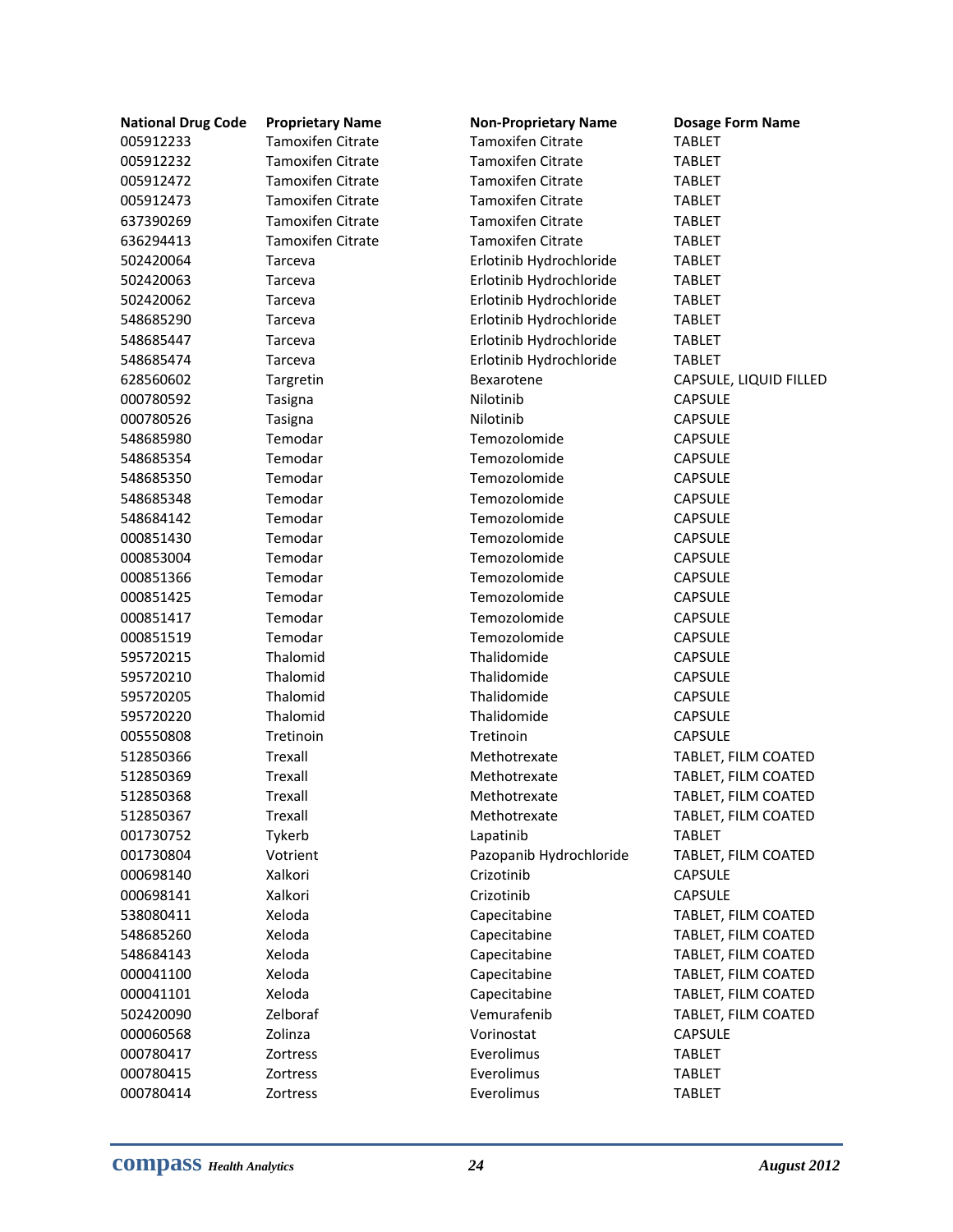| <b>National Drug Co</b> |
|-------------------------|
| 578940150               |
| 003107810               |
| 003107830               |

#### **National Drug Code Proprietary Name Non‐Proprietary Name Dosage Form Name**

Zytiga **Exercise State Abiraterone Acetate** TABLET Vandetanib Vandetanib Vandetanib TABLET 003107830 Vandetanib Vandetanib TABLET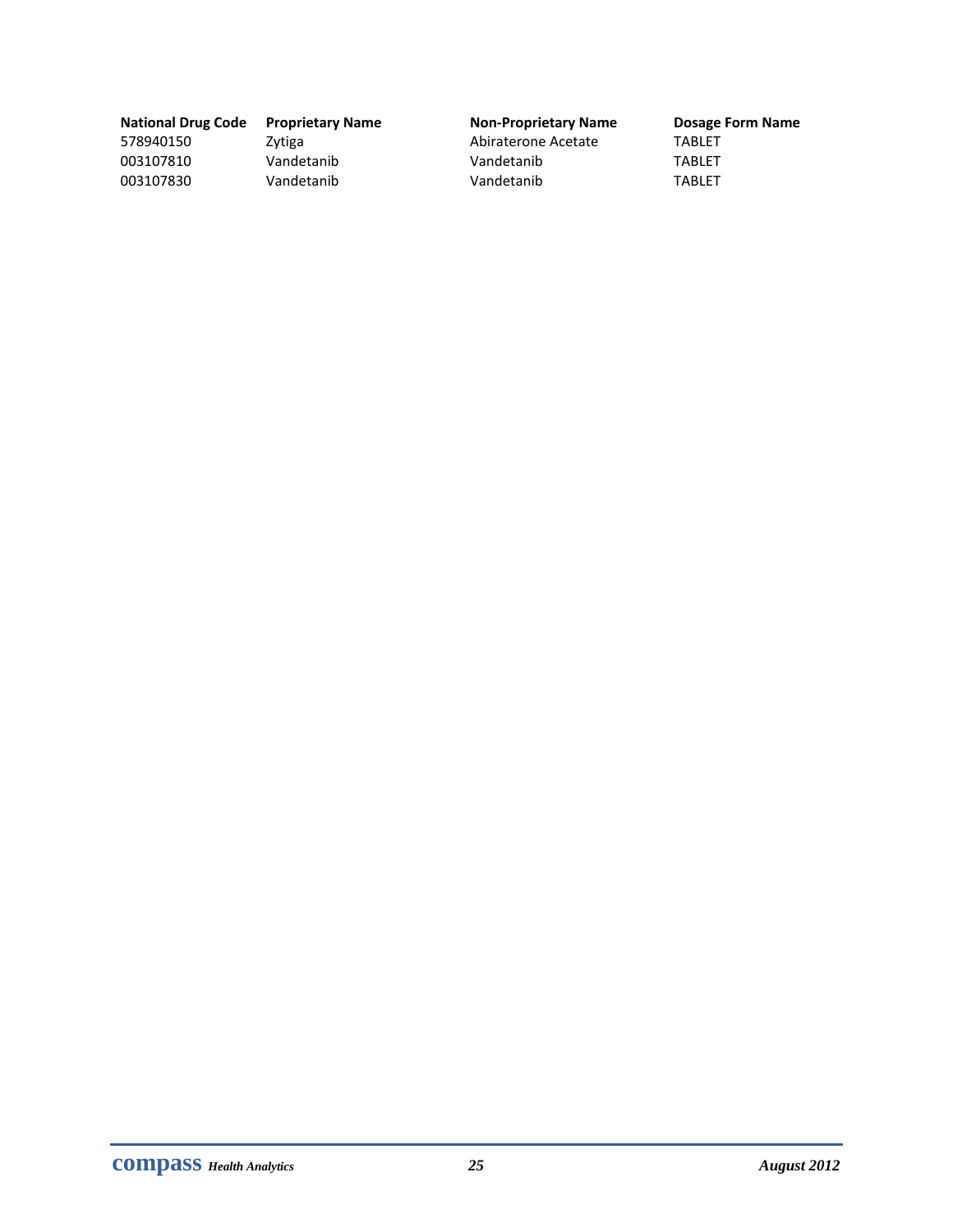# **Appendix B: Codes Used to Identify IV Chemotherapy**

| <b>HCPCS/CPT Code</b> | <b>Drug Description</b>         |
|-----------------------|---------------------------------|
| 96401                 | CHEMO ANTI-NEOPL SQ/IM          |
| 96402                 | CHEMO HORMON ANTINEOPL SQ/IM    |
| 96405                 | CHEMO INTRALESIONAL UP TO 7     |
| 96406                 | CHEMO INTRALESIONAL OVER 7      |
| 96409                 | CHEMO IV PUSH SNGL DRUG         |
| 96411                 | CHEMO IV PUSH ADDL DRUG         |
| 96413                 | CHEMO IV INFUSION 1 HR          |
| 96415                 | CHEMO IV INFUSION ADDL HR       |
| 96416                 | CHEMO PROLONG INFUSE W/PUMP     |
| 96417                 | CHEMO IV INFUS EACH ADDL SEQ    |
| 96420                 | <b>CHEMO IA PUSH TECNIQUE</b>   |
| 96422                 | CHEMO IA INFUSION UP TO 1 HR    |
| 96423                 | CHEMO IA INFUSE EACH ADDL HR    |
| 96425                 | CHEMOTHERAPY INFUSION METHOD    |
| 96440                 | CHEMOTHERAPY INTRACAVITARY      |
| 96446                 | CHEMOTX ADMN PRTL CAVITY        |
| 96450                 | <b>CHEMOTHERAPY INTO CNS</b>    |
| 96521                 | REFILL/MAINT PORTABLE PUMP      |
| 96522                 | REFILL/MAINT PUMP/RESVR SYST    |
| 96523                 | IRRIG DRUG DELIVERY DEVICE      |
| 96542                 | <b>CHEMOTHERAPY INJECTION</b>   |
| 96549                 | <b>CHEMOTHERAPY UNSPECIFIED</b> |
| J8510                 | <b>ORAL BUSULFAN</b>            |
| J8520                 | CAPECITABINE, ORAL, 150 MG      |
| J8521                 | CAPECITABINE, ORAL, 500 MG      |
| J8530                 | CYCLOPHOSPHAMIDE ORAL 25 MG     |
| J8560                 | ETOPOSIDE ORAL 50 MG            |
| J8565                 | <b>GEFITINIB ORAL</b>           |
| J8600                 | MELPHALAN ORAL 2 MG             |
| J8610                 | METHOTREXATE ORAL 2.5 MG        |
| J8700                 | <b>TEMOZOLOMIDE</b>             |
| J8705                 | <b>TOPOTECAN ORAL</b>           |
| J8999                 | ORAL PRESCRIPTION DRUG CHEMO    |
| J9000                 | DOXORUBICIN HCL INJECTION       |
| J9001                 | DOXORUBICIN HCL LIPOSOME INJ    |
| J9010                 | ALEMTUZUMAB INJECTION           |
| J9015                 | ALDESLEUKIN INJECTION           |
| J9017                 | ARSENIC TRIOXIDE INJECTION      |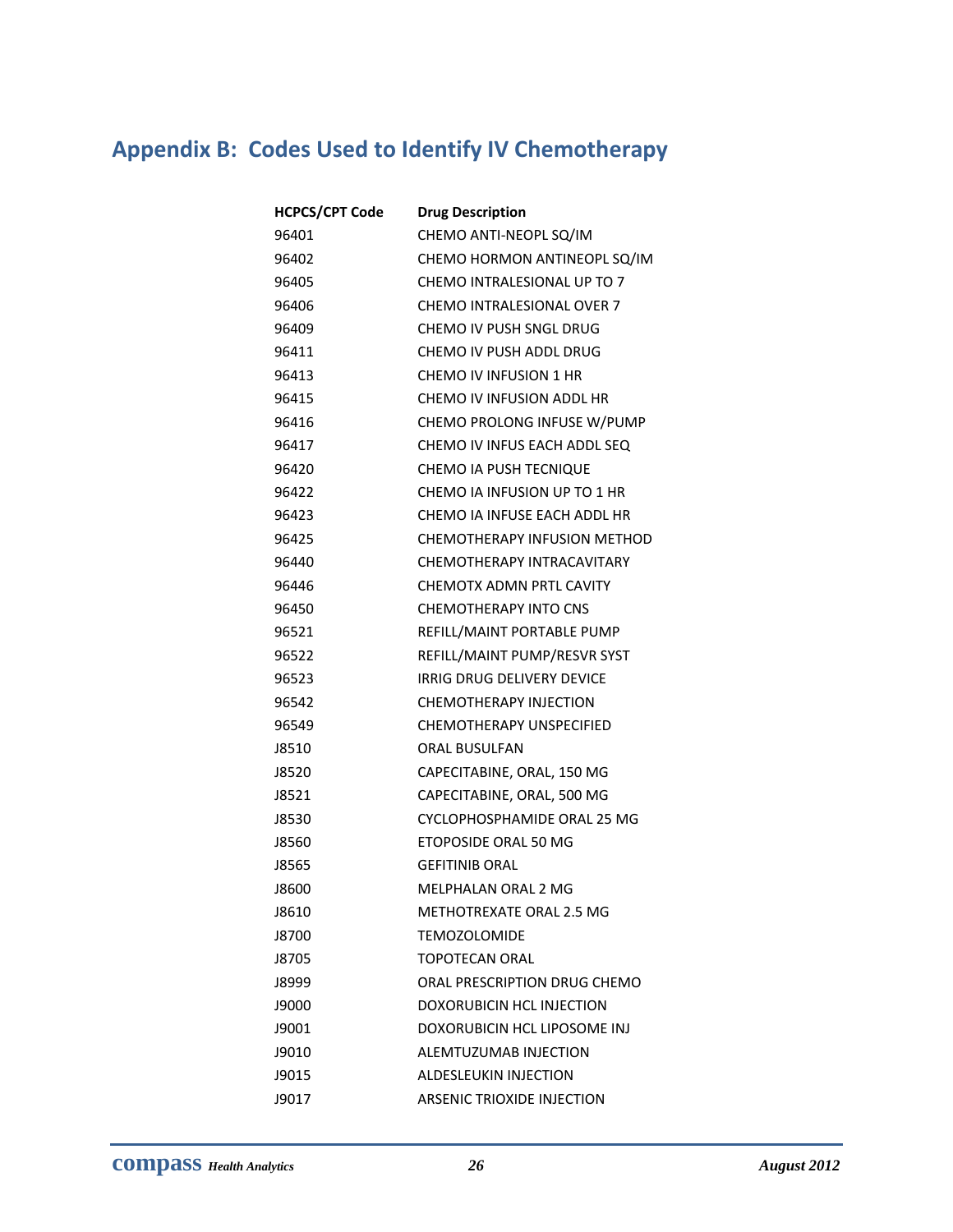| <b>HCPCS/CPT Code</b> | <b>Drug Description</b>            |
|-----------------------|------------------------------------|
| J9020                 | ASPARAGINASE INJECTION             |
| J9025                 | <b>AZACITIDINE INJECTION</b>       |
| J9027                 | <b>CLOFARABINE INJECTION</b>       |
| J9031                 | <b>BCG LIVE INTRAVESICAL VAC</b>   |
| J9033                 | <b>BENDAMUSTINE INJECTION</b>      |
| J9035                 | <b>BEVACIZUMAB INJECTION</b>       |
| J9040                 | <b>BLEOMYCIN SULFATE INJECTION</b> |
| J9041                 | <b>BORTEZOMIB INJECTION</b>        |
| J9043                 | CABAZITAXEL INJECTION              |
| J9045                 | <b>CARBOPLATIN INJECTION</b>       |
| J9050                 | <b>CARMUSTINE INJECTION</b>        |
| J9055                 | <b>CETUXIMAB INJECTION</b>         |
| J9060                 | <b>CISPLATIN 10 MG INJECTION</b>   |
| J9065                 | INJ CLADRIBINE PER 1 MG            |
| J9070                 | CYCLOPHOSPHAMIDE 100 MG INJ        |
| J9098                 | CYTARABINE LIPOSOME INJ            |
| J9100                 | CYTARABINE HCL 100 MG INJ          |
| J9120                 | DACTINOMYCIN INJECTION             |
| J9130                 | DACARBAZINE 100 MG INJ             |
| J9150                 | DAUNORUBICIN INJECTION             |
| J9151                 | DAUNORUBICIN CITRATE INJ           |
| J9155                 | <b>DEGARELIX INJECTION</b>         |
| J9160                 | <b>DENILEUKIN DIFTITOX INJ</b>     |
| J9165                 | DIETHYLSTILBESTROL INJECTION       |
| J9171                 | DOCETAXEL INJECTION                |
| J9175                 | ELLIOTTS B SOLUTION PER ML         |
| J9178                 | INJ, EPIRUBICIN HCL, 2 MG          |
| J9179                 | ERIBULIN MESYLATE INJECTION        |
| J9181                 | ETOPOSIDE INJECTION                |
| J9185                 | FLUDARABINE PHOSPHATE INJ          |
| J9190                 | <b>FLUOROURACIL INJECTION</b>      |
| J9200                 | <b>FLOXURIDINE INJECTION</b>       |
| J9201                 | <b>GEMCITABINE HCL INJECTION</b>   |
| J9202                 | <b>GOSERELIN ACETATE IMPLANT</b>   |
| J9206                 | IRINOTECAN INJECTION               |
| J9207                 | IXABEPILONE INJECTION              |
| J9208                 | <b>IFOSFAMIDE INJECTION</b>        |
| J9209                 | <b>MESNA INJECTION</b>             |
| J9211                 | <b>IDARUBICIN HCL INJECTION</b>    |
| J9212                 | INTERFERON ALFACON-1 INJ           |
| J9213                 | INTERFERON ALFA-2A INJ             |
| J9214                 | INTERFERON ALFA-2B INJ             |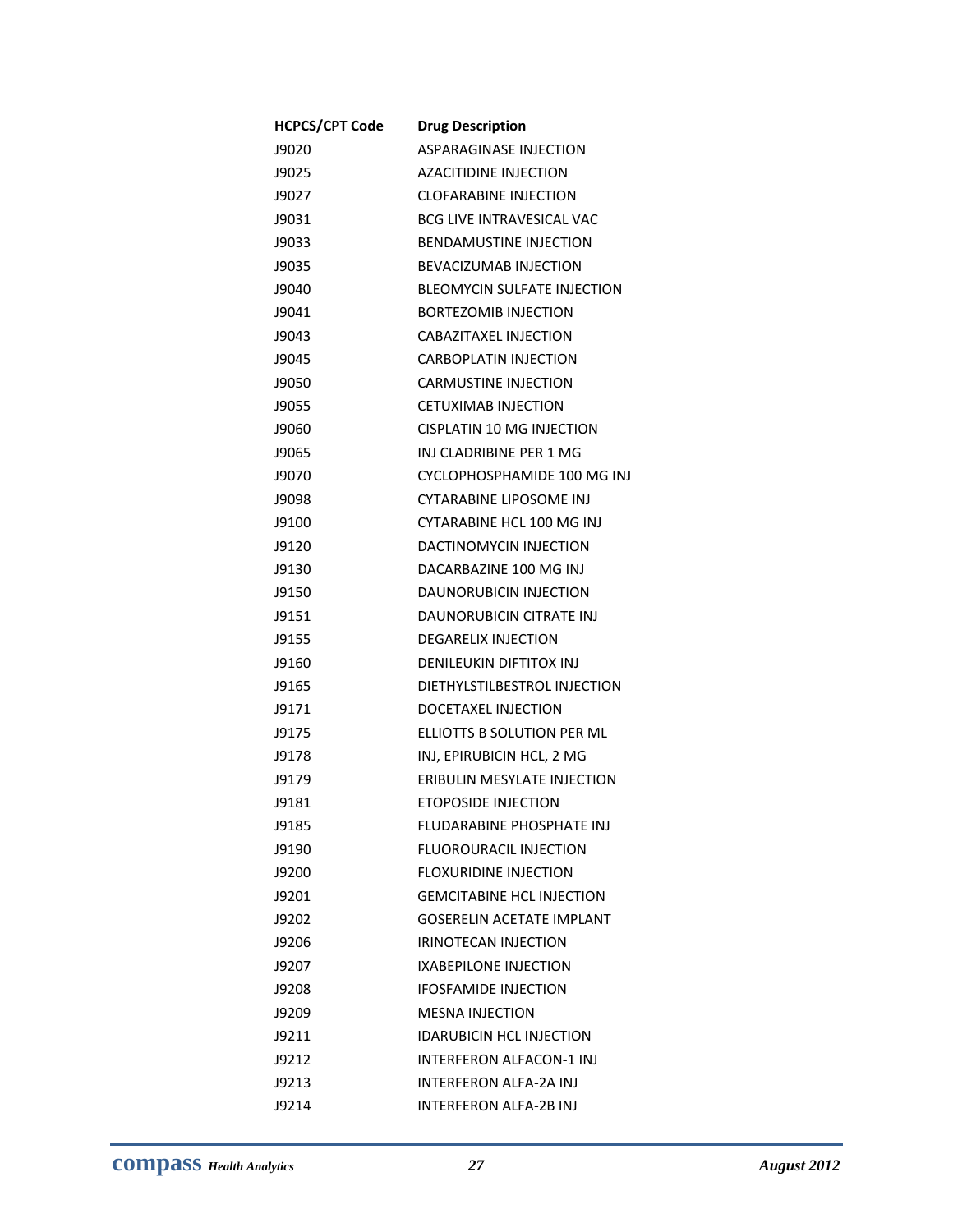| <b>HCPCS/CPT Code</b> | <b>Drug Description</b>             |
|-----------------------|-------------------------------------|
| J9215                 | INTERFERON ALFA-N3 INJ              |
| J9216                 | <b>INTERFERON GAMMA 1-B INJ</b>     |
| 19217                 | LEUPROLIDE ACETATE SUSPNSION        |
| J9218                 | LEUPROLIDE ACETATE INJECITON        |
| J9219                 | LEUPROLIDE ACETATE IMPLANT          |
| J9225                 | <b>VANTAS IMPLANT</b>               |
| <b>J9226</b>          | SUPPRELIN LA IMPLANT                |
| J9228                 | <b>IPILIMUMAB INJECTION</b>         |
| <b>J9230</b>          | MECHLORETHAMINE HCL INJ             |
| J9245                 | INJ MELPHALAN HYDROCHL 50 MG        |
| J9250                 | METHOTREXATE SODIUM INJ             |
| J9260                 | METHOTREXATE SODIUM INJ             |
| J9261                 | <b>NELARABINE INJECTION</b>         |
| J9263                 | OXALIPLATIN                         |
| J9264                 | PACLITAXEL PROTEIN BOUND            |
| J9265                 | PACLITAXEL INJECTION                |
| J9266                 | PEGASPARGASE INJECTION              |
| J9268                 | PENTOSTATIN INJECTION               |
| <b>J9270</b>          | PLICAMYCIN (MITHRAMYCIN) INJ        |
| J9280                 | <b>MITOMYCIN 5 MG INJ</b>           |
| J9293                 | MITOXANTRONE HYDROCHL / 5 MG        |
| J9300                 | <b>GEMTUZUMAB OZOGAMICIN INJ</b>    |
| J9302                 | OFATUMUMAB INJECTION                |
| J9303                 | PANITUMUMAB INJECTION               |
| J9305                 | PEMETREXED INJECTION                |
| J9307                 | PRALATREXATE INJECTION              |
| J9310                 | RITUXIMAB INJECTION                 |
| J9315                 | ROMIDEPSIN INJECTION                |
| J9320                 | <b>STREPTOZOCIN INJECTION</b>       |
| J9328                 | <b>TEMOZOLOMIDE INJECTION</b>       |
| J9330                 | <b>TEMSIROLIMUS INJECTION</b>       |
| J9340                 | THIOTFPA INJFCTION                  |
| J9351                 | TOPOTECAN INJECTION                 |
| J9355                 | TRASTUZUMAB INJECTION               |
| J9357                 | <b>VALRUBICIN INJECTION</b>         |
| J9360                 | <b>VINBLASTINE SULFATE INJ</b>      |
| 19370                 | <b>VINCRISTINE SULFATE 1 MG INJ</b> |
| J9390                 | <b>VINORELBINE TARTRATE INJ</b>     |
| J9395                 | INJECTION, FULVESTRANT              |
| J9600                 | PORFIMER SODIUM INJECTION           |
| J9999                 | <b>CHEMOTHERAPY DRUG</b>            |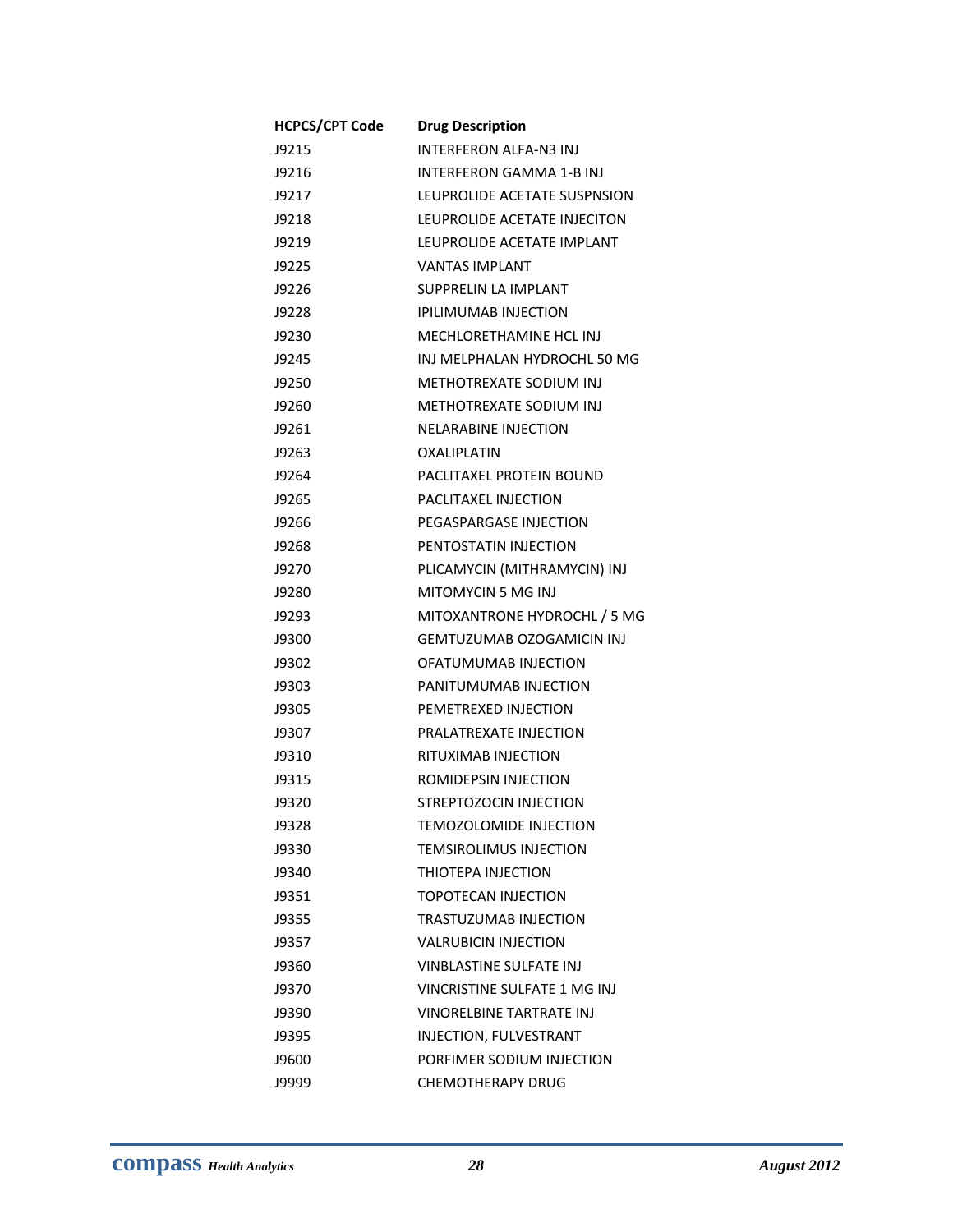**Appendix C: Calculations Supporting the Analysis**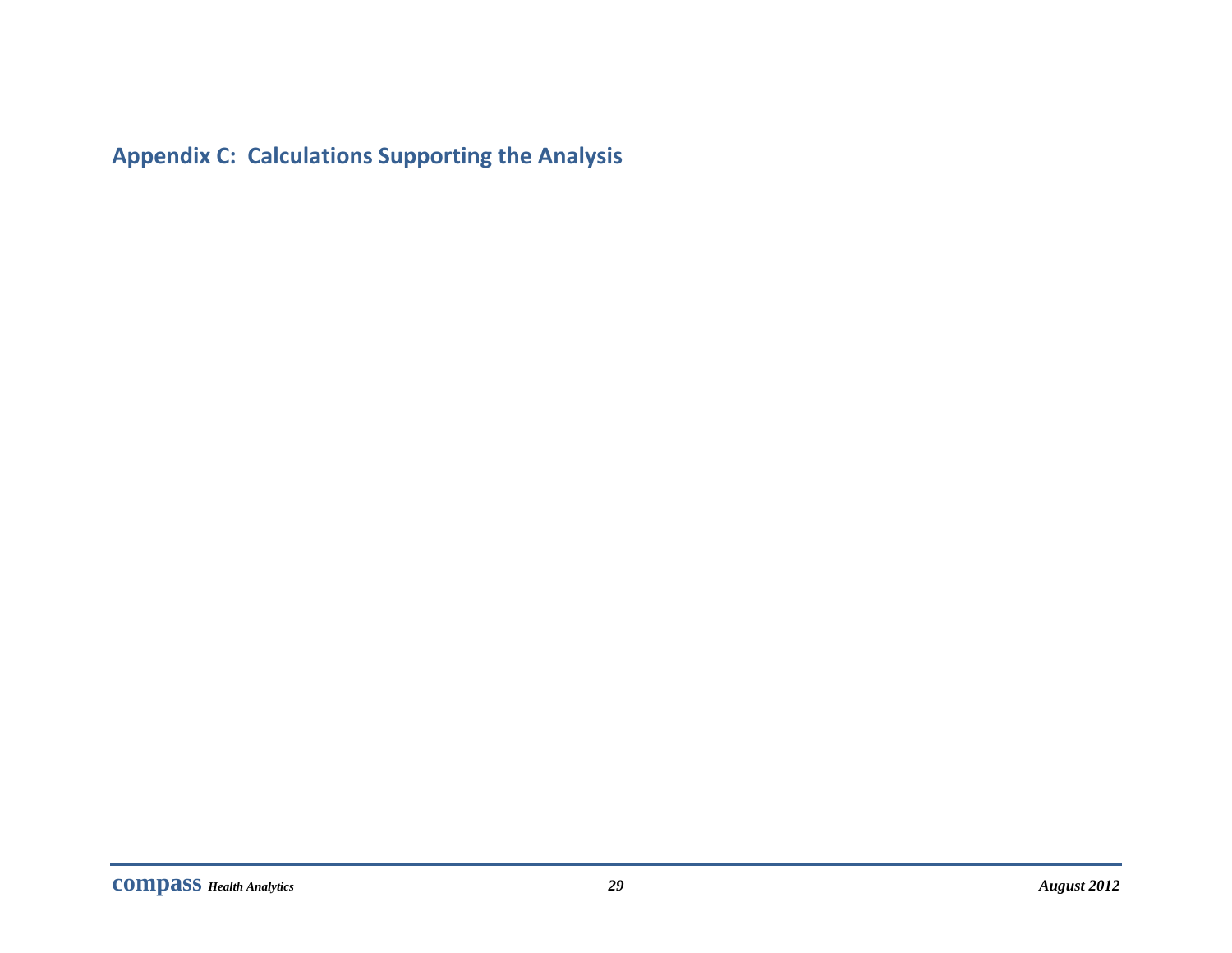#### **Low Level Scenario**

| Analysis of change in cost paid by Carrier                    |                                                                  |                                   |                                                                                   |                                                                                                   |                                                 |                   |                    |           |                                     |
|---------------------------------------------------------------|------------------------------------------------------------------|-----------------------------------|-----------------------------------------------------------------------------------|---------------------------------------------------------------------------------------------------|-------------------------------------------------|-------------------|--------------------|-----------|-------------------------------------|
|                                                               |                                                                  |                                   |                                                                                   |                                                                                                   |                                                 |                   |                    |           |                                     |
|                                                               |                                                                  | <b>Before Parity</b>              |                                                                                   | <b>After Parity</b>                                                                               | Change in Cost per User<br>After Parity cost to | % of Population   | Members            |           | otal Change in CosMPM Change in Cos |
| Patients using oral agent                                     | Coverage of oral agent under Pharmacy<br>benefit                 |                                   |                                                                                   | Coverage of oral agent with member cost<br>share not greater than Medical benefit                 |                                                 |                   |                    |           |                                     |
|                                                               | Oral agent cost/user                                             | Avg Pharmacy<br>benefit Carrier % | Oral agent cost/user                                                              | Avg Pharmacy<br>benefit after parity                                                              | Carrier less Before<br>Parity cost to Carrier   |                   |                    |           |                                     |
|                                                               | 1,946                                                            | 96.0%                             | 1,946                                                                             | 99.5%                                                                                             | 68.24                                           | 0.24%             | 698                | 47,644    | \$0.01                              |
|                                                               | Coverage of IV agent and administration                          |                                   |                                                                                   | Coverage of oral agent with member cost<br>After Parity cost to<br>share equal to Medical benefit |                                                 |                   |                    |           |                                     |
| Patients substituting IV agent                                | under Medical benefit<br>IV agent cost/user                      | Avg Medical benefit<br>Carrier %  | Oral agent cost/user                                                              | Avg Pharmacy<br>benefit after parity                                                              | Carrier less Before<br>Parity cost to Carrier   |                   |                    |           |                                     |
|                                                               | 23,180                                                           | 99.3%                             | 10.846                                                                            | 99.3%                                                                                             | (12, 248.19)                                    | 0.00%             | $\overline{2}$     | (28, 190) | (50.01)                             |
|                                                               | None                                                             |                                   | Coverage of oral agent with member cost<br>share equal to Medical benefit         |                                                                                                   | After Parity cost to<br>Carrier less Before     |                   |                    |           |                                     |
| Patients forgoing treatment                                   |                                                                  |                                   | Oral agent cost/user                                                              | Avg Pharmacy<br>benefit after parity                                                              | Parity cost to Carrier                          |                   |                    |           |                                     |
|                                                               |                                                                  |                                   | 10,846                                                                            | 99.3%                                                                                             | 10,771.31                                       | 0.00%             | $\overline{0}$     | 2,755     | \$0.00                              |
| <b>Rest of Population</b><br>Total Change in Cost to Carriers |                                                                  |                                   |                                                                                   |                                                                                                   |                                                 | 99.76%<br>100.00% | 288,397<br>289,098 | 22,209    | \$0.00<br>\$0.01                    |
|                                                               |                                                                  |                                   |                                                                                   |                                                                                                   |                                                 |                   |                    |           |                                     |
| Analysis of change in cost paid by members                    |                                                                  |                                   |                                                                                   |                                                                                                   |                                                 |                   |                    |           |                                     |
|                                                               |                                                                  | <b>Before Parity</b>              |                                                                                   | <b>After Parity</b>                                                                               | Change in Cost per User                         | % of Population   | Members            |           | otal Change in CosMPM Change in Cos |
|                                                               | Coverage of oral agent under Pharmacy<br>benefit                 |                                   | Coverage of oral agent with member cost<br>share not greater than Medical benefit |                                                                                                   | After Parity cost less<br>Before Parity cost    |                   |                    |           |                                     |
| Patients using oral agent                                     | Oral agent cost/user                                             | Avg Pharmacy<br>benefit member %  | Oral agent cost/user                                                              | Avg Pharmacy<br>benefit after parity<br>member %                                                  |                                                 |                   |                    |           |                                     |
|                                                               | 1.946                                                            | 4.0%                              | 1.946                                                                             | 0.5%                                                                                              | (68.24)                                         | 0.24%             | 698                | (47, 644) | (50.01)                             |
|                                                               | Coverage of IV agent and administration<br>under Medical benefit |                                   | Coverage of oral agent with member cost<br>share not greater than Medical benefit |                                                                                                   | After Parity cost less<br>Before Parity cost    |                   |                    |           |                                     |
| Patients substituting IV agent                                | IV agent cost/user                                               | Avg Medical benefit<br>member %   | Oral agent cost/user                                                              | Avg Pharmacy<br>benefit after parity<br>member %                                                  |                                                 |                   |                    |           |                                     |
|                                                               | 23,180                                                           | 0.7%                              | 10.846                                                                            | 0.7%                                                                                              | (86.31)                                         | 0.00%             | $\overline{2}$     | (199)     | (50.00)                             |
|                                                               | None                                                             |                                   | Coverage of oral agent with member cost<br>share not greater than Medical benefit |                                                                                                   | After Parity cost less<br>Before Parity cost    |                   |                    |           |                                     |
| Patients forgoing treatment                                   |                                                                  |                                   | Oral agent cost/user                                                              | Avg Pharmacy<br>benefit after parity<br>member %                                                  |                                                 |                   |                    |           |                                     |
|                                                               |                                                                  |                                   | 10,846                                                                            | 0.7%                                                                                              | 74.23                                           | 0.00%             | $\Omega$           | 19        | \$0.00                              |
| <b>Rest of Population</b><br>Total Change in Cost to Members  |                                                                  |                                   |                                                                                   |                                                                                                   |                                                 | 99.76%<br>100.00% | 288,397<br>289,098 | (47, 824) | \$0.00<br>(50.01)                   |
|                                                               |                                                                  |                                   |                                                                                   |                                                                                                   |                                                 |                   |                    |           |                                     |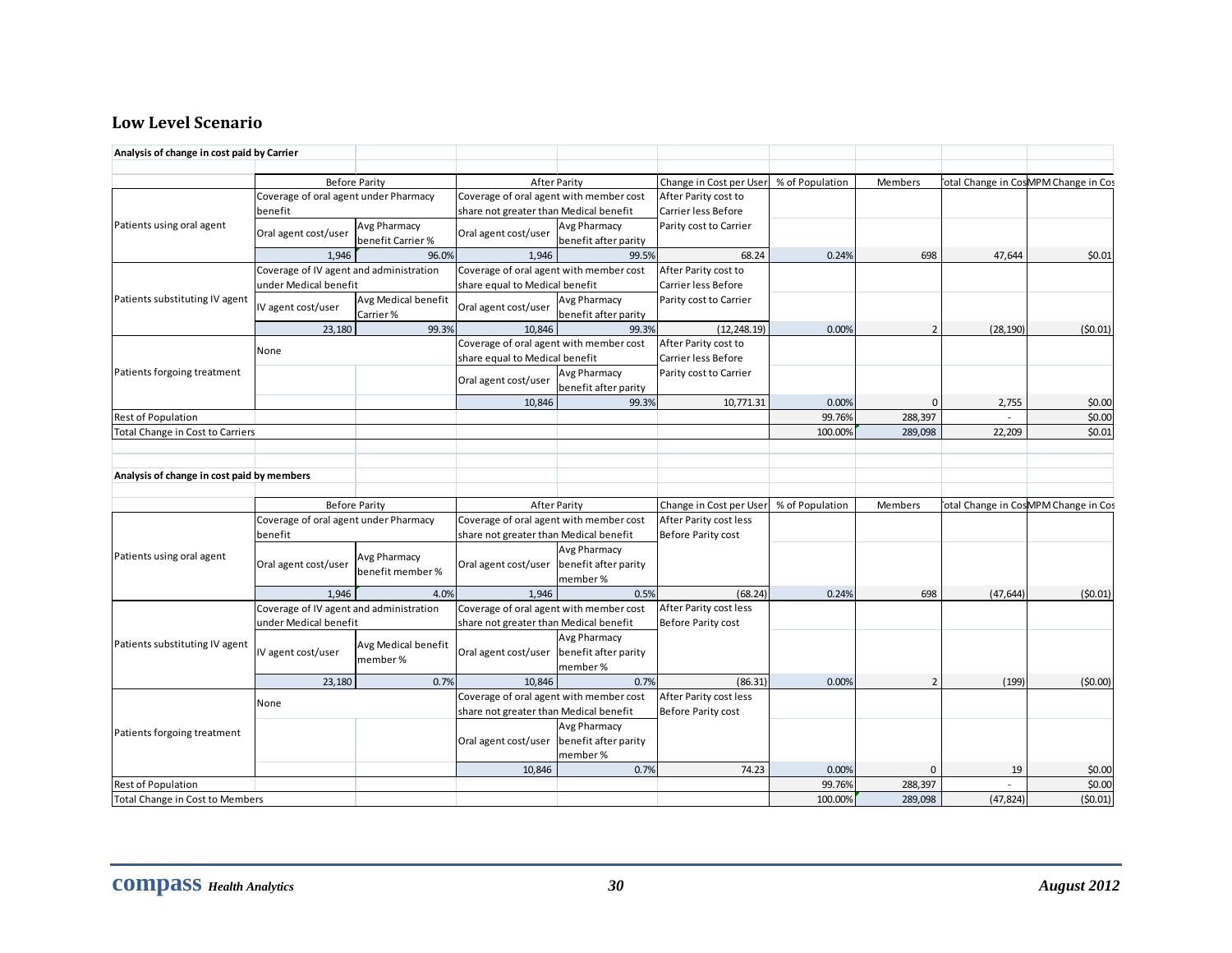#### **MidLevel Scenario**

| Analysis of change in cost paid by Carrier |                                         |                                   |                                                                                   |                                                        |                                                 |                 |                |            |                                     |
|--------------------------------------------|-----------------------------------------|-----------------------------------|-----------------------------------------------------------------------------------|--------------------------------------------------------|-------------------------------------------------|-----------------|----------------|------------|-------------------------------------|
|                                            |                                         |                                   |                                                                                   |                                                        |                                                 |                 |                |            |                                     |
|                                            |                                         | <b>Before Parity</b>              |                                                                                   | <b>After Parity</b>                                    | Change in Cost per User<br>After Parity cost to | % of Population | Members        |            | otal Change in CosMPM Change in Cos |
|                                            | Coverage of oral agent under Pharmacy   |                                   |                                                                                   | Coverage of oral agent with member cost                |                                                 |                 |                |            |                                     |
|                                            | benefit                                 |                                   | share not greater than Medical benefit                                            |                                                        | Carrier less Before                             |                 |                |            |                                     |
| Patients using oral agent                  | Oral agent cost/user                    | Avg Pharmacy<br>benefit Carrier % | Oral agent cost/user                                                              | Avg Pharmacy<br>benefit after parity                   | Parity cost to Carrier                          |                 |                |            |                                     |
|                                            | 2,432                                   | 95.0%                             | 2,432                                                                             | 98.7%                                                  | 89.43                                           | 0.56%           | 1,610          | 143,944    | \$0.04                              |
|                                            | Coverage of IV agent and administration |                                   | Coverage of oral agent with member cost                                           |                                                        | After Parity cost to                            |                 |                |            |                                     |
|                                            | under Medical benefit                   |                                   | share equal to Medical benefit                                                    |                                                        | Carrier less Before                             |                 |                |            |                                     |
| Patients substituting IV agent             | IV agent cost/user                      | Avg Medical benefit<br>Carrier %  | Oral agent cost/user                                                              | Avg Pharmacy<br>benefit after parity                   | Parity cost to Carrier                          |                 |                |            |                                     |
|                                            | 25,756                                  | 96.9%                             | 13.557                                                                            | 97.7%                                                  | (11, 716.91)                                    | 0.00%           | 10             | (112, 100) | (50.03)                             |
|                                            | None                                    |                                   | Coverage of oral agent with member cost<br>share equal to Medical benefit         |                                                        | After Parity cost to<br>Carrier less Before     |                 |                |            |                                     |
| Patients forgoing treatment                |                                         |                                   | Oral agent cost/user                                                              | Avg Pharmacy<br>benefit after parity                   | Parity cost to Carrier                          |                 |                |            |                                     |
|                                            |                                         |                                   | 13,557                                                                            | 97.7%                                                  | 13,243.91                                       | 0.00%           | $\overline{2}$ | 22,360     | \$0.01                              |
| Rest of Population                         |                                         |                                   |                                                                                   |                                                        |                                                 | 99.44%          | 287,477        |            | \$0.00                              |
| Total Change in Cost to Carriers           |                                         |                                   |                                                                                   |                                                        |                                                 | 100.00%         | 289,098        | 54,205     | \$0.02                              |
|                                            |                                         |                                   |                                                                                   |                                                        |                                                 |                 |                |            |                                     |
| Analysis of change in cost paid by members |                                         | <b>Before Parity</b>              |                                                                                   | <b>After Parity</b>                                    | Change in Cost per User                         | % of Population | Members        |            | otal Change in CosMPM Change in Cos |
|                                            | Coverage of oral agent under Pharmacy   |                                   | Coverage of oral agent with member cost                                           |                                                        | After Parity cost less                          |                 |                |            |                                     |
|                                            | benefit                                 |                                   | share not greater than Medical benefit                                            |                                                        | Before Parity cost                              |                 |                |            |                                     |
| Patients using oral agent                  | Oral agent cost/user                    | Avg Pharmacy<br>benefit member %  | Oral agent cost/user                                                              | <b>Avg Pharmacy</b><br>benefit after parity<br>member% |                                                 |                 |                |            |                                     |
|                                            | 2.432                                   | 5.0%                              | 2.432                                                                             | 1.3%                                                   | (89.43)                                         | 0.56%           | 1,610          | (143, 944) | (50.04)                             |
|                                            | Coverage of IV agent and administration |                                   | Coverage of oral agent with member cost                                           |                                                        | After Parity cost less                          |                 |                |            |                                     |
|                                            | under Medical benefit                   |                                   | share not greater than Medical benefit                                            |                                                        | Before Parity cost                              |                 |                |            |                                     |
| Patients substituting IV agent             | IV agent cost/user                      | Avg Medical benefit<br>member %   | Oral agent cost/user                                                              | <b>Avg Pharmacy</b><br>benefit after parity<br>member% |                                                 |                 |                |            |                                     |
|                                            | 25,756                                  | 3.1%                              | 13,557                                                                            | 2.3%                                                   | (481.76)                                        | 0.00%           | 10             | (4,609)    | (50.00)                             |
|                                            | None                                    |                                   | Coverage of oral agent with member cost<br>share not greater than Medical benefit |                                                        | After Parity cost less<br>Before Parity cost    |                 |                |            |                                     |
| Patients forgoing treatment                |                                         |                                   | Oral agent cost/user                                                              | <b>Avg Pharmacy</b><br>benefit after parity<br>member% |                                                 |                 |                |            |                                     |
|                                            |                                         |                                   | 13,557                                                                            | 2.3%                                                   | 313.01                                          | 0.00%           | $\overline{2}$ | 528        | \$0.00                              |
| Rest of Population                         |                                         |                                   |                                                                                   |                                                        |                                                 | 99.44%          | 287,477        |            | \$0.00                              |
| Total Change in Cost to Members            |                                         |                                   |                                                                                   |                                                        |                                                 | 100.00%         | 289,098        | (148, 025) | (50.04)                             |